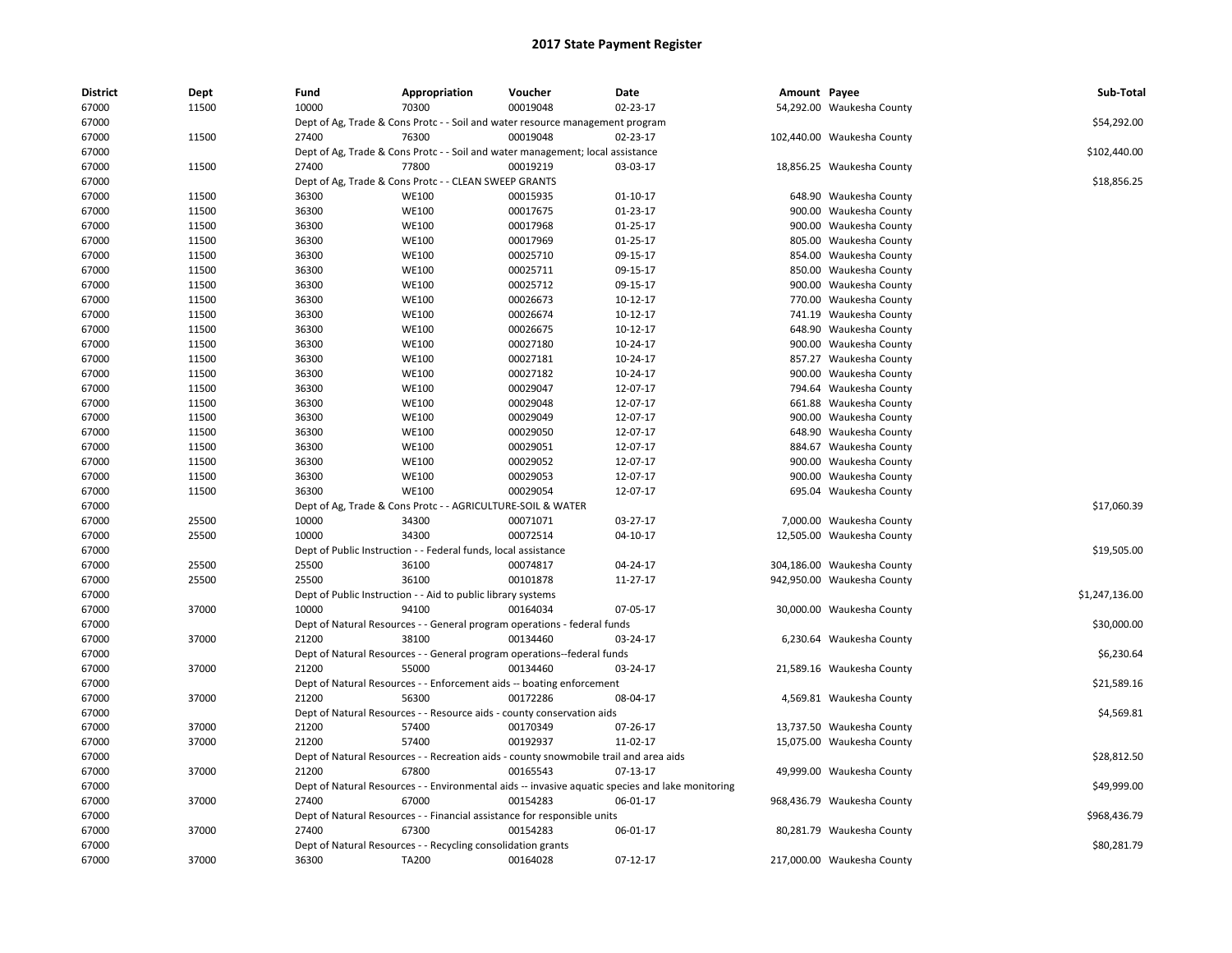| <b>District</b> | Dept  | Fund  | Appropriation                                                                 | Voucher  | Date     | Amount Payee |                              | Sub-Total<br>\$217,000.00 |
|-----------------|-------|-------|-------------------------------------------------------------------------------|----------|----------|--------------|------------------------------|---------------------------|
| 67000           |       |       | Dept of Natural Resources - - PROPERTY DEVELOP/LOCAL ASSIST                   |          |          |              |                              |                           |
| 67000           | 39500 | 21100 | 16800                                                                         | 00107645 | 04-20-17 |              | 874,649.00 Waukesha County   |                           |
| 67000           |       |       | WI Dept of Transportation - - Elderly and disabled county aids, state funds   |          |          |              |                              | \$874,649.00              |
| 67000           | 39500 | 21100 | 18500                                                                         | 00060556 | 01-17-17 |              | 5,039.04 Waukesha County     |                           |
| 67000           | 39500 | 21100 | 18500                                                                         | 00071267 | 01-06-17 |              | 4,153.95 Waukesha County     |                           |
| 67000           | 39500 | 21100 | 18500                                                                         | 00071322 | 01-06-17 |              | 8,902.08 Waukesha County     |                           |
| 67000           | 39500 | 21100 | 18500                                                                         | 00111980 | 05-09-17 |              | 1,668.92 Waukesha County     |                           |
| 67000           | 39500 | 21100 | 18500                                                                         | 00111981 | 05-09-17 |              | 2,127.48 Waukesha County     |                           |
| 67000           | 39500 | 21100 | 18500                                                                         | 00120510 | 06-12-17 |              | 2,479.00 Waukesha County     |                           |
| 67000           | 39500 | 21100 | 18500                                                                         | 00131992 | 06-28-17 |              | 3,544.52 Waukesha County     |                           |
| 67000           | 39500 | 21100 | 18500                                                                         | 00131993 | 06-28-17 |              | 2,384.82 Waukesha County     |                           |
| 67000           | 39500 | 21100 | 18500                                                                         | 00131994 | 06-28-17 |              | 4,976.67 Waukesha County     |                           |
| 67000           | 39500 | 21100 | 18500                                                                         | 00131995 | 06-28-17 |              | 4,266.47 Waukesha County     |                           |
| 67000           | 39500 | 21100 | 18500                                                                         | 00131996 | 06-28-17 |              | 3,615.29 Waukesha County     |                           |
| 67000           | 39500 | 21100 | 18500                                                                         | 00132766 | 06-28-17 |              | 3,591.84 Waukesha County     |                           |
| 67000           | 39500 | 21100 | 18500                                                                         | 00132767 | 06-28-17 |              | 3,174.53 Waukesha County     |                           |
| 67000           | 39500 | 21100 | 18500                                                                         | 00132768 | 06-28-17 |              | 2,702.08 Waukesha County     |                           |
| 67000           | 39500 | 21100 | 18500                                                                         | 00132769 | 06-28-17 |              | 4,892.27 Waukesha County     |                           |
| 67000           | 39500 | 21100 | 18500                                                                         | 00160992 | 09-06-17 |              | 6,259.06 Waukesha County     |                           |
| 67000           | 39500 | 21100 | 18500                                                                         | 00161021 | 09-06-17 |              | 3,262.00 Waukesha County     |                           |
| 67000           | 39500 | 21100 | 18500                                                                         | 00161034 | 09-06-17 |              | 6,704.80 Waukesha County     |                           |
| 67000           | 39500 | 21100 | 18500                                                                         | 00161035 | 09-06-17 |              | 3,030.88 Waukesha County     |                           |
| 67000           | 39500 | 21100 | 18500                                                                         | 00161766 | 09-25-17 |              | 7,378.67 Waukesha County     |                           |
| 67000           | 39500 | 21100 | 18500                                                                         | 00161773 | 09-25-17 |              | 1,691.18 Waukesha County     |                           |
| 67000           | 39500 | 21100 | 18500                                                                         | 00163948 | 09-25-17 |              | 7,083.28 Waukesha County     |                           |
| 67000           | 39500 | 21100 | 18500                                                                         | 00163950 | 09-25-17 |              | 3,770.00 Waukesha County     |                           |
| 67000           | 39500 | 21100 | 18500                                                                         | 00164726 | 09-18-17 |              | 18,371.56 Waukesha County    |                           |
| 67000           | 39500 | 21100 | 18500                                                                         | 00165305 | 09-18-17 |              | 2,145.32 Waukesha County     |                           |
| 67000           | 39500 | 21100 | 18500                                                                         | 00177384 | 10-12-17 |              | 5,709.41 Waukesha County     |                           |
| 67000           | 39500 | 21100 | 18500                                                                         | 00188403 | 11-07-17 |              | 3,938.00 Waukesha County     |                           |
| 67000           | 39500 | 21100 | 18500                                                                         | 00197999 | 12-11-17 |              | 650.36 Waukesha County       |                           |
| 67000           | 39500 | 21100 | 18500                                                                         | 00198012 | 12-11-17 |              | 2,355.58 Waukesha County     |                           |
| 67000           | 39500 | 21100 | 18500                                                                         | 00203185 | 12-29-17 |              | 3,024.52 Waukesha County     |                           |
| 67000           | 39500 | 21100 | 18500                                                                         | 00203193 | 12-29-17 |              | 1,917.32 Waukesha County     |                           |
| 67000           |       |       | WI Dept of Transportation - - Highway safety, local assistance, federal funds |          |          |              |                              | \$134,810.90              |
| 67000           | 39500 | 21100 | 19000                                                                         | 00065463 | 01-03-17 |              | 1,107,285.01 Waukesha County |                           |
| 67000           | 39500 | 21100 | 19000                                                                         | 00134012 | 07-03-17 |              | 2,214,570.02 Waukesha County |                           |
| 67000           | 39500 | 21100 | 19000                                                                         | 00169278 | 10-02-17 |              | 1,107,285.03 Waukesha County |                           |
| 67000           |       |       | WI Dept of Transportation - - Transportation aids to counties, state funds    |          |          |              |                              | \$4,429,140.06            |
| 67000           | 39500 | 21100 | 27800                                                                         | 00200211 | 12-11-17 |              | 337,972.34 Waukesha County   |                           |
| 67000           | 39500 | 21100 | 27800                                                                         | 00200818 | 12-13-17 |              | 10,237.64 Waukesha County    |                           |
| 67000           |       |       | WI Dept of Transportation - - Local roads improvement program, state funds    |          |          |              |                              | \$348,209.98              |
| 67000           | 39500 | 21100 | 36300                                                                         | 00095502 | 03-16-17 |              | 30.00 Waukesha County        |                           |
| 67000           | 39500 | 21100 | 36300                                                                         | 00115646 | 05-11-17 |              | 7.00 Waukesha County         |                           |
| 67000           | 39500 | 21100 | 36300                                                                         | 00128524 | 06-15-17 |              | 11.00 Waukesha County        |                           |
| 67000           | 39500 | 21100 | 36300                                                                         | 00155617 | 08-17-17 |              | 60.00 Waukesha County        |                           |
| 67000           | 39500 | 21100 | 36300                                                                         | 00191731 | 11-13-17 |              | 42.00 Waukesha County        |                           |
| 67000           | 39500 | 21100 | 36300                                                                         | 00203212 | 12-20-17 |              | 300.44 Waukesha County       |                           |
| 67000           | 39500 | 21100 | 36300                                                                         | 00203215 | 12-20-17 |              | 488.22 Waukesha County       |                           |
| 67000           |       |       | WI Dept of Transportation - - State highway rehabilitation, state funds       |          |          |              |                              | \$938.66                  |
| 67000           | 39500 | 21100 | 36500                                                                         | 00081147 | 02-01-17 |              | 2,870.00 Waukesha County     |                           |
|                 |       |       |                                                                               |          |          |              |                              |                           |
| 67000           | 39500 | 21100 | 36500                                                                         | 00095831 | 03-17-17 |              | 2,688.64 Waukesha County     |                           |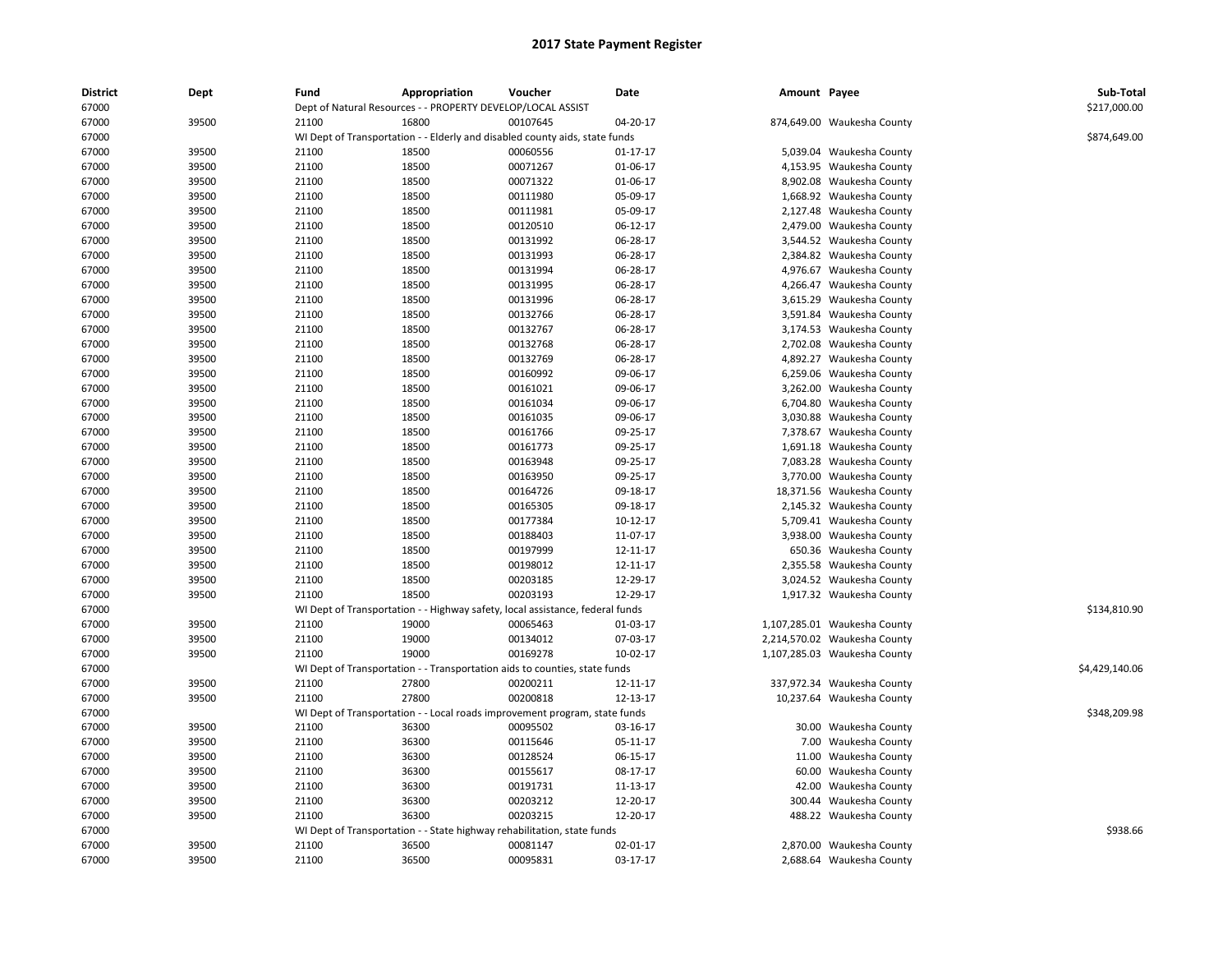| District | Dept  | Fund                                                                                | Appropriation | Voucher  | Date                                                                                                 | Amount Payee |                            | Sub-Total      |
|----------|-------|-------------------------------------------------------------------------------------|---------------|----------|------------------------------------------------------------------------------------------------------|--------------|----------------------------|----------------|
| 67000    | 39500 | 21100                                                                               | 36500         | 00103689 | 04-06-17                                                                                             |              | 486.00 Waukesha County     |                |
| 67000    | 39500 | 21100                                                                               | 36500         | 00112508 | 05-02-17                                                                                             |              | 621.00 Waukesha County     |                |
| 67000    | 39500 | 21100                                                                               | 36500         | 00131290 | 06-22-17                                                                                             |              | 621.00 Waukesha County     |                |
| 67000    | 39500 | 21100                                                                               | 36500         | 00136568 | 06-28-17                                                                                             |              | 10,079.52 Waukesha County  |                |
| 67000    | 39500 | 21100                                                                               | 36500         | 00159212 | 08-29-17                                                                                             |              | 2,532.42 Waukesha County   |                |
| 67000    |       | WI Dept of Transportation - - Highway system management and operations, state funds |               |          |                                                                                                      |              |                            | \$19,898.58    |
| 67000    | 39500 | 21100                                                                               | 96100         | 00152578 | 08-10-17                                                                                             |              | 36,914.40 Waukesha County  |                |
| 67000    | 39500 | 21100                                                                               | 96100         | 00163454 | 09-15-17                                                                                             |              | 39,101.83 Waukesha County  |                |
| 67000    | 39500 | 21100                                                                               | 96100         | 00183630 | 10-26-17                                                                                             |              | 52,276.53 Waukesha County  |                |
| 67000    | 39500 | 21100                                                                               | 96100         | 00187869 | 11-06-17                                                                                             |              | 48,125.14 Waukesha County  |                |
| 67000    | 39500 | 21100                                                                               | 96100         | 00198976 | 12-11-17                                                                                             |              | 43,086.26 Waukesha County  |                |
| 67000    | 39500 | 21100                                                                               | 96100         | 00114552 | 05-10-17                                                                                             |              | 105,000.00 Waukesha County |                |
| 67000    |       |                                                                                     |               |          | WI Dept of Transportation - - Highways, bridges and local transportation assistance clearing account |              |                            | \$324,504.16   |
| 67000    | 39500 | 21100                                                                               | 36800         | 00070878 | 01-05-17                                                                                             |              | 111,174.10 Waukesha County |                |
| 67000    | 39500 | 21100                                                                               | 36800         | 00081147 | 02-01-17                                                                                             |              | 769,509.72 Waukesha County |                |
| 67000    | 39500 | 21100                                                                               | 36800         | 00094213 | 03-16-17                                                                                             |              | 46,072.08 Waukesha County  |                |
| 67000    | 39500 | 21100                                                                               | 36800         | 00095831 | 03-23-17                                                                                             |              | 585,339.57 Waukesha County |                |
| 67000    | 39500 | 21100                                                                               | 36800         | 00095831 | 03-17-17                                                                                             |              | 136,415.84 Waukesha County |                |
| 67000    | 39500 | 21100                                                                               | 36800         | 00103689 | 04-11-17                                                                                             |              | 465,925.98 Waukesha County |                |
| 67000    | 39500 | 21100                                                                               | 36800         | 00103689 | 04-06-17                                                                                             |              | 31,637.60 Waukesha County  |                |
| 67000    | 39500 | 21100                                                                               | 36800         | 00112508 | 05-05-17                                                                                             |              | 552,246.14 Waukesha County |                |
| 67000    | 39500 | 21100                                                                               | 36800         | 00112508 | 05-02-17                                                                                             |              | 49,302.62 Waukesha County  |                |
| 67000    | 39500 | 21100                                                                               | 36800         | 00131290 | 06-26-17                                                                                             |              | 530,131.12 Waukesha County |                |
| 67000    | 39500 | 21100                                                                               | 36800         | 00131290 | 06-22-17                                                                                             |              | 25,543.02 Waukesha County  |                |
| 67000    | 39500 | 21100                                                                               | 36800         | 00136568 | 07-03-17                                                                                             |              | 304,773.86 Waukesha County |                |
| 67000    | 39500 | 21100                                                                               | 36800         | 00136568 | 06-28-17                                                                                             |              | 23,505.33 Waukesha County  |                |
| 67000    | 39500 | 21100                                                                               | 36800         | 00152578 | 08-10-17                                                                                             |              | 324,275.96 Waukesha County |                |
| 67000    | 39500 | 21100                                                                               | 36800         | 00163454 | 09-15-17                                                                                             |              | 216,014.77 Waukesha County |                |
| 67000    | 39500 | 21100                                                                               | 36800         | 00183630 | 10-26-17                                                                                             |              | 267,900.55 Waukesha County |                |
| 67000    | 39500 | 21100                                                                               | 36800         | 00187869 | 11-06-17                                                                                             |              | 378,912.07 Waukesha County |                |
| 67000    | 39500 | 21100                                                                               | 36800         | 00198976 | 12-11-17                                                                                             |              | 443,922.33 Waukesha County |                |
| 67000    | 39500 | 21100                                                                               | 36800         | 00077256 | 01-23-17                                                                                             |              | 7,764.65 Waukesha County   |                |
| 67000    | 39500 | 21100                                                                               | 36800         | 00078917 | 01-25-17                                                                                             |              | 521,623.72 Waukesha County |                |
| 67000    | 39500 | 21100                                                                               | 36800         | 00150395 | 08-03-17                                                                                             |              | 531.40 Waukesha County     |                |
| 67000    | 39500 | 21100                                                                               | 36800         | 00160090 | 09-01-17                                                                                             |              | 197.71 Waukesha County     |                |
| 67000    | 39500 | 21100                                                                               | 36800         | 00165321 | 09-15-17                                                                                             |              | 106,536.56 Waukesha County |                |
| 67000    | 39500 | 21100                                                                               | 36800         | 00165329 | 09-15-17                                                                                             |              | 1,348.56 Waukesha County   |                |
| 67000    |       | WI Dept of Transportation - - Routine maintenance activities, state funds           |               |          |                                                                                                      |              |                            | \$5,900,605.26 |
| 67000    | 39500 | 21100                                                                               | 38000         | 00150395 | 08-03-17                                                                                             |              | 2,125.59 Waukesha County   |                |
| 67000    |       | WI Dept of Transportation - - Routine maintenance activities, federal funds         |               |          |                                                                                                      |              |                            | \$2,125.59     |
| 67000    | 39500 | 21100                                                                               | 27600         | 00079999 | 01-30-17                                                                                             |              | 1,496.93 Waukesha County   |                |
| 67000    | 39500 | 21100                                                                               | 27600         | 00080011 | 01-30-17                                                                                             |              | 475.99 Waukesha County     |                |
| 67000    | 39500 | 21100                                                                               | 27600         | 00090856 | 03-01-17                                                                                             |              | 1,645.49 Waukesha County   |                |
| 67000    | 39500 | 21100                                                                               | 27600         | 00105895 | 04-13-17                                                                                             |              | 52,632.55 Waukesha County  |                |
| 67000    | 39500 | 21100                                                                               | 27600         | 00192351 | 11-14-17                                                                                             |              | 25,799.98 Waukesha County  |                |
| 67000    | 39500 | 21100                                                                               | 27600         | 00090361 | 03-01-17                                                                                             |              | 611.25 Waukesha County     |                |
| 67000    | 39500 | 21100                                                                               | 27600         | 00090362 | 03-01-17                                                                                             |              | 1,752.03 Waukesha County   |                |
| 67000    | 39500 | 21100                                                                               | 27600         | 00090365 | 03-01-17                                                                                             |              | 1,994.61 Waukesha County   |                |
| 67000    | 39500 | 21100                                                                               | 27600         | 00090366 | 03-01-17                                                                                             |              | 8,086.07 Waukesha County   |                |
| 67000    | 39500 | 21100                                                                               | 27600         | 00131742 | 06-22-17                                                                                             |              | 64,346.51 Waukesha County  |                |
| 67000    | 39500 | 21100                                                                               | 27600         | 00141268 | 07-13-17                                                                                             |              | 17,564.80 Waukesha County  |                |
| 67000    |       |                                                                                     |               |          | WI Dept of Transportation - - Local transportation facility improvement assistance, local funds      |              |                            | \$176,406.21   |
|          |       |                                                                                     |               |          |                                                                                                      |              |                            |                |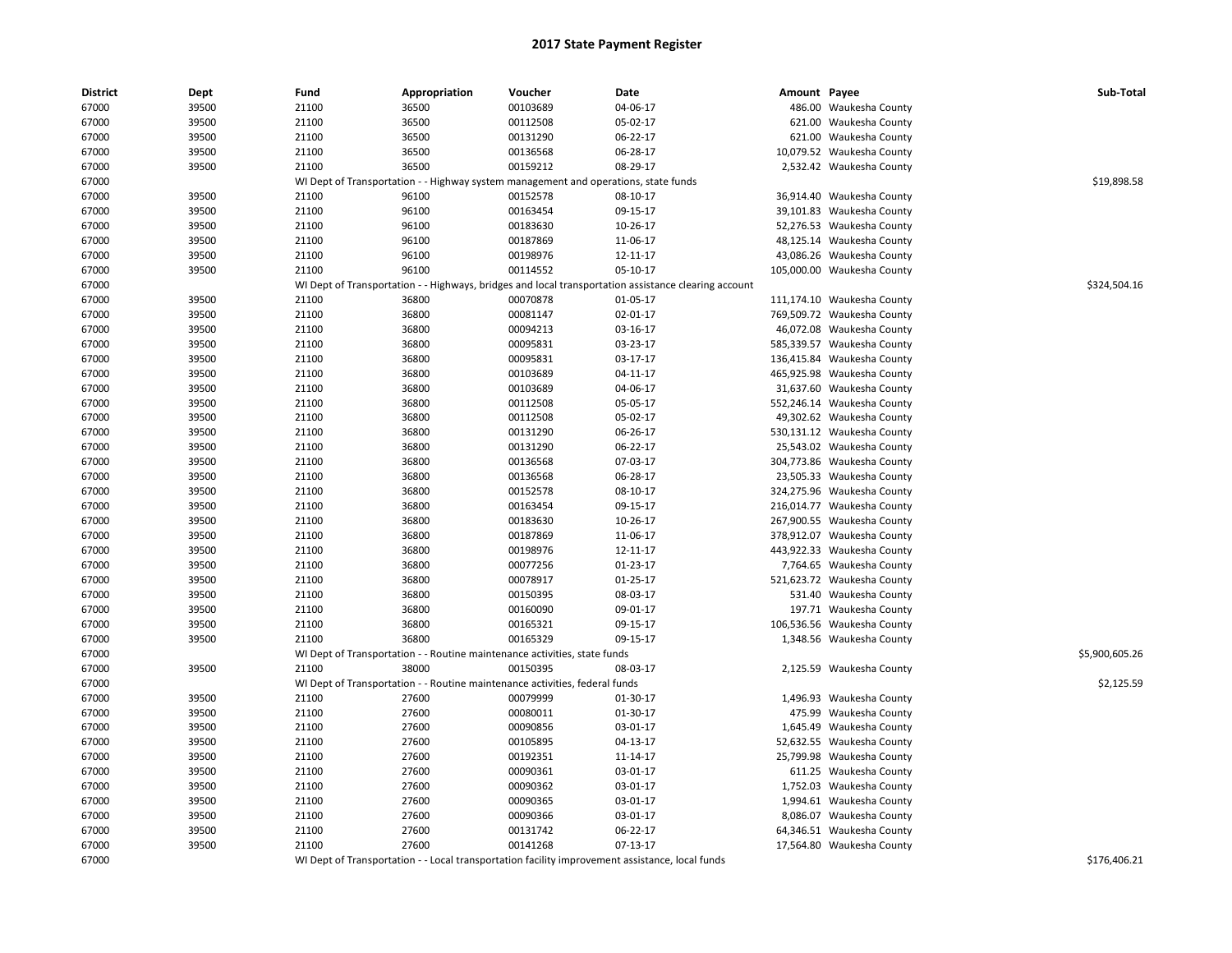| <b>District</b> | Dept  | Fund  | Appropriation                                                                         | Voucher  | Date                                                                                                    | Amount Payee |                              | Sub-Total       |
|-----------------|-------|-------|---------------------------------------------------------------------------------------|----------|---------------------------------------------------------------------------------------------------------|--------------|------------------------------|-----------------|
| 67000           | 39500 | 21100 | 28600                                                                                 | 00079999 | 01-30-17                                                                                                |              | 13,472.44 Waukesha County    |                 |
| 67000           | 39500 | 21100 | 28600                                                                                 | 00080011 | 01-30-17                                                                                                |              | 4,283.83 Waukesha County     |                 |
| 67000           | 39500 | 21100 | 28600                                                                                 | 00090856 | 03-01-17                                                                                                |              | 14,809.28 Waukesha County    |                 |
| 67000           | 39500 | 21100 | 28600                                                                                 | 00105895 | 04-13-17                                                                                                |              | 210,530.20 Waukesha County   |                 |
| 67000           | 39500 | 21100 | 28600                                                                                 | 00192351 | 11-14-17                                                                                                |              | 103,199.92 Waukesha County   |                 |
| 67000           | 39500 | 21100 | 28600                                                                                 | 00090361 | 03-01-17                                                                                                |              | 5,501.28 Waukesha County     |                 |
| 67000           | 39500 | 21100 | 28600                                                                                 | 00090362 | 03-01-17                                                                                                |              | 15,768.31 Waukesha County    |                 |
| 67000           | 39500 | 21100 | 28600                                                                                 | 00090365 | 03-01-17                                                                                                |              | 17,951.06 Waukesha County    |                 |
| 67000           | 39500 | 21100 | 28600                                                                                 | 00090366 | 03-01-17                                                                                                |              | 23,996.23 Waukesha County    |                 |
| 67000           | 39500 | 21100 | 28600                                                                                 | 00131742 | 06-22-17                                                                                                |              | 257,386.06 Waukesha County   |                 |
| 67000           | 39500 | 21100 | 28600                                                                                 | 00141268 | 07-13-17                                                                                                |              | 70,259.20 Waukesha County    |                 |
| 67000           |       |       |                                                                                       |          | WI Dept of Transportation - - Local transportation facility improvement assistance, federal funds       |              |                              | \$737,157.81    |
| 67000           | 39500 | 21100 | 27000                                                                                 | 00201317 | 12-14-17                                                                                                |              | 276,609.37 Waukesha County   |                 |
| 67000           |       |       |                                                                                       |          | WI Dept of Transportation - - Local roads improvement program. discretionary grants, state funds        |              |                              | \$276,609.37    |
| 67000           | 39500 | 21100 | 38500                                                                                 | 00159212 | 08-29-17                                                                                                |              | 10,129.72 Waukesha County    |                 |
| 67000           |       |       | WI Dept of Transportation - - Highway system management and operations, federal funds |          |                                                                                                         |              |                              | \$10,129.72     |
| 67000           | 41000 | 10000 | 11600                                                                                 | 00167973 | 11-07-17                                                                                                |              | 235,295.12 Waukesha County   |                 |
| 67000           |       |       |                                                                                       |          | Department of Corrections - - Reimbursing counties for probation, extended supervision and parole holds |              |                              | \$235,295.12    |
| 67000           | 43500 | 10000 | 10700                                                                                 | 00105941 | 02-24-17                                                                                                |              | 556.40 Waukesha County       |                 |
| 67000           | 43500 | 10000 | 10700                                                                                 | 00105977 | 02-24-17                                                                                                |              | 1,026.99 Waukesha County     |                 |
| 67000           | 43500 | 10000 | 10700                                                                                 | 00122571 | 05-11-17                                                                                                |              | 471.40 Waukesha County       |                 |
| 67000           | 43500 | 10000 | 10700                                                                                 | 00122572 | 05-11-17                                                                                                |              | 480.37 Waukesha County       |                 |
| 67000           | 43500 | 10000 | 10700                                                                                 | 00124827 | 05-24-17                                                                                                |              | 791.34 Waukesha County       |                 |
| 67000           | 43500 | 10000 | 10700                                                                                 | 00134608 | 07-06-17                                                                                                |              | 1,177.77 Waukesha County     |                 |
|                 |       | 10000 | 10700                                                                                 | 00136560 | $07-13-17$                                                                                              |              |                              |                 |
| 67000           | 43500 |       |                                                                                       |          |                                                                                                         |              | 1,215.27 Waukesha County     |                 |
| 67000           | 43500 | 10000 | 10700                                                                                 | 00149421 | 09-14-17                                                                                                |              | 990.34 Waukesha County       |                 |
| 67000           | 43500 | 10000 | 10700                                                                                 | 00175126 | 12-18-17                                                                                                |              | 1,234.93 Waukesha County     |                 |
| 67000           | 43500 | 10000 | 10700                                                                                 | 00175135 | 12-18-17                                                                                                |              | 1,054.64 Waukesha County     |                 |
| 67000           | 43500 | 10000 | 10700                                                                                 | 00175138 | 12-20-17                                                                                                |              | 803.61 Waukesha County       |                 |
| 67000           | 43500 | 10000 | 10700                                                                                 | 00175139 | 12-29-17                                                                                                |              | 1,497.38 Waukesha County     |                 |
| 67000           |       |       | Department of Health Services - - Public health dispensaries and drugs                |          |                                                                                                         |              |                              | \$11,300.44     |
| 67000           | 43500 | 10000 | 15000                                                                                 | 00103130 | 02-01-17                                                                                                |              | 1,000.00 Waukesha County     |                 |
| 67000           |       |       | Department of Health Services - - Federal project aids                                |          |                                                                                                         |              |                              | \$1,000.00      |
| 67000           | 43500 | 10000 | 00000                                                                                 | 90708    | 01-02-17                                                                                                |              | 26,698.00 Waukesha County    |                 |
| 67000           | 43500 | 10000 | 00000                                                                                 | 90710    | 02-01-17                                                                                                |              | 18,333.00 Waukesha County    |                 |
| 67000           | 43500 | 10000 | 00000                                                                                 | 90711    | 03-01-17                                                                                                |              | 250,767.00 Waukesha County   |                 |
| 67000           | 43500 | 10000 | 00000                                                                                 | 90715    | 05-01-17                                                                                                |              | 579,874.00 Waukesha County   |                 |
| 67000           | 43500 | 10000 | 00000                                                                                 | 90716    | 06-01-17                                                                                                |              | 210,796.00 Waukesha County   |                 |
| 67000           | 43500 | 10000 | 00000                                                                                 | 90717    | 06-15-17                                                                                                |              | 91,204.00 Waukesha County    |                 |
| 67000           | 43500 | 10000 | 00000                                                                                 | 90800    | 07-01-17                                                                                                |              | 919,964.00 Waukesha County   |                 |
| 67000           | 43500 | 10000 | 00000                                                                                 | 90801    | 08-01-17                                                                                                |              | 6,481,490.00 Waukesha County |                 |
| 67000           | 43500 | 10000 | 00000                                                                                 | 90802    | 09-01-17                                                                                                |              | 864,313.00 Waukesha County   |                 |
| 67000           | 43500 | 10000 | 00000                                                                                 | 90805    | 10-02-17                                                                                                |              | 478,095.00 Waukesha County   |                 |
| 67000           | 43500 | 10000 | 00000                                                                                 | 90806    | 11-01-17                                                                                                |              | 1,095,559.00 Waukesha County |                 |
| 67000           | 43500 | 10000 | 00000                                                                                 | 90807    | 12-01-17                                                                                                |              | 481,941.00 Waukesha County   |                 |
| 67000           | 43500 | 10000 | 00000                                                                                 | 90713    | 04-01-17                                                                                                |              | 895,947.00 Waukesha County   |                 |
| 67000           | 43500 | 10000 | 00000                                                                                 | 90714    | 04-03-17                                                                                                |              | 16,521.00 Waukesha County    |                 |
| 67000           |       |       | Department of Health Services - - State/Federal Aids                                  |          |                                                                                                         |              |                              | \$12,411,502.00 |
| 67000           | 45500 | 10000 | 22100                                                                                 | 00035973 | 10-13-17                                                                                                |              | 16,040.00 Waukesha County    |                 |
| 67000           |       |       | Department of Justice - - Crime laboratories; deoxyribonucleic acid analysis          |          |                                                                                                         |              |                              | \$16,040.00     |
| 67000           | 45500 | 10000 | 22500                                                                                 | 00024826 | 03-02-17                                                                                                |              | 36,584.00 Waukesha County    |                 |
| 67000           | 45500 | 10000 | 22500                                                                                 | 00039406 | 12-28-17                                                                                                |              | 36,584.00 Waukesha County    |                 |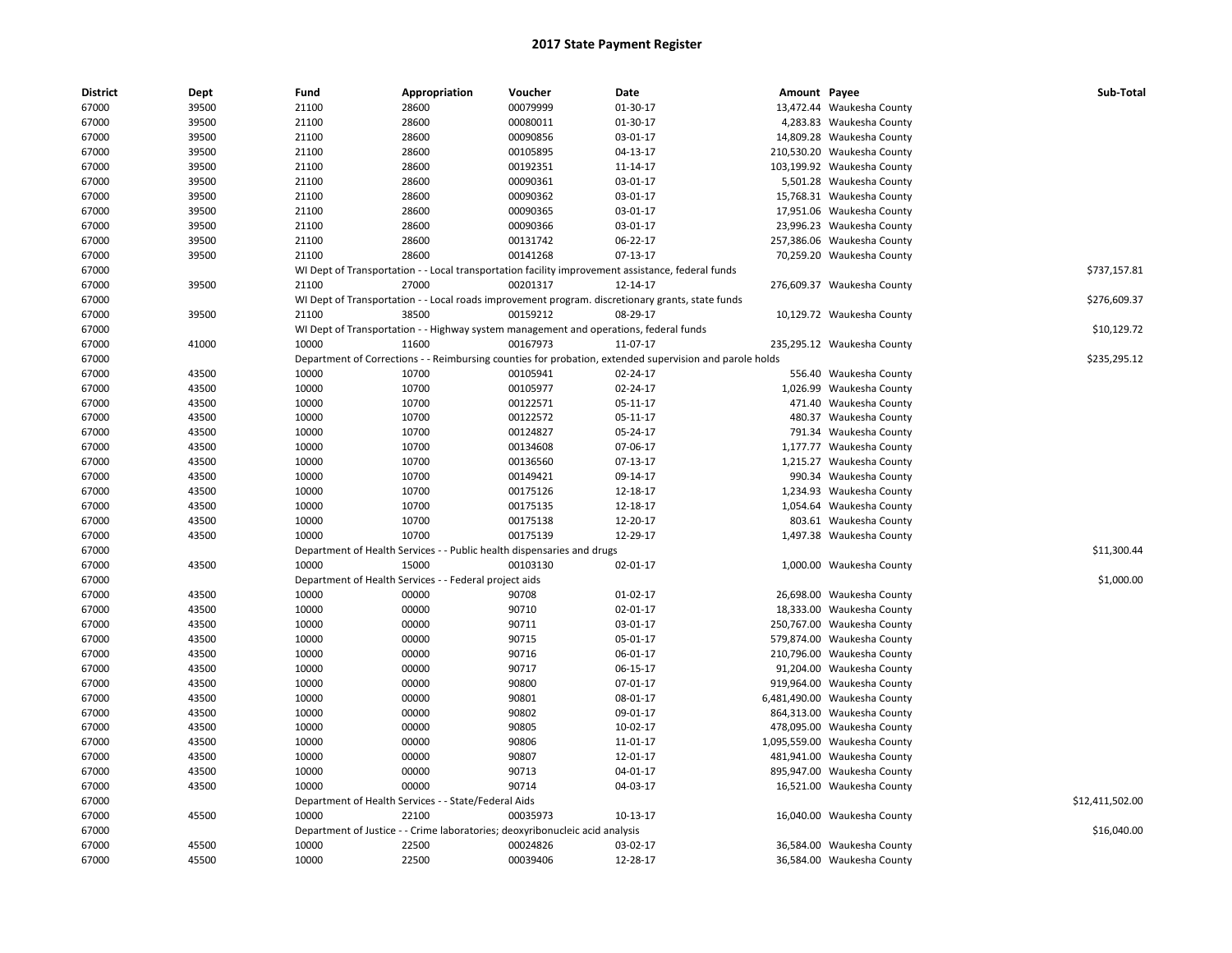| <b>District</b> | Dept  | Fund  | Appropriation                                                             | Voucher  | Date                                                                                           | Amount Payee |                                                                                                                                               | Sub-Total    |
|-----------------|-------|-------|---------------------------------------------------------------------------|----------|------------------------------------------------------------------------------------------------|--------------|-----------------------------------------------------------------------------------------------------------------------------------------------|--------------|
| 67000           |       |       | Department of Justice - - Drug crimes enforcement; local grants           |          |                                                                                                |              |                                                                                                                                               | \$73,168.00  |
| 67000           | 45500 | 10000 | 23100                                                                     | 00038882 | 12-12-17                                                                                       |              | 41,760.00 Waukesha County                                                                                                                     |              |
| 67000           | 45500 | 10000 | 23100                                                                     | 00039614 | 12-22-17                                                                                       |              | 800.00 Waukesha County                                                                                                                        |              |
| 67000           |       |       | Department of Justice - - Law enforcement training fund, local assistance |          |                                                                                                |              |                                                                                                                                               | \$42,560.00  |
| 67000           | 45500 | 10000 | 23300                                                                     | 00036632 | 10-30-17                                                                                       |              | 2,966.77 Waukesha County                                                                                                                      |              |
| 67000           |       |       | Department of Justice - - Interagency and intra-agency assistance         |          |                                                                                                |              |                                                                                                                                               | \$2,966.77   |
| 67000           | 45500 | 10000 | 24100                                                                     | 00031910 | 07-21-17                                                                                       |              | 1,198.31 Waukesha County                                                                                                                      |              |
| 67000           |       |       | Department of Justice - - Federal aid, state operations                   |          |                                                                                                |              |                                                                                                                                               | \$1,198.31   |
| 67000           | 45500 | 10000 | 25100                                                                     | 00028295 | 05-18-17                                                                                       |              | 27,415.86 Waukesha County                                                                                                                     |              |
| 67000           | 45500 | 10000 | 25100                                                                     | 00033356 | 08-18-17                                                                                       |              | 25,455.14 Waukesha County                                                                                                                     |              |
| 67000           |       |       | Department of Justice - - Federal aid, local assistance                   |          |                                                                                                |              |                                                                                                                                               | \$52,871.00  |
| 67000           | 45500 | 10000 | 27100                                                                     | 00024053 | 02-21-17                                                                                       |              | 65,329.64 Waukesha County                                                                                                                     |              |
| 67000           |       |       |                                                                           |          |                                                                                                |              | Department of Justice - - Alternatives to prosecution and incarceration for persons who use alcohol or other drugs; presentencing assessments | \$65,329.64  |
| 67000           | 45500 | 10000 | 28400                                                                     | 00023748 | 02-10-17                                                                                       |              | 369.00 Waukesha County                                                                                                                        |              |
| 67000           | 45500 | 10000 | 28400                                                                     | 00024395 | 02-22-17                                                                                       |              | 369.00 Waukesha County                                                                                                                        |              |
| 67000           | 45500 | 10000 | 28400                                                                     | 00024396 | 02-22-17                                                                                       |              | 369.00 Waukesha County                                                                                                                        |              |
| 67000           | 45500 | 10000 | 28400                                                                     | 00025458 | 03-15-17                                                                                       |              | 1,955.07 Waukesha County                                                                                                                      |              |
| 67000           | 45500 | 10000 | 28400                                                                     | 00028896 | 06-02-17                                                                                       |              | 1,520.51 Waukesha County                                                                                                                      |              |
| 67000           | 45500 | 10000 | 28400                                                                     | 00032927 | 08-09-17                                                                                       |              | 1,451.18 Waukesha County                                                                                                                      |              |
| 67000           | 45500 | 10000 | 28400                                                                     | 00036563 | 10-26-17                                                                                       |              | 2,086.45 Waukesha County                                                                                                                      |              |
| 67000           |       |       | Department of Justice - - Internet Crimes Against Childr                  |          |                                                                                                |              |                                                                                                                                               | \$8,120.21   |
| 67000           | 45500 | 10000 | 28500                                                                     | 00029965 | 06-16-17                                                                                       |              | 35,004.59 Waukesha County                                                                                                                     |              |
| 67000           | 45500 | 10000 | 28500                                                                     | 00032231 | 07-28-17                                                                                       |              | 32,812.55 Waukesha County                                                                                                                     |              |
| 67000           | 45500 | 10000 | 28500                                                                     | 00036949 | 11-03-17                                                                                       |              | 34,681.55 Waukesha County                                                                                                                     |              |
| 67000           |       |       | Department of Justice - - Alternatives to Prosecution                     |          |                                                                                                |              |                                                                                                                                               | \$102,498.69 |
| 67000           | 45500 | 10000 | 32100                                                                     | 00037059 | 11-09-17                                                                                       |              | 1,462.88 Waukesha County                                                                                                                      |              |
| 67000           |       |       | Department of Justice - - Gifts, grants and proceeds                      |          |                                                                                                |              |                                                                                                                                               | \$1,462.88   |
| 67000           | 45500 | 10000 | 53200                                                                     | 00025000 | 03-03-17                                                                                       |              | 130,418.16 Waukesha County                                                                                                                    |              |
| 67000           | 45500 | 10000 | 53200                                                                     | 00031745 | 07-20-17                                                                                       |              | 135,141.68 Waukesha County                                                                                                                    |              |
| 67000           |       |       |                                                                           |          | Department of Justice - - Crime victim and witness assistance surcharge, general services      |              |                                                                                                                                               | \$265,559.84 |
| 67000           | 45500 | 10000 | 54200                                                                     | 00023019 | 02-03-17                                                                                       |              | 413.00 Waukesha County                                                                                                                        |              |
| 67000           | 45500 | 10000 | 54200                                                                     | 00023020 | 02-03-17                                                                                       |              | 47,522.00 Waukesha County                                                                                                                     |              |
| 67000           | 45500 | 10000 | 54200                                                                     | 00023476 | 02-09-17                                                                                       |              | 26,170.00 Waukesha County                                                                                                                     |              |
| 67000           | 45500 | 10000 | 54200                                                                     | 00027858 | 05-09-17                                                                                       |              | 21,798.00 Waukesha County                                                                                                                     |              |
| 67000           | 45500 | 10000 | 54200                                                                     | 00028058 | 05-12-17                                                                                       | 46,386.00    | Waukesha County                                                                                                                               |              |
| 67000           | 45500 | 10000 | 54200                                                                     | 00028059 | 05-12-17                                                                                       |              | 15,816.00 Waukesha County                                                                                                                     |              |
| 67000           | 45500 | 10000 | 54200                                                                     | 00032324 | 08-02-17                                                                                       |              | 26,794.00 Waukesha County                                                                                                                     |              |
| 67000           | 45500 | 10000 | 54200                                                                     | 00032469 | 08-04-17                                                                                       |              | 17,345.00 Waukesha County                                                                                                                     |              |
| 67000           | 45500 | 10000 | 54200                                                                     | 00032470 | 08-04-17                                                                                       |              | 41,971.00 Waukesha County                                                                                                                     |              |
| 67000           | 45500 | 10000 | 54200                                                                     | 00037116 | 11-09-17                                                                                       |              | 22,831.00 Waukesha County                                                                                                                     |              |
| 67000           | 45500 | 10000 | 54200                                                                     | 00038160 | 11-29-17                                                                                       |              | 33,118.00 Waukesha County                                                                                                                     |              |
| 67000           | 45500 | 10000 | 54200                                                                     | 00038161 | 11-29-17                                                                                       |              | 44,218.00 Waukesha County                                                                                                                     |              |
| 67000           |       |       | Department of Justice - - Federal aid; victim assistance                  |          |                                                                                                |              |                                                                                                                                               | \$344,382.00 |
| 67000           | 46500 | 10000 | 33700                                                                     | 00027722 | 06-21-17                                                                                       |              | 39,501.75 Waukesha County                                                                                                                     |              |
| 67000           |       |       |                                                                           |          | Department of Military Affairs - - Division of emergency management; emergency planning grants |              |                                                                                                                                               | \$39,501.75  |
| 67000           | 46500 | 10000 | 34200                                                                     | 00030763 | 08-23-17                                                                                       |              | 93,834.81 Waukesha County                                                                                                                     |              |
| 67000           |       |       | Department of Military Affairs - - Federal aid, local assistance          |          |                                                                                                |              |                                                                                                                                               | \$93,834.81  |
| 67000           | 48500 | 15200 | 12700                                                                     | 00024232 | 01-24-17                                                                                       |              | 650.00 Waukesha County                                                                                                                        |              |
| 67000           | 48500 | 15200 | 12700                                                                     | 00031986 | 06-29-17                                                                                       |              | 650.00 Waukesha County                                                                                                                        |              |
| 67000           |       |       | Department of Veterans Affairs - - Grants to counties                     |          |                                                                                                |              |                                                                                                                                               | \$1,300.00   |
| 67000           | 48500 | 58200 | 26700                                                                     | 00024232 | 01-24-17                                                                                       |              | 2,925.00 Waukesha County                                                                                                                      |              |
| 67000           | 48500 | 58200 | 26700                                                                     | 00031986 | 06-29-17                                                                                       |              | 2,925.00 Waukesha County                                                                                                                      |              |
|                 |       |       |                                                                           |          |                                                                                                |              |                                                                                                                                               |              |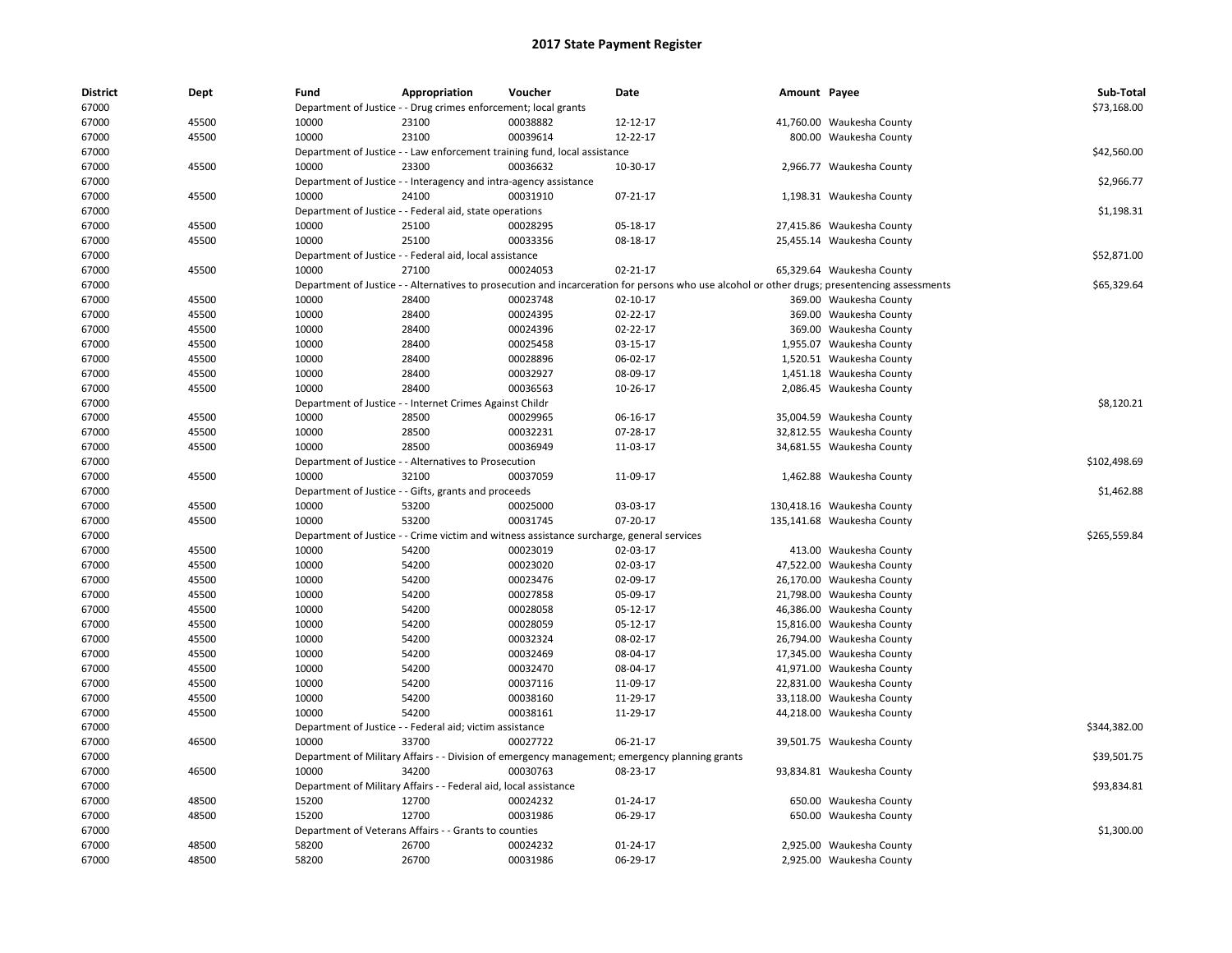| <b>District</b> | Dept  | Fund                                  | Appropriation                                                                    | Voucher  | Date           | Amount Payee |                               | Sub-Total       |
|-----------------|-------|---------------------------------------|----------------------------------------------------------------------------------|----------|----------------|--------------|-------------------------------|-----------------|
| 67000           |       |                                       | Department of Veterans Affairs - - County grants                                 |          |                |              |                               | \$5,850.00      |
| 67000           | 48500 | 58300                                 | 37000                                                                            | 00024232 | 01-24-17       |              | 2,925.00 Waukesha County      |                 |
| 67000           | 48500 | 58300                                 | 37000                                                                            | 00031986 | 06-29-17       |              | 2,925.00 Waukesha County      |                 |
| 67000           |       |                                       | Department of Veterans Affairs - - County grants                                 |          |                |              |                               | \$5,850.00      |
| 67000           | 50500 | 10000                                 | 15500                                                                            | 00040186 | 01-18-17       |              | 17,308.06 Waukesha County     |                 |
| 67000           | 50500 | 10000                                 | 15500                                                                            | 00042628 | 02-15-17       |              | 17,271.69 Waukesha County     |                 |
| 67000           | 50500 | 10000                                 | 15500                                                                            | 00045032 | 03-15-17       |              | 13,632.04 Waukesha County     |                 |
| 67000           | 50500 | 10000                                 | 15500                                                                            | 00047661 | 04-17-17       |              | 12,726.17 Waukesha County     |                 |
| 67000           | 50500 | 10000                                 | 15500                                                                            | 00050399 | 05-16-17       |              | 17,915.22 Waukesha County     |                 |
| 67000           | 50500 | 10000                                 | 15500                                                                            | 00053083 | 06-15-17       |              | 20,593.95 Waukesha County     |                 |
| 67000           | 50500 | 10000                                 | 15500                                                                            | 00055759 | $07 - 17 - 17$ |              | 11,951.86 Waukesha County     |                 |
| 67000           | 50500 | 10000                                 | 15500                                                                            | 00057872 | 08-15-17       |              | 16,400.22 Waukesha County     |                 |
| 67000           | 50500 | 10000                                 | 15500                                                                            | 00060313 | 09-15-17       |              | 21,196.81 Waukesha County     |                 |
| 67000           | 50500 | 10000                                 | 15500                                                                            | 00062835 | 10-17-17       |              | 28,559.58 Waukesha County     |                 |
| 67000           | 50500 | 10000                                 | 15500                                                                            | 00065205 | 11-15-17       |              | 34,262.67 Waukesha County     |                 |
| 67000           | 50500 | 10000                                 | 15500                                                                            | 00067465 | 12-15-17       |              | 14,918.12 Waukesha County     |                 |
| 67000           |       |                                       | Department of Administration - - Federal aid; local assistance                   |          |                |              |                               | \$226,736.39    |
| 67000           | 50500 | 23500                                 | 37100                                                                            | 00040186 | 01-18-17       |              | 12,768.47 Waukesha County     |                 |
| 67000           | 50500 | 23500                                 | 37100                                                                            | 00042628 | 02-15-17       |              | 12,532.08 Waukesha County     |                 |
| 67000           | 50500 | 23500                                 | 37100                                                                            | 00045032 | 03-15-17       |              | 9,444.08 Waukesha County      |                 |
| 67000           | 50500 | 23500                                 | 37100                                                                            | 00047661 | 04-17-17       |              | 9,186.11 Waukesha County      |                 |
| 67000           | 50500 | 23500                                 | 37100                                                                            | 00050399 | 05-16-17       |              | 12,329.46 Waukesha County     |                 |
| 67000           | 50500 | 23500                                 | 37100                                                                            | 00053083 | 06-15-17       |              | 12,319.39 Waukesha County     |                 |
| 67000           | 50500 | 23500                                 | 37100                                                                            | 00055759 | 07-17-17       |              | 4,198.19 Waukesha County      |                 |
| 67000           | 50500 | 23500                                 | 37100                                                                            | 00057872 | 08-15-17       |              | 6,143.90 Waukesha County      |                 |
| 67000           | 50500 | 23500                                 | 37100                                                                            | 00060313 | 09-15-17       |              | 659.24 Waukesha County        |                 |
| 67000           | 50500 | 23500                                 | 37100                                                                            | 00062835 | 10-17-17       |              | 13,140.61 Waukesha County     |                 |
| 67000           | 50500 | 23500                                 | 37100                                                                            | 00065205 | 11-15-17       |              | 74,660.02 Waukesha County     |                 |
| 67000           | 50500 | 23500                                 | 37100                                                                            | 00067465 | 12-15-17       |              | 11,866.91 Waukesha County     |                 |
| 67000           |       |                                       | Department of Administration - - Low-income assistance grants                    |          |                |              |                               | \$179,248.46    |
| 67000           | 50500 | 26900                                 | 16600                                                                            | 00041211 | 02-08-17       |              | 1,000.00 Waukesha County      |                 |
| 67000           | 50500 | 26900                                 | 16600                                                                            | 00056778 | 08-02-17       |              | 25,000.00 Waukesha County     |                 |
| 67000           | 50500 | 26900                                 | 16600                                                                            | 00066069 | 12-05-17       |              | 25,000.00 Waukesha County     |                 |
| 67000           |       | Department of Administration - - Land |                                                                                  |          |                |              |                               | \$51,000.00     |
| 67000           | 51000 | 10000                                 | 12000                                                                            | 00000385 | 02-06-17       |              | 267,271.19 Waukesha County    |                 |
| 67000           |       | Elections Commission - - Recount fees |                                                                                  |          |                |              |                               | \$267,271.19    |
| 67000           | 83500 | 10000                                 | 10500                                                                            | 00021986 | 07-24-17       |              | 95,469.96 Waukesha County     |                 |
| 67000           | 83500 | 10000                                 | 10500                                                                            | 00025013 | 11-20-17       |              | 540,996.43 Waukesha County    |                 |
| 67000           |       |                                       | Shared Revenue and Tax Relief - - County and municipal aid account               |          |                |              |                               | \$636,466.39    |
| 67000           | 83500 | 10000                                 | 10900                                                                            | 00017381 | 07-24-17       |              | 603,387.00 Waukesha County    |                 |
| 67000           |       |                                       | Shared Revenue and Tax Relief - - State aid; tax exempt property                 |          |                |              |                               | \$603,387.00    |
| 67000           | 83500 | 10000                                 | 11000                                                                            | 00021986 | 07-24-17       |              | 75,149.50 Waukesha County     |                 |
| 67000           | 83500 | 10000                                 | 11000                                                                            | 00025013 | 11-20-17       |              | 467,999.15 Waukesha County    |                 |
| 67000           |       |                                       | Shared Revenue and Tax Relief - - Public utility distribution account            |          |                |              |                               | \$543,148.65    |
| 67000           | 83500 | 10000                                 | 30200                                                                            | 00020195 | 07-24-17       |              | 3,593,867.84 Waukesha County  |                 |
| 67000           | 83500 | 10000                                 | 30200                                                                            | 00022241 | 07-24-17       |              | 38,411,518.20 Waukesha County |                 |
| 67000           |       |                                       | Shared Revenue and Tax Relief - - School levy tax credit and first dollar credit |          |                |              |                               | \$42,005,386.04 |
| 67000           | 83500 | 52100                                 | 36300                                                                            | 00016244 | 03-27-17       |              | 5,506,486.00 Waukesha County  |                 |
| 67000           |       |                                       | Shared Revenue and Tax Relief - - Lottery and gaming credit                      |          |                |              |                               | \$5,506,486.00  |
| 67000 Total     |       |                                       |                                                                                  |          |                |              |                               | \$79,902,116.21 |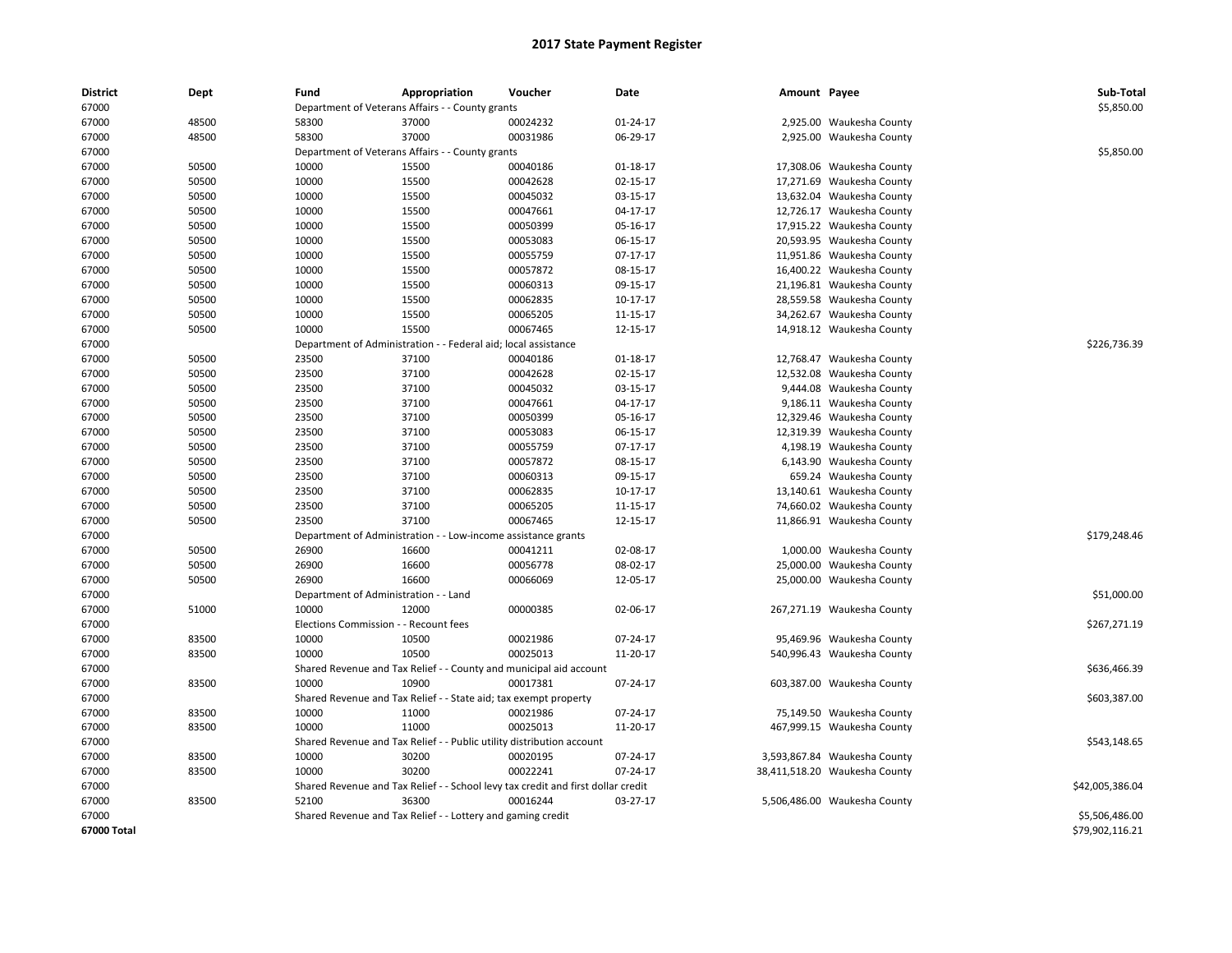| <b>District</b> | Dept  | Fund  | Appropriation                                                                    | Voucher  | Date         | Amount Payee |                              | Sub-Total    |  |  |
|-----------------|-------|-------|----------------------------------------------------------------------------------|----------|--------------|--------------|------------------------------|--------------|--|--|
| 67002           | 16500 | 10000 | 22500                                                                            | 00012113 | 06-26-17     |              | 42.050.74 Town Of Brookfield |              |  |  |
| 67002           |       |       | Dept of Safety & Prof Services - - Fire dues distribution                        |          |              |              |                              | \$42,050.74  |  |  |
| 67002           | 39500 | 21100 | 18500                                                                            | 00071765 | 01-09-17     |              | 1.390.20 Town Of Brookfield  |              |  |  |
| 67002           |       |       | WI Dept of Transportation - - Highway safety, local assistance, federal funds    |          |              |              |                              |              |  |  |
| 67002           | 39500 | 21100 | 19100                                                                            | 00067170 | 01-03-17     |              | 61.185.67 Town Of Brookfield |              |  |  |
| 67002           | 39500 | 21100 | 19100                                                                            | 00098293 | 04-03-17     |              | 61.185.67 Town Of Brookfield |              |  |  |
| 67002           | 39500 | 21100 | 19100                                                                            | 00135719 | 07-03-17     |              | 61,185.67 Town Of Brookfield |              |  |  |
| 67002           | 39500 | 21100 | 19100                                                                            | 00170985 | 10-02-17     |              | 61,185.70 Town Of Brookfield |              |  |  |
| 67002           |       |       | WI Dept of Transportation - - Transportation aids to municipalities, state funds |          | \$244,742.71 |              |                              |              |  |  |
| 67002           | 43500 | 10000 | 11900                                                                            | 00152319 | 09-01-17     |              | 3,769.83 Town Of Brookfield  |              |  |  |
| 67002           |       |       | Department of Health Services - - Emergency medical services; aids               |          |              |              |                              |              |  |  |
| 67002           | 43500 | 00005 | 16300                                                                            | 01LGS    | 11-17-17     |              | 4,188.68 Town Of Brookfield  |              |  |  |
| 67002           |       |       | Department of Health Services - - Guardianship grant program                     |          |              |              |                              |              |  |  |
| 67002           | 45500 | 10000 | 22100                                                                            | 00035878 | 10-13-17     |              | 20.00 Town Of Brookfield     |              |  |  |
| 67002           |       |       | Department of Justice - - Crime laboratories; deoxyribonucleic acid analysis     |          |              |              |                              | \$20.00      |  |  |
| 67002           | 45500 | 10000 | 23100                                                                            | 00038830 | 12-12-17     |              | 1.920.00 Town Of Brookfield  |              |  |  |
| 67002           |       |       | Department of Justice - - Law enforcement training fund, local assistance        |          |              |              |                              | \$1,920.00   |  |  |
| 67002           | 83500 | 10000 | 10500                                                                            | 00021950 | 07-24-17     |              | 12,224.21 Town Of Brookfield |              |  |  |
| 67002           | 83500 | 10000 | 10500                                                                            | 00024977 | 11-20-17     |              | 65.081.81 Town Of Brookfield |              |  |  |
| 67002           |       |       | Shared Revenue and Tax Relief - - County and municipal aid account               |          |              |              |                              | \$77,306.02  |  |  |
| 67002           | 83500 | 10000 | 10900                                                                            | 00018969 | 07-24-17     |              | 41.589.00 Town Of Brookfield |              |  |  |
| 67002           | 83500 | 10000 | 10900                                                                            | 00020009 | 07-24-17     |              | 5,462.00 Town Of Brookfield  |              |  |  |
| 67002           |       |       | Shared Revenue and Tax Relief - - State aid; tax exempt property                 |          |              |              |                              |              |  |  |
| 67002           | 83500 | 10000 | 50100                                                                            | 00015444 | 01-31-17     |              | 5,951.39 Town Of Brookfield  |              |  |  |
| 67002           |       |       | Shared Revenue and Tax Relief - - Payments for municipal services                |          |              |              |                              |              |  |  |
| 67002 Total     |       |       |                                                                                  |          |              |              |                              | \$428,390.57 |  |  |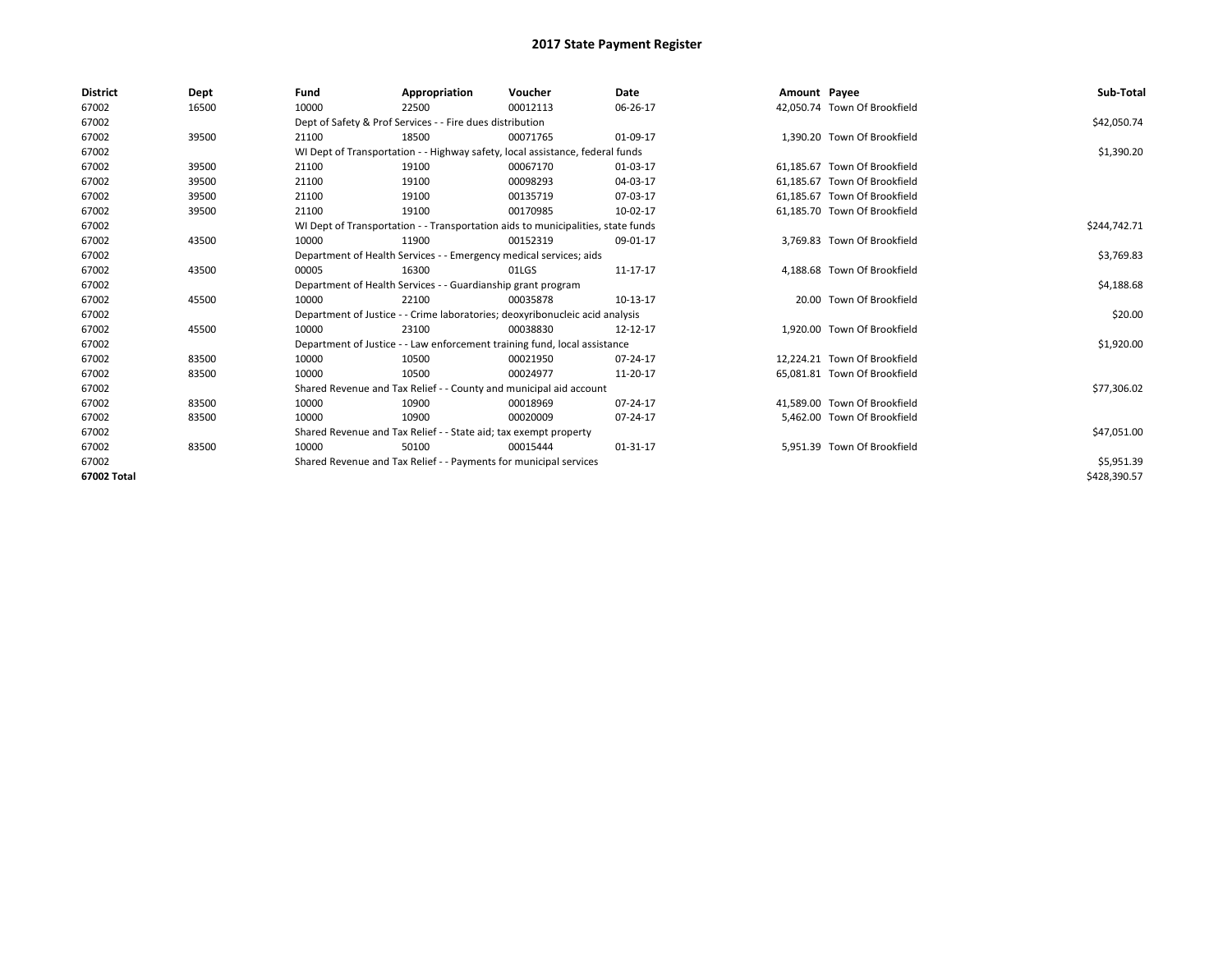| <b>District</b> | Dept  | Fund  | Appropriation                                                                                                | Voucher  | <b>Date</b> | Amount Payee |                              | Sub-Total    |  |  |
|-----------------|-------|-------|--------------------------------------------------------------------------------------------------------------|----------|-------------|--------------|------------------------------|--------------|--|--|
| 67004           | 16500 | 10000 | 22500                                                                                                        | 00012114 | 06-27-17    |              | 55,244.04 Delafield, Town of |              |  |  |
| 67004           |       |       | Dept of Safety & Prof Services - - Fire dues distribution                                                    |          |             |              |                              | \$55,244.04  |  |  |
| 67004           | 37000 | 10000 | 50300                                                                                                        | 00126592 | 02-07-17    |              | 36,891.45 Delafield, Town of |              |  |  |
| 67004           |       |       | Dept of Natural Resources - - Aids in lieu of taxes - general fund                                           |          |             |              |                              | \$36,891.45  |  |  |
| 67004           | 37000 | 21200 | 16600                                                                                                        | 00158197 | 06-19-17    |              | 11.36 Delafield, Town of     |              |  |  |
| 67004           |       |       | Dept of Natural Resources - - General program operations - state funds; forestry                             |          |             |              |                              | \$11.36      |  |  |
| 67004           | 37000 | 21200 | 57100                                                                                                        | 00158197 | 06-19-17    |              | 5.20 Delafield, Town of      |              |  |  |
| 67004           |       |       | Dept of Natural Resources - - Resource aids -- county forests, forest croplands and managed forest land aids |          |             |              |                              |              |  |  |
| 67004           | 37000 | 21200 | 57900                                                                                                        | 00143446 | 04-21-17    |              | 2,254.56 Delafield, Town of  |              |  |  |
| 67004           |       |       | Dept of Natural Resources - - Aids in lieu of taxes - sum sufficient                                         |          |             |              |                              | \$2,254.56   |  |  |
| 67004           | 37000 | 21200 | 58900                                                                                                        | 00158197 | 06-19-17    |              | 52.26 Delafield, Town of     |              |  |  |
| 67004           |       |       | Dept of Natural Resources - - Resource aids - distribution of closed acreage fees.                           |          |             |              |                              |              |  |  |
| 67004           | 39500 | 21100 | 19100                                                                                                        | 00067171 | 01-03-17    |              | 40,629.53 Delafield, Town of |              |  |  |
| 67004           | 39500 | 21100 | 19100                                                                                                        | 00098294 | 04-03-17    |              | 40,629.53 Delafield, Town of |              |  |  |
| 67004           | 39500 | 21100 | 19100                                                                                                        | 00135720 | 07-03-17    |              | 40,629.53 Delafield, Town of |              |  |  |
| 67004           | 39500 | 21100 | 19100                                                                                                        | 00170986 | 10-02-17    |              | 40,629.56 Delafield, Town of |              |  |  |
| 67004           |       |       | WI Dept of Transportation - - Transportation aids to municipalities, state funds                             |          |             |              |                              | \$162,518.15 |  |  |
| 67004           | 43500 | 10000 | 11900                                                                                                        | 00167654 | 11-10-17    |              | 5,496.83 Delafield, Town of  |              |  |  |
| 67004           |       |       | Department of Health Services - - Emergency medical services; aids                                           |          |             |              |                              | \$5,496.83   |  |  |
| 67004           | 43500 | 00005 | 16300                                                                                                        | 01LGS    | 11-17-17    |              | 2,000.00 Delafield, Town of  |              |  |  |
| 67004           |       |       | Department of Health Services - - Guardianship grant program                                                 |          |             |              |                              | \$2,000.00   |  |  |
| 67004           | 83500 | 10000 | 10500                                                                                                        | 00021951 | 07-24-17    |              | 14,075.96 Delafield, Town of |              |  |  |
| 67004           | 83500 | 10000 | 10500                                                                                                        | 00024978 | 11-20-17    |              | 77,763.76 Delafield, Town of |              |  |  |
| 67004           |       |       | Shared Revenue and Tax Relief - - County and municipal aid account                                           |          |             |              |                              | \$91,839.72  |  |  |
| 67004           | 83500 | 10000 | 10900                                                                                                        | 00018970 | 07-24-17    |              | 489.00 Delafield, Town of    |              |  |  |
| 67004           |       |       | Shared Revenue and Tax Relief - - State aid; tax exempt property                                             |          |             |              |                              | \$489.00     |  |  |
| 67004           | 83500 | 10000 | 11000                                                                                                        | 00021951 | 07-24-17    |              | 798.49 Delafield, Town of    |              |  |  |
| 67004           | 83500 | 10000 | 11000                                                                                                        | 00024978 | 11-20-17    |              | 5,161.83 Delafield, Town of  |              |  |  |
| 67004           |       |       | Shared Revenue and Tax Relief - - Public utility distribution account                                        |          |             |              |                              | \$5,960.32   |  |  |
| 67004           | 83500 | 10000 | 50100                                                                                                        | 00015445 | 01-31-17    |              | 24,467.14 Delafield, Town of |              |  |  |
| 67004           |       |       | Shared Revenue and Tax Relief - - Payments for municipal services                                            |          |             |              |                              |              |  |  |
| 67004 Total     |       |       |                                                                                                              |          |             |              |                              | \$387,230.03 |  |  |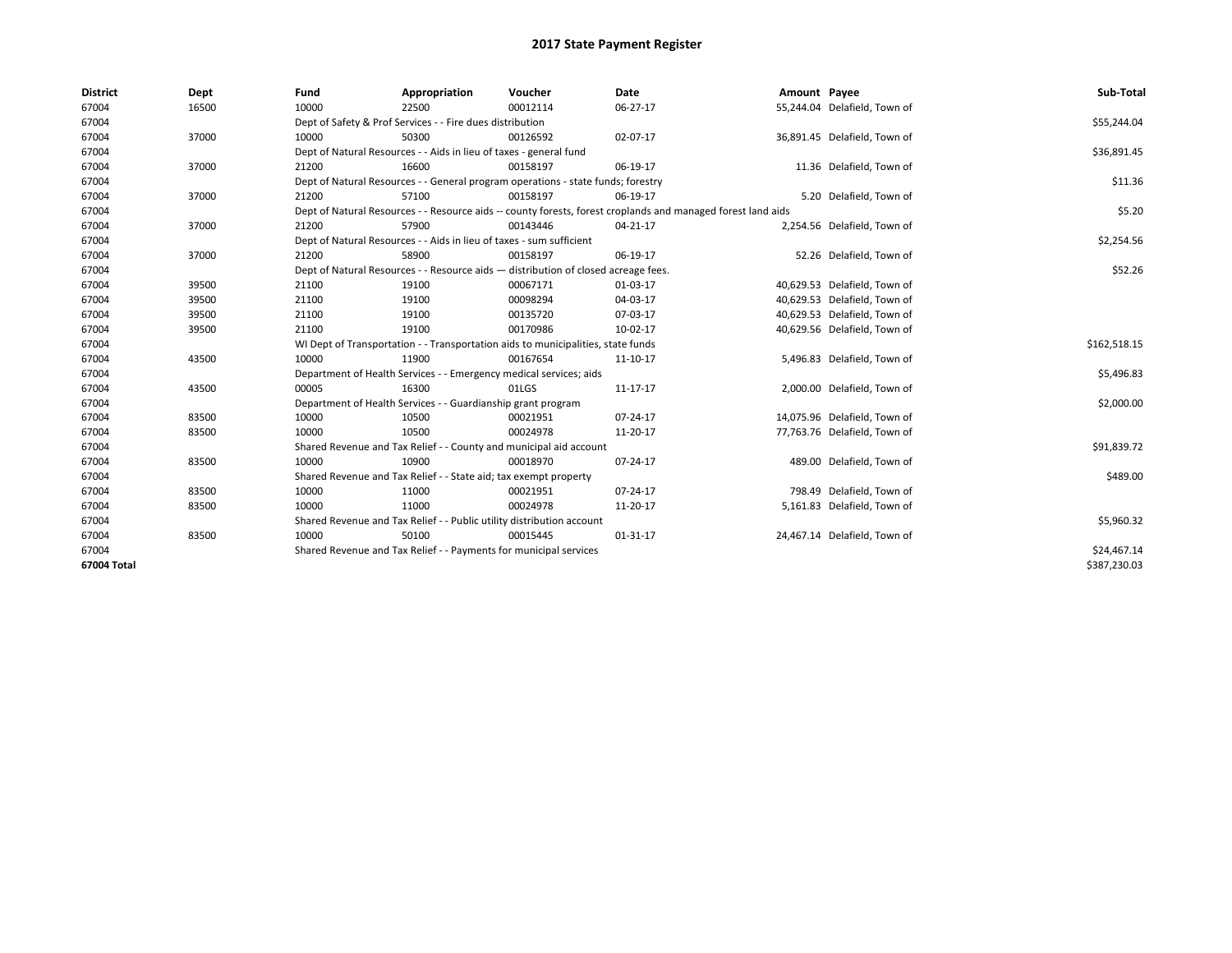| <b>District</b> | Dept  | Fund  | Appropriation                                                                      | Voucher  | Date                                                                                                         | Amount Payee |                         | Sub-Total    |
|-----------------|-------|-------|------------------------------------------------------------------------------------|----------|--------------------------------------------------------------------------------------------------------------|--------------|-------------------------|--------------|
| 67006           | 16500 | 10000 | 22500                                                                              | 00012115 | 06-26-17                                                                                                     |              | 17,791.66 Town Of Eagle |              |
| 67006           |       |       | Dept of Safety & Prof Services - - Fire dues distribution                          |          |                                                                                                              |              |                         | \$17,791.66  |
| 67006           | 37000 | 10000 | 50300                                                                              | 00126537 | 02-07-17                                                                                                     |              | 10,822.21 Town Of Eagle |              |
| 67006           | 37000 | 10000 | 50300                                                                              | 00126538 | 02-07-17                                                                                                     |              | 7,519.80 Town Of Eagle  |              |
| 67006           | 37000 | 10000 | 50300                                                                              | 00126539 | 02-07-17                                                                                                     |              | 33,103.85 Town Of Eagle |              |
| 67006           | 37000 | 10000 | 50300                                                                              | 00126540 | 02-07-17                                                                                                     |              | 76,125.15 Town Of Eagle |              |
| 67006           | 37000 | 10000 | 50300                                                                              | 00126541 | 02-07-17                                                                                                     |              | 472.63 Town Of Eagle    |              |
| 67006           | 37000 | 10000 | 50300                                                                              | 00142638 | 04-21-17                                                                                                     |              | 63.75 Town Of Eagle     |              |
| 67006           | 37000 | 10000 | 50300                                                                              | 00142640 | 04-21-17                                                                                                     |              | 176.95 Town Of Eagle    |              |
| 67006           | 37000 | 10000 | 50300                                                                              | 00142641 | 04-21-17                                                                                                     |              | 47.59 Town Of Eagle     |              |
| 67006           |       |       | Dept of Natural Resources - - Aids in lieu of taxes - general fund                 |          |                                                                                                              |              |                         | \$128,331.93 |
| 67006           | 37000 | 21200 | 16600                                                                              | 00158198 | 06-19-17                                                                                                     |              | 60.74 Town Of Eagle     |              |
| 67006           |       |       | Dept of Natural Resources - - General program operations - state funds; forestry   |          |                                                                                                              |              |                         | \$60.74      |
| 67006           | 37000 | 21200 | 38100                                                                              | 00134461 | 03-24-17                                                                                                     |              | 1,348.08 Town Of Eagle  |              |
| 67006           |       |       | Dept of Natural Resources - - General program operations--federal funds            |          |                                                                                                              |              |                         | \$1,348.08   |
| 67006           | 37000 | 21200 | 55000                                                                              | 00134461 | 03-24-17                                                                                                     |              | 4,671.09 Town Of Eagle  |              |
| 67006           |       |       | Dept of Natural Resources - - Enforcement aids -- boating enforcement              |          |                                                                                                              |              |                         | \$4,671.09   |
| 67006           | 37000 | 21200 | 57100                                                                              | 00158198 | 06-19-17                                                                                                     |              | 27.80 Town Of Eagle     |              |
| 67006           |       |       |                                                                                    |          | Dept of Natural Resources - - Resource aids -- county forests, forest croplands and managed forest land aids |              |                         | \$27.80      |
| 67006           | 37000 | 21200 | 57900                                                                              | 00142639 | 04-21-17                                                                                                     |              | 7,953.41 Town Of Eagle  |              |
| 67006           |       |       | Dept of Natural Resources - - Aids in lieu of taxes - sum sufficient               |          |                                                                                                              |              |                         | \$7,953.41   |
| 67006           | 37000 | 21200 | 58900                                                                              | 00158198 | 06-19-17                                                                                                     |              | 279.41 Town Of Eagle    |              |
| 67006           |       |       | Dept of Natural Resources - - Resource aids - distribution of closed acreage fees. |          |                                                                                                              |              |                         | \$279.41     |
| 67006           | 37000 | 27400 | 67000                                                                              | 00154658 | 06-01-17                                                                                                     |              | 8,797.78 Town Of Eagle  |              |
| 67006           |       |       | Dept of Natural Resources - - Financial assistance for responsible units           |          |                                                                                                              |              |                         | \$8,797.78   |
| 67006           | 39500 | 21100 | 19100                                                                              | 00067172 | 01-03-17                                                                                                     |              | 22,862.26 Town Of Eagle |              |
| 67006           | 39500 | 21100 | 19100                                                                              | 00098295 | 04-03-17                                                                                                     |              | 22,862.26 Town Of Eagle |              |
| 67006           | 39500 | 21100 | 19100                                                                              | 00135721 | 07-03-17                                                                                                     |              | 22,862.26 Town Of Eagle |              |
| 67006           | 39500 | 21100 | 19100                                                                              | 00170987 | 10-02-17                                                                                                     |              | 22,862.28 Town Of Eagle |              |
| 67006           |       |       | WI Dept of Transportation - - Transportation aids to municipalities, state funds   |          |                                                                                                              |              |                         | \$91,449.06  |
| 67006           | 39500 | 21100 | 27800                                                                              | 00088453 | 02-22-17                                                                                                     |              | 17,605.75 Town Of Eagle |              |
| 67006           |       |       | WI Dept of Transportation - - Local roads improvement program, state funds         |          |                                                                                                              |              |                         | \$17,605.75  |
| 67006           | 83500 | 10000 | 10500                                                                              | 00021952 | 07-24-17                                                                                                     |              | 5,061.31 Town Of Eagle  |              |
| 67006           | 83500 | 10000 | 10500                                                                              | 00024979 | 11-20-17                                                                                                     |              | 28,680.76 Town Of Eagle |              |
| 67006           |       |       | Shared Revenue and Tax Relief - - County and municipal aid account                 |          |                                                                                                              |              |                         | \$33,742.07  |
| 67006           | 83500 | 10000 | 10900                                                                              | 00018971 | 07-24-17                                                                                                     |              | 456.00 Town Of Eagle    |              |
| 67006           |       |       | Shared Revenue and Tax Relief - - State aid; tax exempt property                   |          |                                                                                                              |              |                         | \$456.00     |
| 67006           | 83500 | 10000 | 11000                                                                              | 00021952 | 07-24-17                                                                                                     |              | 309.43 Town Of Eagle    |              |
| 67006           | 83500 | 10000 | 11000                                                                              | 00024979 | 11-20-17                                                                                                     |              | 2,175.89 Town Of Eagle  |              |
| 67006           |       |       | Shared Revenue and Tax Relief - - Public utility distribution account              |          |                                                                                                              |              |                         | \$2,485.32   |
| 67006           | 83500 | 10000 | 50100                                                                              | 00015446 | 01-31-17                                                                                                     |              | 2,561.13 Town Of Eagle  |              |
| 67006           |       |       | Shared Revenue and Tax Relief - - Payments for municipal services                  |          |                                                                                                              |              |                         | \$2,561.13   |
| 67006 Total     |       |       |                                                                                    |          |                                                                                                              |              |                         | \$317,561.23 |
|                 |       |       |                                                                                    |          |                                                                                                              |              |                         |              |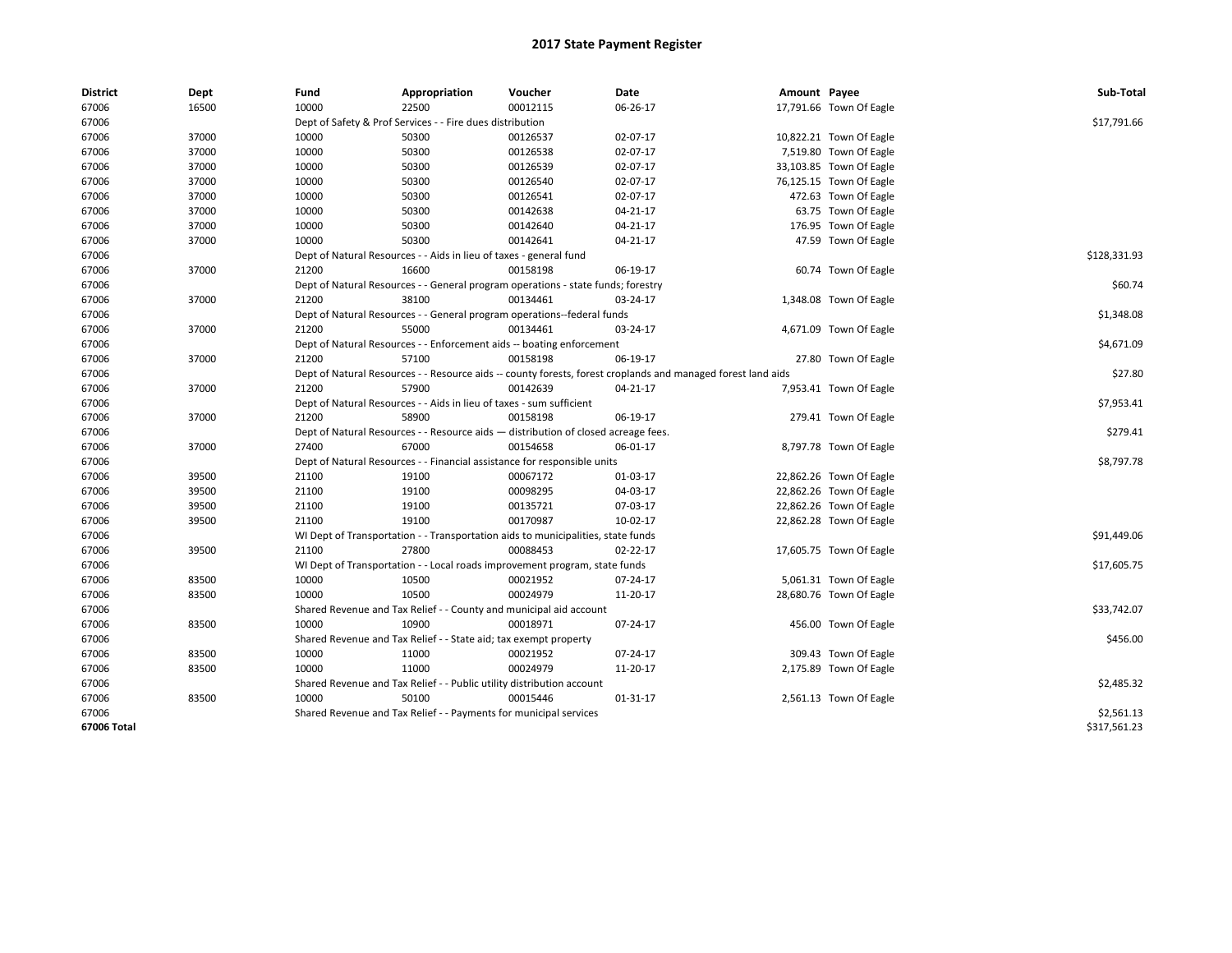| <b>District</b> | Dept  | Fund                                                                  | Appropriation                                                                                                | Voucher     | Date     | Amount Payee |                           | Sub-Total    |  |  |
|-----------------|-------|-----------------------------------------------------------------------|--------------------------------------------------------------------------------------------------------------|-------------|----------|--------------|---------------------------|--------------|--|--|
| 67008           | 16500 | 10000                                                                 | 22500                                                                                                        | 00012116    | 06-26-17 |              | 39,123.18 Town Of Genesee |              |  |  |
| 67008           |       |                                                                       | Dept of Safety & Prof Services - - Fire dues distribution                                                    |             |          |              |                           | \$39,123.18  |  |  |
| 67008           | 37000 | 10000                                                                 | 50300                                                                                                        | 00144063    | 04-21-17 |              | 301.48 Town Of Genesee    |              |  |  |
| 67008           |       |                                                                       | Dept of Natural Resources - - Aids in lieu of taxes - general fund                                           |             |          |              |                           |              |  |  |
| 67008           | 37000 | 21200                                                                 | 16600                                                                                                        | 00158199    | 06-19-17 |              | 78.15 Town Of Genesee     |              |  |  |
| 67008           |       |                                                                       | Dept of Natural Resources - - General program operations - state funds; forestry                             |             |          |              |                           | \$78.15      |  |  |
| 67008           | 37000 | 21200                                                                 | 57100                                                                                                        | 00158199    | 06-19-17 |              | 35.77 Town Of Genesee     |              |  |  |
| 67008           |       |                                                                       | Dept of Natural Resources - - Resource aids -- county forests, forest croplands and managed forest land aids |             |          |              |                           |              |  |  |
| 67008           | 37000 | 21200                                                                 | 58900                                                                                                        | 00158199    | 06-19-17 |              | 359.50 Town Of Genesee    |              |  |  |
| 67008           |       |                                                                       | Dept of Natural Resources - - Resource aids - distribution of closed acreage fees.                           |             |          |              |                           | \$359.50     |  |  |
| 67008           | 37000 | 27400                                                                 | 67000                                                                                                        | 00154171    | 06-01-17 |              | 22,129.54 Town Of Genesee |              |  |  |
| 67008           |       |                                                                       | Dept of Natural Resources - - Financial assistance for responsible units                                     |             |          |              |                           | \$22,129.54  |  |  |
| 67008           | 39500 | 21100                                                                 | 19100                                                                                                        | 00067173    | 01-03-17 |              | 44,155.60 Town Of Genesee |              |  |  |
| 67008           | 39500 | 21100                                                                 | 19100                                                                                                        | 00098296    | 04-03-17 |              | 44.155.60 Town Of Genesee |              |  |  |
| 67008           | 39500 | 21100                                                                 | 19100                                                                                                        | 00135722    | 07-03-17 |              | 44,155.60 Town Of Genesee |              |  |  |
| 67008           | 39500 | 21100                                                                 | 19100                                                                                                        | 00170988    | 10-02-17 |              | 44,155.62 Town Of Genesee |              |  |  |
| 67008           |       |                                                                       | WI Dept of Transportation - - Transportation aids to municipalities, state funds                             |             |          |              |                           | \$176,622.42 |  |  |
| 67008           | 39500 | 21100                                                                 | 27800                                                                                                        | 00120441    | 05-23-17 |              | 17,287.77 Town Of Genesee |              |  |  |
| 67008           | 39500 | 21100                                                                 | 27800                                                                                                        | 00124293    | 06-05-17 |              | 17,605.75 Town Of Genesee |              |  |  |
| 67008           |       |                                                                       | WI Dept of Transportation - - Local roads improvement program, state funds                                   |             |          |              |                           | \$34,893.52  |  |  |
| 67008           | 83500 | 10000                                                                 | 10500                                                                                                        | 00021953    | 07-24-17 |              | 13,951.95 Town Of Genesee |              |  |  |
| 67008           | 83500 | 10000                                                                 | 10500                                                                                                        | 00024980    | 11-20-17 |              | 79,061.06 Town Of Genesee |              |  |  |
| 67008           |       |                                                                       | Shared Revenue and Tax Relief - - County and municipal aid account                                           |             |          |              |                           | \$93,013.01  |  |  |
| 67008           | 83500 | 10000                                                                 | 10900                                                                                                        | 00018972    | 07-24-17 |              | 8.639.00 Town Of Genesee  |              |  |  |
| 67008           |       |                                                                       | Shared Revenue and Tax Relief - - State aid; tax exempt property                                             |             |          |              |                           | \$8,639.00   |  |  |
| 67008           | 83500 | 10000                                                                 | 11000                                                                                                        | 00021953    | 07-24-17 |              | 1.621.49 Town Of Genesee  |              |  |  |
| 67008           | 83500 | 10000                                                                 | 11000                                                                                                        | 00024980    | 11-20-17 |              | 16,428.06 Town Of Genesee |              |  |  |
| 67008           |       | Shared Revenue and Tax Relief - - Public utility distribution account |                                                                                                              | \$18,049.55 |          |              |                           |              |  |  |
| 67008 Total     |       |                                                                       |                                                                                                              |             |          |              |                           | \$393,245.12 |  |  |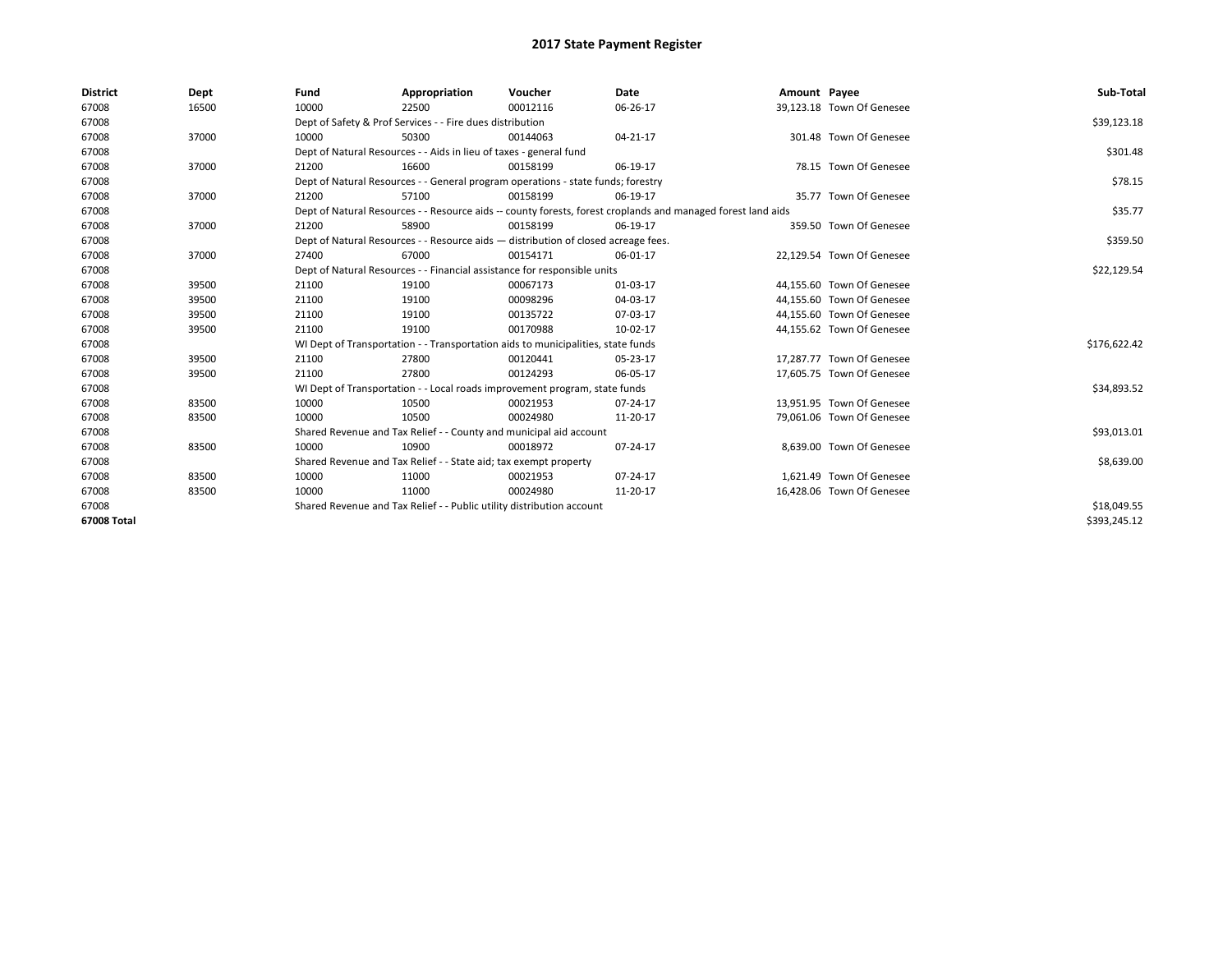| <b>District</b> | Dept  | Fund                                                               | Appropriation                                                                                                | Voucher  | Date     | Amount Payee |                          | Sub-Total    |  |  |  |
|-----------------|-------|--------------------------------------------------------------------|--------------------------------------------------------------------------------------------------------------|----------|----------|--------------|--------------------------|--------------|--|--|--|
| 67010           | 16500 | 10000                                                              | 22500                                                                                                        | 00012117 | 06-26-17 |              | 48,190.71 Town Of Lisbon |              |  |  |  |
| 67010           |       |                                                                    | Dept of Safety & Prof Services - - Fire dues distribution                                                    |          |          |              |                          | \$48,190.71  |  |  |  |
| 67010           | 37000 | 21200                                                              | 16600                                                                                                        | 00158200 | 06-19-17 |              | 88.72 Town Of Lisbon     |              |  |  |  |
| 67010           |       |                                                                    | Dept of Natural Resources - - General program operations - state funds; forestry                             |          |          |              |                          | \$88.72      |  |  |  |
| 67010           | 37000 | 21200                                                              | 57100                                                                                                        | 00158200 | 06-19-17 |              | 40.61 Town Of Lisbon     |              |  |  |  |
| 67010           |       |                                                                    | Dept of Natural Resources - - Resource aids -- county forests, forest croplands and managed forest land aids |          |          |              |                          | \$40.61      |  |  |  |
| 67010           | 37000 | 21200                                                              | 57900                                                                                                        | 00143587 | 04-21-17 |              | 15.40 Town Of Lisbon     |              |  |  |  |
| 67010           |       |                                                                    | Dept of Natural Resources - - Aids in lieu of taxes - sum sufficient                                         |          |          |              |                          |              |  |  |  |
| 67010           | 37000 | 21200                                                              | 58900                                                                                                        | 00158200 | 06-19-17 |              | 408.11 Town Of Lisbon    |              |  |  |  |
| 67010           |       |                                                                    | Dept of Natural Resources - - Resource aids - distribution of closed acreage fees.                           |          |          |              |                          | \$408.11     |  |  |  |
| 67010           | 39500 | 21100                                                              | 19100                                                                                                        | 00067174 | 01-03-17 |              | 63,036.98 Town Of Lisbon |              |  |  |  |
| 67010           | 39500 | 21100                                                              | 19100                                                                                                        | 00098297 | 04-03-17 |              | 63,036.98 Town Of Lisbon |              |  |  |  |
| 67010           | 39500 | 21100                                                              | 19100                                                                                                        | 00135723 | 07-03-17 |              | 63,036.98 Town Of Lisbon |              |  |  |  |
| 67010           | 39500 | 21100                                                              | 19100                                                                                                        | 00170989 | 10-02-17 |              | 63,037.01 Town Of Lisbon |              |  |  |  |
| 67010           |       |                                                                    | WI Dept of Transportation - - Transportation aids to municipalities, state funds                             |          |          |              |                          |              |  |  |  |
| 67010           | 43500 | 10000                                                              | 11900                                                                                                        | 00152476 | 09-01-17 |              | 5,876.78 Town Of Lisbon  |              |  |  |  |
| 67010           |       | Department of Health Services - - Emergency medical services; aids | \$5,876.78                                                                                                   |          |          |              |                          |              |  |  |  |
| 67010           | 43500 | 00005                                                              | 16300                                                                                                        | 01LGS    | 11-17-17 |              | 3,905.66 Town Of Lisbon  |              |  |  |  |
| 67010           |       |                                                                    | Department of Health Services - - Guardianship grant program                                                 |          |          |              |                          | \$3,905.66   |  |  |  |
| 67010           | 46500 | 10000                                                              | 30500                                                                                                        | 00033346 | 10-18-17 |              | 1,237.94 Town Of Lisbon  |              |  |  |  |
| 67010           |       |                                                                    | Department of Military Affairs - - Disaster recovery aid; public health emergency quarantine costs           |          |          |              |                          | \$1,237.94   |  |  |  |
| 67010           | 46500 | 10000                                                              | 34200                                                                                                        | 00033346 | 10-18-17 |              | 7,884.38 Town Of Lisbon  |              |  |  |  |
| 67010           |       |                                                                    | Department of Military Affairs - - Federal aid, local assistance                                             |          |          |              |                          | \$7,884.38   |  |  |  |
| 67010           | 83500 | 10000                                                              | 10500                                                                                                        | 00021954 | 07-24-17 |              | 17,518.10 Town Of Lisbon |              |  |  |  |
| 67010           | 83500 | 10000                                                              | 10500                                                                                                        | 00024981 | 11-20-17 |              | 95,363.56 Town Of Lisbon |              |  |  |  |
| 67010           |       |                                                                    | Shared Revenue and Tax Relief - - County and municipal aid account                                           |          |          |              |                          | \$112,881.66 |  |  |  |
| 67010           | 83500 | 10000                                                              | 10900                                                                                                        | 00018973 | 07-24-17 |              | 2,387.00 Town Of Lisbon  |              |  |  |  |
| 67010           |       |                                                                    | Shared Revenue and Tax Relief - - State aid; tax exempt property                                             |          |          |              |                          | \$2,387.00   |  |  |  |
| 67010           | 83500 | 10000                                                              | 11000                                                                                                        | 00021954 | 07-24-17 |              | 154.71 Town Of Lisbon    |              |  |  |  |
| 67010           | 83500 | 10000                                                              | 11000                                                                                                        | 00024981 | 11-20-17 |              | 1,210.18 Town Of Lisbon  |              |  |  |  |
| 67010           |       |                                                                    | Shared Revenue and Tax Relief - - Public utility distribution account                                        |          |          |              |                          | \$1,364.89   |  |  |  |
| 67010           | 83500 | 52100                                                              | 36300                                                                                                        | 00016084 | 03-27-17 |              | 23,977.80 Town Of Lisbon |              |  |  |  |
| 67010           |       |                                                                    | Shared Revenue and Tax Relief - - Lottery and gaming credit                                                  |          |          |              |                          | \$23,977.80  |  |  |  |
| 67010 Total     |       |                                                                    |                                                                                                              |          |          |              |                          | \$460,407.61 |  |  |  |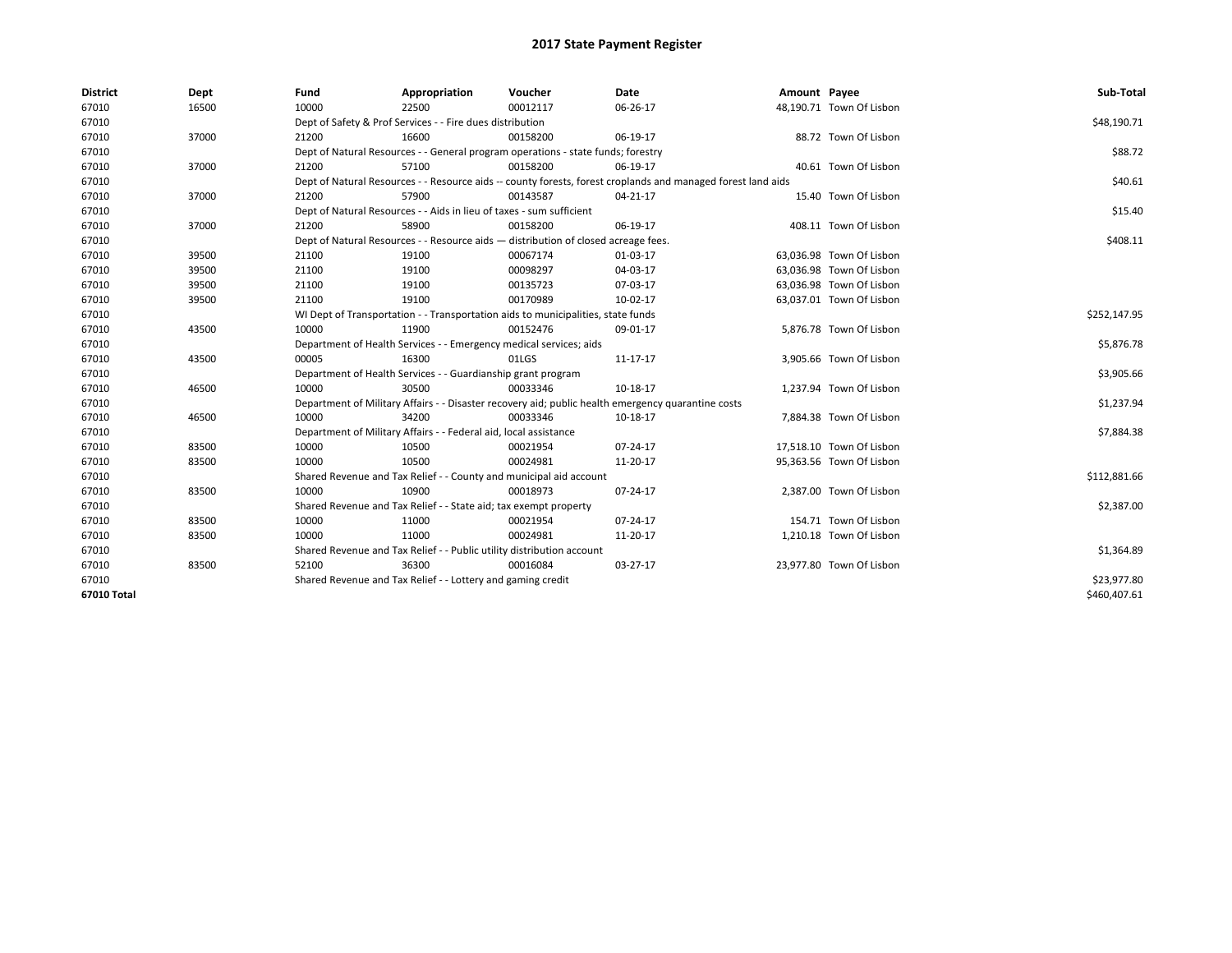| <b>District</b> | Dept  | Fund                                                                               | Appropriation                                                                    | Voucher  | Date                                                                                                         | Amount Payee |                          | Sub-Total    |  |  |
|-----------------|-------|------------------------------------------------------------------------------------|----------------------------------------------------------------------------------|----------|--------------------------------------------------------------------------------------------------------------|--------------|--------------------------|--------------|--|--|
| 67014           | 16500 | 10000                                                                              | 22500                                                                            | 00012118 | 06-26-17                                                                                                     |              | 49,199.52 Town Of Merton |              |  |  |
| 67014           |       |                                                                                    | Dept of Safety & Prof Services - - Fire dues distribution                        |          |                                                                                                              |              |                          | \$49,199.52  |  |  |
| 67014           | 37000 | 10000                                                                              | 50300                                                                            | 00138914 | 04-06-17                                                                                                     |              | 26,441.36 Town Of Merton |              |  |  |
| 67014           | 37000 | 10000                                                                              | 50300                                                                            | 00138915 | 04-06-17                                                                                                     |              | 635.63 Town Of Merton    |              |  |  |
| 67014           | 37000 | 10000                                                                              | 50300                                                                            | 00143618 | $04 - 21 - 17$                                                                                               |              | 54.45 Town Of Merton     |              |  |  |
| 67014           |       |                                                                                    | Dept of Natural Resources - - Aids in lieu of taxes - general fund               |          |                                                                                                              |              |                          |              |  |  |
| 67014           | 37000 | 21200                                                                              | 16600                                                                            | 00158201 | 06-19-17                                                                                                     |              | 94.66 Town Of Merton     |              |  |  |
| 67014           |       |                                                                                    | Dept of Natural Resources - - General program operations - state funds; forestry |          |                                                                                                              |              |                          |              |  |  |
| 67014           | 37000 | 21200                                                                              | 38100                                                                            | 00134462 | 03-24-17                                                                                                     |              | 3,183.94 Town Of Merton  |              |  |  |
| 67014           |       |                                                                                    | Dept of Natural Resources - - General program operations--federal funds          |          |                                                                                                              |              |                          |              |  |  |
| 67014           | 37000 | 21200                                                                              | 55000                                                                            | 00134462 | 03-24-17                                                                                                     |              | 11,032.36 Town Of Merton |              |  |  |
| 67014           |       |                                                                                    | Dept of Natural Resources - - Enforcement aids -- boating enforcement            |          |                                                                                                              |              |                          | \$11,032.36  |  |  |
| 67014           | 37000 | 21200                                                                              | 57100                                                                            | 00158201 | 06-19-17                                                                                                     |              | 43.33 Town Of Merton     |              |  |  |
| 67014           |       |                                                                                    |                                                                                  |          | Dept of Natural Resources - - Resource aids -- county forests, forest croplands and managed forest land aids |              |                          | \$43.33      |  |  |
| 67014           | 37000 | 21200                                                                              | 57900                                                                            | 00143617 | 04-21-17                                                                                                     |              | 2.39 Town Of Merton      |              |  |  |
| 67014           |       |                                                                                    | Dept of Natural Resources - - Aids in lieu of taxes - sum sufficient             |          |                                                                                                              |              |                          | \$2.39       |  |  |
| 67014           | 37000 | 21200                                                                              | 58900                                                                            | 00158201 | 06-19-17                                                                                                     |              | 435.45 Town Of Merton    |              |  |  |
| 67014           |       | Dept of Natural Resources - - Resource aids - distribution of closed acreage fees. | \$435.45                                                                         |          |                                                                                                              |              |                          |              |  |  |
| 67014           | 39500 | 21100                                                                              | 19100                                                                            | 00067175 | 01-03-17                                                                                                     |              | 62,098.35 Town Of Merton |              |  |  |
| 67014           | 39500 | 21100                                                                              | 19100                                                                            | 00098298 | 04-03-17                                                                                                     |              | 62,098.35 Town Of Merton |              |  |  |
| 67014           | 39500 | 21100                                                                              | 19100                                                                            | 00135724 | 07-03-17                                                                                                     |              | 62,098.35 Town Of Merton |              |  |  |
| 67014           | 39500 | 21100                                                                              | 19100                                                                            | 00170990 | 10-02-17                                                                                                     |              | 62,098.37 Town Of Merton |              |  |  |
| 67014           |       |                                                                                    | WI Dept of Transportation - - Transportation aids to municipalities, state funds |          |                                                                                                              |              |                          | \$248,393.42 |  |  |
| 67014           | 45500 | 10000                                                                              | 23100                                                                            | 00039629 | 12-22-17                                                                                                     |              | 1,120.00 Town Of Merton  |              |  |  |
| 67014           |       |                                                                                    | Department of Justice - - Law enforcement training fund, local assistance        |          |                                                                                                              |              |                          | \$1,120.00   |  |  |
| 67014           | 83500 | 10000                                                                              | 10500                                                                            | 00021955 | 07-24-17                                                                                                     |              | 14,458.88 Town Of Merton |              |  |  |
| 67014           | 83500 | 10000                                                                              | 10500                                                                            | 00024982 | 11-20-17                                                                                                     |              | 83,200.95 Town Of Merton |              |  |  |
| 67014           |       |                                                                                    | Shared Revenue and Tax Relief - - County and municipal aid account               |          |                                                                                                              |              |                          | \$97,659.83  |  |  |
| 67014           | 83500 | 10000                                                                              | 10900                                                                            | 00018974 | 07-24-17                                                                                                     |              | 492.00 Town Of Merton    |              |  |  |
| 67014           |       |                                                                                    | Shared Revenue and Tax Relief - - State aid; tax exempt property                 |          |                                                                                                              |              |                          | \$492.00     |  |  |
| 67014           | 83500 | 10000                                                                              | 11000                                                                            | 00021955 | 07-24-17                                                                                                     |              | 1,489.39 Town Of Merton  |              |  |  |
| 67014           | 83500 | 10000                                                                              | 11000                                                                            | 00024982 | 11-20-17                                                                                                     |              | 8,474.60 Town Of Merton  |              |  |  |
| 67014           |       |                                                                                    | Shared Revenue and Tax Relief - - Public utility distribution account            |          |                                                                                                              |              |                          | \$9,963.99   |  |  |
| 67014           | 83500 | 52100                                                                              | 36300                                                                            | 00016085 | 03-27-17                                                                                                     |              | 1,722.00 Town Of Merton  |              |  |  |
| 67014           |       |                                                                                    | Shared Revenue and Tax Relief - - Lottery and gaming credit                      |          |                                                                                                              |              |                          | \$1,722.00   |  |  |
| 67014 Total     |       |                                                                                    |                                                                                  |          |                                                                                                              |              |                          | \$450,474.33 |  |  |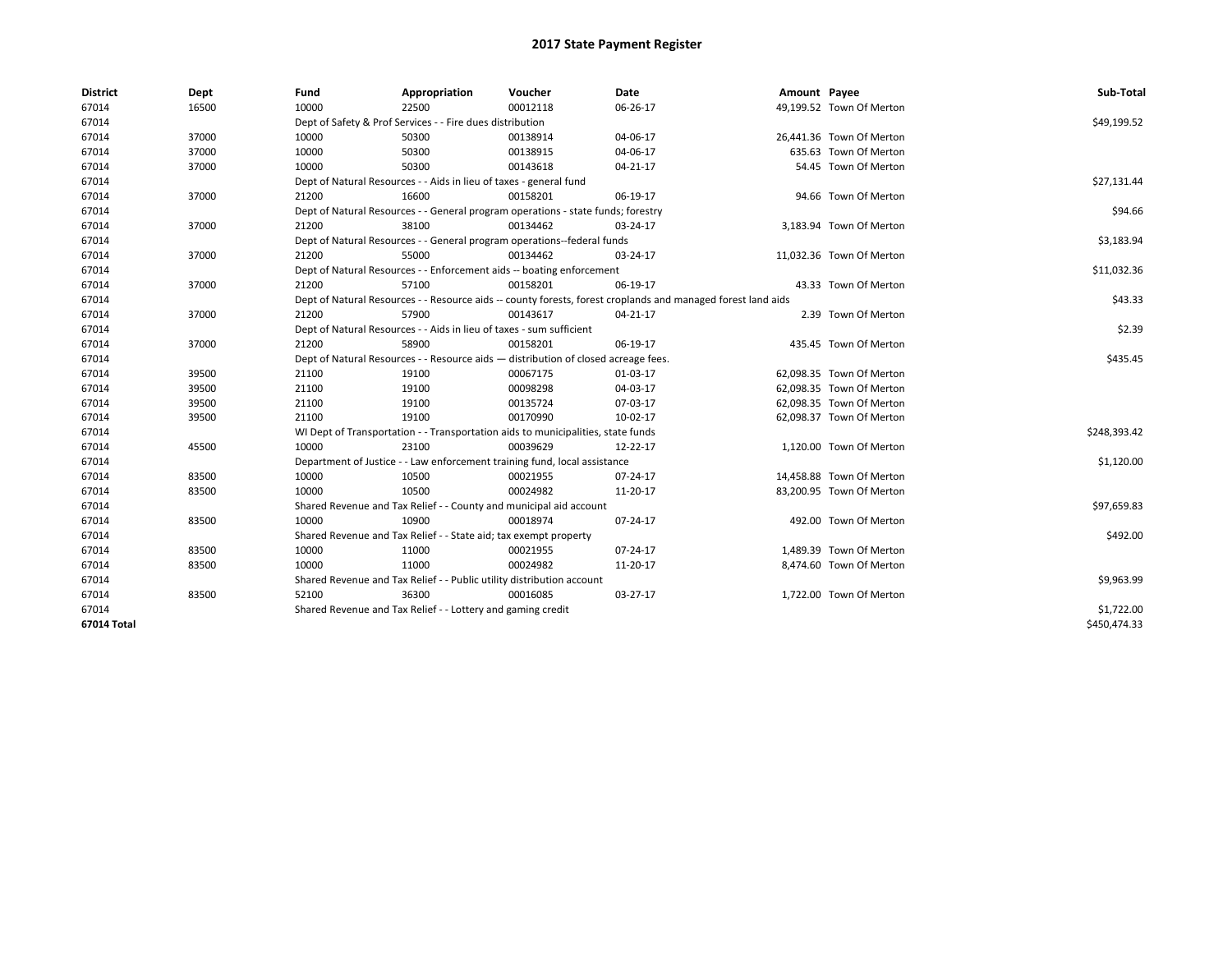| <b>District</b> | Dept  | Fund  | Appropriation                                                                      | Voucher  | Date                                                                                                         | Amount Payee |                             | Sub-Total    |
|-----------------|-------|-------|------------------------------------------------------------------------------------|----------|--------------------------------------------------------------------------------------------------------------|--------------|-----------------------------|--------------|
| 67016           | 16500 | 10000 | 22500                                                                              | 00012119 | 06-26-17                                                                                                     |              | 31,561.54 Town Of Mukwonago |              |
| 67016           |       |       | Dept of Safety & Prof Services - - Fire dues distribution                          |          |                                                                                                              |              |                             | \$31,561.54  |
| 67016           | 37000 | 10000 | 50300                                                                              | 00126636 | 02-07-17                                                                                                     |              | 6,119.40 Town Of Mukwonago  |              |
| 67016           | 37000 | 10000 | 50300                                                                              | 00126637 | 02-07-17                                                                                                     |              | 90,426.52 Town Of Mukwonago |              |
| 67016           | 37000 | 10000 | 50300                                                                              | 00126638 | 02-07-17                                                                                                     |              | 36,622.08 Town Of Mukwonago |              |
| 67016           | 37000 | 10000 | 50300                                                                              | 00144110 | 04-21-17                                                                                                     |              | 998.55 Town Of Mukwonago    |              |
| 67016           |       |       | Dept of Natural Resources - - Aids in lieu of taxes - general fund                 |          |                                                                                                              |              |                             | \$134,166.55 |
| 67016           | 37000 | 21200 | 16600                                                                              | 00158202 | 06-19-17                                                                                                     |              | 125.41 Town Of Mukwonago    |              |
| 67016           |       |       | Dept of Natural Resources - - General program operations - state funds; forestry   |          |                                                                                                              |              |                             | \$125.41     |
| 67016           | 37000 | 21200 | 38100                                                                              | 00134463 | 03-24-17                                                                                                     |              | 2,306.12 Town Of Mukwonago  |              |
| 67016           |       |       | Dept of Natural Resources - - General program operations--federal funds            |          |                                                                                                              |              |                             | \$2,306.12   |
| 67016           | 37000 | 21200 | 55000                                                                              | 00134463 | 03-24-17                                                                                                     |              | 7,990.71 Town Of Mukwonago  |              |
| 67016           |       |       | Dept of Natural Resources - - Enforcement aids -- boating enforcement              |          |                                                                                                              |              |                             | \$7,990.71   |
| 67016           | 37000 | 21200 | 57100                                                                              | 00158202 | 06-19-17                                                                                                     |              | 57.40 Town Of Mukwonago     |              |
| 67016           |       |       |                                                                                    |          | Dept of Natural Resources - - Resource aids -- county forests, forest croplands and managed forest land aids |              |                             | \$57.40      |
| 67016           | 37000 | 21200 | 57900                                                                              | 00144109 | 04-21-17                                                                                                     |              | 617.37 Town Of Mukwonago    |              |
| 67016           |       |       | Dept of Natural Resources - - Aids in lieu of taxes - sum sufficient               |          |                                                                                                              |              |                             | \$617.37     |
| 67016           | 37000 | 21200 | 58900                                                                              | 00158202 | 06-19-17                                                                                                     |              | 576.91 Town Of Mukwonago    |              |
| 67016           |       |       | Dept of Natural Resources - - Resource aids - distribution of closed acreage fees. |          |                                                                                                              |              |                             | \$576.91     |
| 67016           | 37000 | 27400 | 67000                                                                              | 00154198 | 06-01-17                                                                                                     |              | 22,972.63 Town Of Mukwonago |              |
| 67016           |       |       | Dept of Natural Resources - - Financial assistance for responsible units           |          |                                                                                                              |              |                             | \$22,972.63  |
| 67016           | 39500 | 21100 | 18500                                                                              | 00079515 | 01-30-17                                                                                                     |              | 1,077.44 Town Of Mukwonago  |              |
| 67016           | 39500 | 21100 | 18500                                                                              | 00079516 | 01-30-17                                                                                                     |              | 1,561.08 Town Of Mukwonago  |              |
| 67016           | 39500 | 21100 | 18500                                                                              | 00105423 | 05-09-17                                                                                                     |              | 886.28 Town Of Mukwonago    |              |
| 67016           | 39500 | 21100 | 18500                                                                              | 00105424 | 05-09-17                                                                                                     |              | 1,387.08 Town Of Mukwonago  |              |
| 67016           | 39500 | 21100 | 18500                                                                              | 00111555 | 05-09-17                                                                                                     |              | 1,704.04 Town Of Mukwonago  |              |
| 67016           | 39500 | 21100 | 18500                                                                              | 00111556 | 05-09-17                                                                                                     |              | 1,716.76 Town Of Mukwonago  |              |
| 67016           | 39500 | 21100 | 18500                                                                              | 00136126 | 06-29-17                                                                                                     |              | 1,659.56 Town Of Mukwonago  |              |
| 67016           | 39500 | 21100 | 18500                                                                              | 00136127 | 06-29-17                                                                                                     |              | 1,215.48 Town Of Mukwonago  |              |
| 67016           | 39500 | 21100 | 18500                                                                              | 00136128 | 06-29-17                                                                                                     |              | 1,893.40 Town Of Mukwonago  |              |
| 67016           | 39500 | 21100 | 18500                                                                              | 00138636 | 07-17-17                                                                                                     |              | 3,460.60 Town Of Mukwonago  |              |
| 67016           | 39500 | 21100 | 18500                                                                              | 00161022 | 09-06-17                                                                                                     |              | 475.24 Town Of Mukwonago    |              |
| 67016           | 39500 | 21100 | 18500                                                                              | 00161023 | 09-06-17                                                                                                     |              | 1,327.00 Town Of Mukwonago  |              |
| 67016           | 39500 | 21100 | 18500                                                                              | 00163952 | 09-25-17                                                                                                     |              | 3,571.36 Town Of Mukwonago  |              |
| 67016           | 39500 | 21100 | 18500                                                                              | 00163953 | 09-25-17                                                                                                     |              | 2,399.80 Town Of Mukwonago  |              |
| 67016           | 39500 | 21100 | 18500                                                                              | 00166481 | 09-20-17                                                                                                     |              | 3,974.40 Town Of Mukwonago  |              |
| 67016           | 39500 | 21100 | 18500                                                                              | 00167316 | 09-25-17                                                                                                     |              | 1,574.56 Town Of Mukwonago  |              |
| 67016           | 39500 | 21100 | 18500                                                                              | 00167317 | 09-25-17                                                                                                     |              | 2,830.16 Town Of Mukwonago  |              |
| 67016           | 39500 | 21100 | 18500                                                                              | 00201838 | 12-19-17                                                                                                     |              | 2,355.80 Town Of Mukwonago  |              |
| 67016           |       |       | WI Dept of Transportation - - Highway safety, local assistance, federal funds      |          |                                                                                                              |              |                             | \$35,070.04  |
| 67016           | 39500 | 21100 | 19100                                                                              | 00067176 | 01-03-17                                                                                                     |              | 41,426.35 Town Of Mukwonago |              |
| 67016           | 39500 | 21100 | 19100                                                                              | 00098299 | 04-03-17                                                                                                     |              | 41,426.35 Town Of Mukwonago |              |
| 67016           | 39500 | 21100 | 19100                                                                              | 00135725 | 07-03-17                                                                                                     |              | 41,426.35 Town Of Mukwonago |              |
| 67016           | 39500 | 21100 | 19100                                                                              | 00170991 | 10-02-17                                                                                                     |              | 41,426.38 Town Of Mukwonago |              |
| 67016           |       |       | WI Dept of Transportation - - Transportation aids to municipalities, state funds   |          |                                                                                                              |              |                             | \$165,705.43 |
| 67016           | 39500 | 21100 | 27800                                                                              | 00088456 | 02-22-17                                                                                                     |              | 17,287.78 Town Of Mukwonago |              |
| 67016           | 39500 | 21100 | 27800                                                                              | 00088461 | $02 - 22 - 17$                                                                                               |              | 17,605.75 Town Of Mukwonago |              |
| 67016           |       |       | WI Dept of Transportation - - Local roads improvement program, state funds         |          |                                                                                                              |              |                             | \$34,893.53  |
| 67016           | 39500 | 21100 | 27000                                                                              | 00089213 | 02-23-17                                                                                                     |              | 88,569.73 Town Of Mukwonago |              |
| 67016           |       |       |                                                                                    |          | WI Dept of Transportation - - Local roads improvement program. discretionary grants, state funds             |              |                             | \$88,569.73  |
| 67016           | 45500 | 10000 | 23100                                                                              | 00039679 | 12-22-17                                                                                                     |              | 1,120.00 Town Of Mukwonago  |              |
| 67016           |       |       | Department of Justice - - Law enforcement training fund, local assistance          |          |                                                                                                              |              |                             | \$1,120.00   |
|                 |       |       |                                                                                    |          |                                                                                                              |              |                             |              |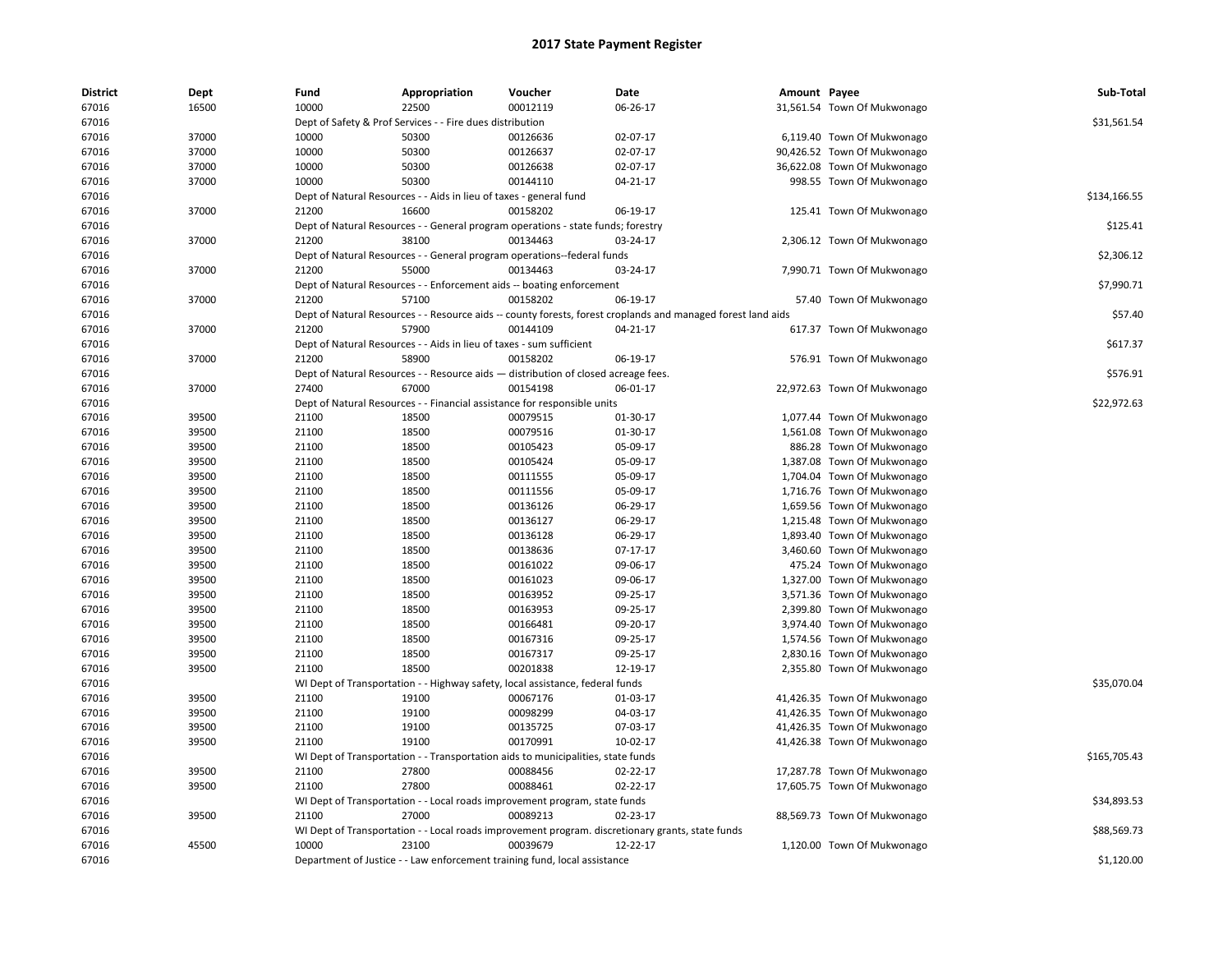| <b>District</b> | Dept  | Fund                                                               | Appropriation                                                         | Voucher     | Date     | Amount Payee |                             | Sub-Total    |
|-----------------|-------|--------------------------------------------------------------------|-----------------------------------------------------------------------|-------------|----------|--------------|-----------------------------|--------------|
| 67016           | 83500 | 10000                                                              | 10500                                                                 | 00021956    | 07-24-17 |              | 13,936.44 Town Of Mukwonago |              |
| 67016           | 83500 | 10000                                                              | 10500                                                                 | 00024983    | 11-20-17 |              | 78,874.93 Town Of Mukwonago |              |
| 67016           |       | Shared Revenue and Tax Relief - - County and municipal aid account |                                                                       | \$92,811.37 |          |              |                             |              |
| 67016           | 83500 | 10000                                                              | 10900                                                                 | 00018975    | 07-24-17 |              | 207.00 Town Of Mukwonago    |              |
| 67016           |       |                                                                    | Shared Revenue and Tax Relief - - State aid; tax exempt property      |             |          |              |                             | \$207.00     |
| 67016           | 83500 | 10000                                                              | 11000                                                                 | 00021956    | 07-24-17 |              | 98.60 Town Of Mukwonago     |              |
| 67016           |       |                                                                    | Shared Revenue and Tax Relief - - Public utility distribution account |             |          |              |                             | \$98.60      |
| 67016 Total     |       |                                                                    |                                                                       |             |          |              |                             | \$618,850.34 |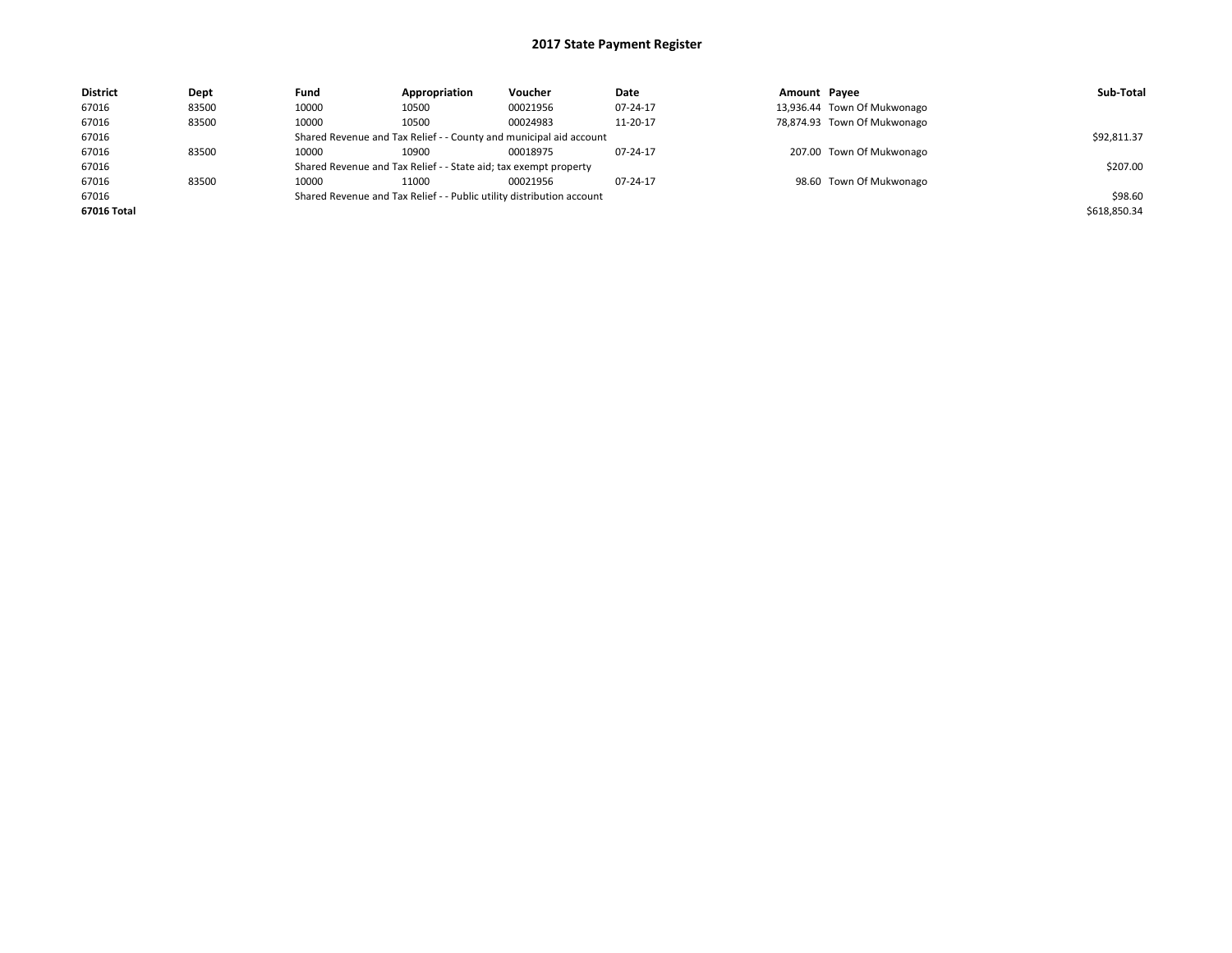| <b>District</b> | Dept  | Fund  | Appropriation                                                                      | Voucher  | Date                                                                                                         | Amount Payee |                              | Sub-Total    |  |  |
|-----------------|-------|-------|------------------------------------------------------------------------------------|----------|--------------------------------------------------------------------------------------------------------------|--------------|------------------------------|--------------|--|--|
| 67022           | 16500 | 10000 | 22500                                                                              | 00012120 | 06-26-17                                                                                                     |              | 48,223.54 Town Of Oconomowoc |              |  |  |
| 67022           |       |       | Dept of Safety & Prof Services - - Fire dues distribution                          |          |                                                                                                              |              |                              | \$48,223.54  |  |  |
| 67022           | 37000 | 10000 | 50300                                                                              | 00126633 | 02-07-17                                                                                                     |              | 7.837.14 Town Of Oconomowoc  |              |  |  |
| 67022           | 37000 | 10000 | 50300                                                                              | 00144030 | 04-21-17                                                                                                     |              | 281.37 Town Of Oconomowoc    |              |  |  |
| 67022           | 37000 | 10000 | 50300                                                                              | 00144031 | 04-21-17                                                                                                     |              | 394.16 Town Of Oconomowoc    |              |  |  |
| 67022           |       |       | Dept of Natural Resources - - Aids in lieu of taxes - general fund                 |          |                                                                                                              |              |                              |              |  |  |
| 67022           | 37000 | 21200 | 16600                                                                              | 00158203 | 06-19-17                                                                                                     |              | 9.61 Town Of Oconomowoc      |              |  |  |
| 67022           |       |       | Dept of Natural Resources - - General program operations - state funds; forestry   |          |                                                                                                              |              |                              |              |  |  |
| 67022           | 37000 | 21200 | 38100                                                                              | 00134464 | 03-24-17                                                                                                     |              | 6,825.90 Town Of Oconomowoc  |              |  |  |
| 67022           |       |       | Dept of Natural Resources - - General program operations--federal funds            |          |                                                                                                              |              |                              | \$6,825.90   |  |  |
| 67022           | 37000 | 21200 | 55000                                                                              | 00134464 | 03-24-17                                                                                                     |              | 23,651.73 Town Of Oconomowoc |              |  |  |
| 67022           |       |       | Dept of Natural Resources - - Enforcement aids -- boating enforcement              |          |                                                                                                              |              |                              | \$23,651.73  |  |  |
| 67022           | 37000 | 21200 | 57100                                                                              | 00158203 | 06-19-17                                                                                                     |              | 4.40 Town Of Oconomowoc      |              |  |  |
| 67022           |       |       |                                                                                    |          | Dept of Natural Resources - - Resource aids -- county forests, forest croplands and managed forest land aids |              |                              | \$4.40       |  |  |
| 67022           | 37000 | 21200 | 57900                                                                              | 00144032 | 04-21-17                                                                                                     |              | 1.96 Town Of Oconomowoc      |              |  |  |
| 67022           |       |       | Dept of Natural Resources - - Aids in lieu of taxes - sum sufficient               |          |                                                                                                              |              |                              |              |  |  |
| 67022           | 37000 | 21200 | 58900                                                                              | 00158203 | 06-19-17                                                                                                     |              | 44.22 Town Of Oconomowoc     |              |  |  |
| 67022           |       |       | Dept of Natural Resources - - Resource aids - distribution of closed acreage fees. |          |                                                                                                              |              |                              |              |  |  |
| 67022           | 39500 | 21100 | 19100                                                                              | 00067177 | 01-03-17                                                                                                     |              | 81,148.38 Town Of Oconomowoc |              |  |  |
| 67022           | 39500 | 21100 | 19100                                                                              | 00098300 | 04-03-17                                                                                                     |              | 81.148.38 Town Of Oconomowoc |              |  |  |
| 67022           | 39500 | 21100 | 19100                                                                              | 00135726 | 07-03-17                                                                                                     |              | 81,148.38 Town Of Oconomowoc |              |  |  |
| 67022           | 39500 | 21100 | 19100                                                                              | 00170992 | 10-02-17                                                                                                     |              | 81,148.39 Town Of Oconomowoc |              |  |  |
| 67022           |       |       | WI Dept of Transportation - - Transportation aids to municipalities, state funds   |          |                                                                                                              |              |                              | \$324,593.53 |  |  |
| 67022           | 45500 | 10000 | 23100                                                                              | 00029936 | 06-16-17                                                                                                     |              | 1,280.00 Town Of Oconomowoc  |              |  |  |
| 67022           |       |       | Department of Justice - - Law enforcement training fund, local assistance          |          |                                                                                                              |              |                              | \$1,280.00   |  |  |
| 67022           | 51000 | 22000 | 18000                                                                              | 00000549 | 06-02-17                                                                                                     |              | 300.00 Town Of Oconomowoc    |              |  |  |
| 67022           |       |       | Elections Commission - - Fed aid, election admin fund                              |          |                                                                                                              |              |                              | \$300.00     |  |  |
| 67022           | 83500 | 10000 | 10500                                                                              | 00021957 | 07-24-17                                                                                                     |              | 15.222.72 Town Of Oconomowoc |              |  |  |
| 67022           | 83500 | 10000 | 10500                                                                              | 00024984 | 11-20-17                                                                                                     |              | 86,262.07 Town Of Oconomowoc |              |  |  |
| 67022           |       |       | Shared Revenue and Tax Relief - - County and municipal aid account                 |          |                                                                                                              |              |                              | \$101,484.79 |  |  |
| 67022           | 83500 | 10000 | 10900                                                                              | 00018976 | 07-24-17                                                                                                     |              | 4,869.00 Town Of Oconomowoc  |              |  |  |
| 67022           |       |       | Shared Revenue and Tax Relief - - State aid; tax exempt property                   |          |                                                                                                              |              |                              | \$4,869.00   |  |  |
| 67022           | 83500 | 10000 | 11000                                                                              | 00021957 | 07-24-17                                                                                                     |              | 289.62 Town Of Oconomowoc    |              |  |  |
| 67022           | 83500 | 10000 | 11000                                                                              | 00024984 | 11-20-17                                                                                                     |              | 1,655.09 Town Of Oconomowoc  |              |  |  |
| 67022           |       |       | Shared Revenue and Tax Relief - - Public utility distribution account              |          |                                                                                                              |              |                              | \$1,944.71   |  |  |
| 67022           | 83500 | 10000 | 50100                                                                              | 00015447 | 01-31-17                                                                                                     |              | 56.42 Town Of Oconomowoc     |              |  |  |
| 67022           |       |       | Shared Revenue and Tax Relief - - Payments for municipal services                  |          |                                                                                                              |              |                              | \$56.42      |  |  |
| 67022 Total     |       |       |                                                                                    |          |                                                                                                              |              |                              | \$521,802.48 |  |  |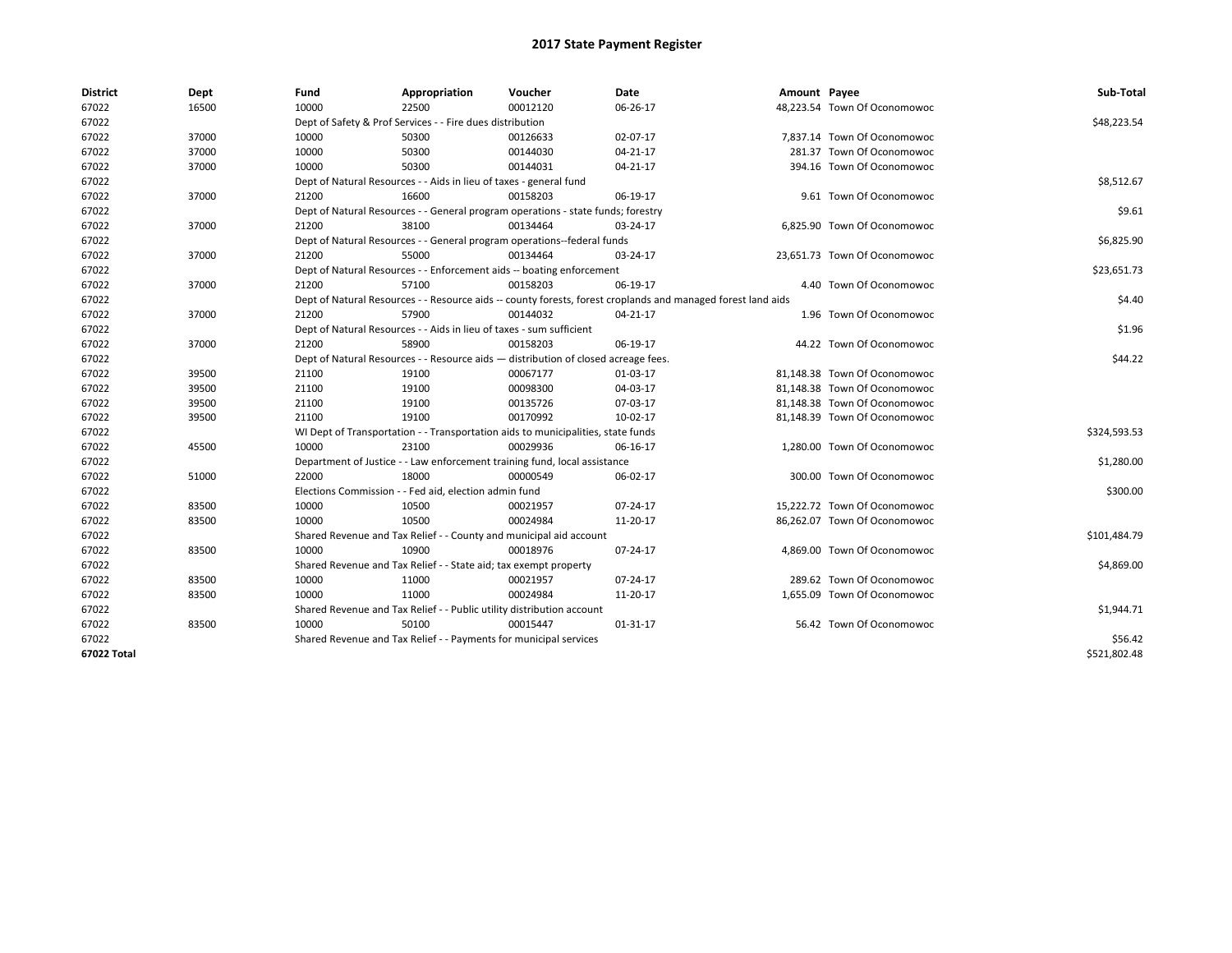| <b>District</b> | Dept  | Fund                                                                                                         | Appropriation                                                                    | Voucher     | Date     | Amount Payee |                          | Sub-Total    |
|-----------------|-------|--------------------------------------------------------------------------------------------------------------|----------------------------------------------------------------------------------|-------------|----------|--------------|--------------------------|--------------|
| 67024           | 16500 | 10000                                                                                                        | 22500                                                                            | 00012121    | 06-26-17 |              | 16,195.74 Town Of Ottawa |              |
| 67024           |       |                                                                                                              | Dept of Safety & Prof Services - - Fire dues distribution                        |             |          |              |                          | \$16,195.74  |
| 67024           | 37000 | 10000                                                                                                        | 50300                                                                            | 00126644    | 02-07-17 |              | 4,847.42 Town Of Ottawa  |              |
| 67024           | 37000 | 10000                                                                                                        | 50300                                                                            | 00126645    | 02-07-17 |              | 10,443.28 Town Of Ottawa |              |
| 67024           | 37000 | 10000                                                                                                        | 50300                                                                            | 00126646    | 02-07-17 |              | 28,074.46 Town Of Ottawa |              |
| 67024           | 37000 | 10000                                                                                                        | 50300                                                                            | 00144181    | 04-21-17 |              | 384.91 Town Of Ottawa    |              |
| 67024           |       | Dept of Natural Resources - - Aids in lieu of taxes - general fund                                           |                                                                                  | \$43,750.07 |          |              |                          |              |
| 67024           | 37000 | 21200                                                                                                        | 16600                                                                            | 00158204    | 06-19-17 |              | 195.05 Town Of Ottawa    |              |
| 67024           |       |                                                                                                              | Dept of Natural Resources - - General program operations - state funds; forestry |             |          |              |                          | \$195.05     |
| 67024           | 37000 | 21200                                                                                                        | 57100                                                                            | 00158204    | 06-19-17 |              | 89.27 Town Of Ottawa     |              |
| 67024           |       | Dept of Natural Resources - - Resource aids -- county forests, forest croplands and managed forest land aids |                                                                                  | \$89.27     |          |              |                          |              |
| 67024           | 37000 | 21200                                                                                                        | 57900                                                                            | 00144180    | 04-21-17 |              | 3,797.46 Town Of Ottawa  |              |
| 67024           |       | Dept of Natural Resources - - Aids in lieu of taxes - sum sufficient                                         |                                                                                  | \$3,797.46  |          |              |                          |              |
| 67024           | 37000 | 21200                                                                                                        | 58900                                                                            | 00158204    | 06-19-17 |              | 897.22 Town Of Ottawa    |              |
| 67024           |       | Dept of Natural Resources - - Resource aids - distribution of closed acreage fees.                           |                                                                                  | \$897.22    |          |              |                          |              |
| 67024           | 37000 | 27400                                                                                                        | 67000                                                                            | 00154833    | 06-01-17 |              | 2,931.01 Town Of Ottawa  |              |
| 67024           |       |                                                                                                              | Dept of Natural Resources - - Financial assistance for responsible units         |             |          |              |                          | \$2,931.01   |
| 67024           | 39500 | 21100                                                                                                        | 19100                                                                            | 00067178    | 01-03-17 |              | 21,128.19 Town Of Ottawa |              |
| 67024           | 39500 | 21100                                                                                                        | 19100                                                                            | 00098301    | 04-03-17 |              | 21,128.19 Town Of Ottawa |              |
| 67024           | 39500 | 21100                                                                                                        | 19100                                                                            | 00135727    | 07-03-17 |              | 21.128.19 Town Of Ottawa |              |
| 67024           | 39500 | 21100                                                                                                        | 19100                                                                            | 00170993    | 10-02-17 |              | 21,128.19 Town Of Ottawa |              |
| 67024           |       |                                                                                                              | WI Dept of Transportation - - Transportation aids to municipalities, state funds |             |          |              |                          | \$84,512.76  |
| 67024           | 83500 | 10000                                                                                                        | 10500                                                                            | 00021958    | 07-24-17 |              | 6,771.53 Town Of Ottawa  |              |
| 67024           | 83500 | 10000                                                                                                        | 10500                                                                            | 00024985    | 11-20-17 |              | 38,372.01 Town Of Ottawa |              |
| 67024           |       |                                                                                                              | Shared Revenue and Tax Relief - - County and municipal aid account               |             |          |              |                          | \$45,143.54  |
| 67024           | 83500 | 10000                                                                                                        | 10900                                                                            | 00018977    | 07-24-17 |              | 35.00 Town Of Ottawa     |              |
| 67024           |       |                                                                                                              | Shared Revenue and Tax Relief - - State aid; tax exempt property                 |             |          |              |                          | \$35.00      |
| 67024           | 83500 | 10000                                                                                                        | 50100                                                                            | 00015448    | 01-31-17 |              | 735.36 Town Of Ottawa    |              |
| 67024           |       | Shared Revenue and Tax Relief - - Payments for municipal services                                            |                                                                                  | \$735.36    |          |              |                          |              |
| 67024 Total     |       |                                                                                                              |                                                                                  |             |          |              |                          | \$198,282.48 |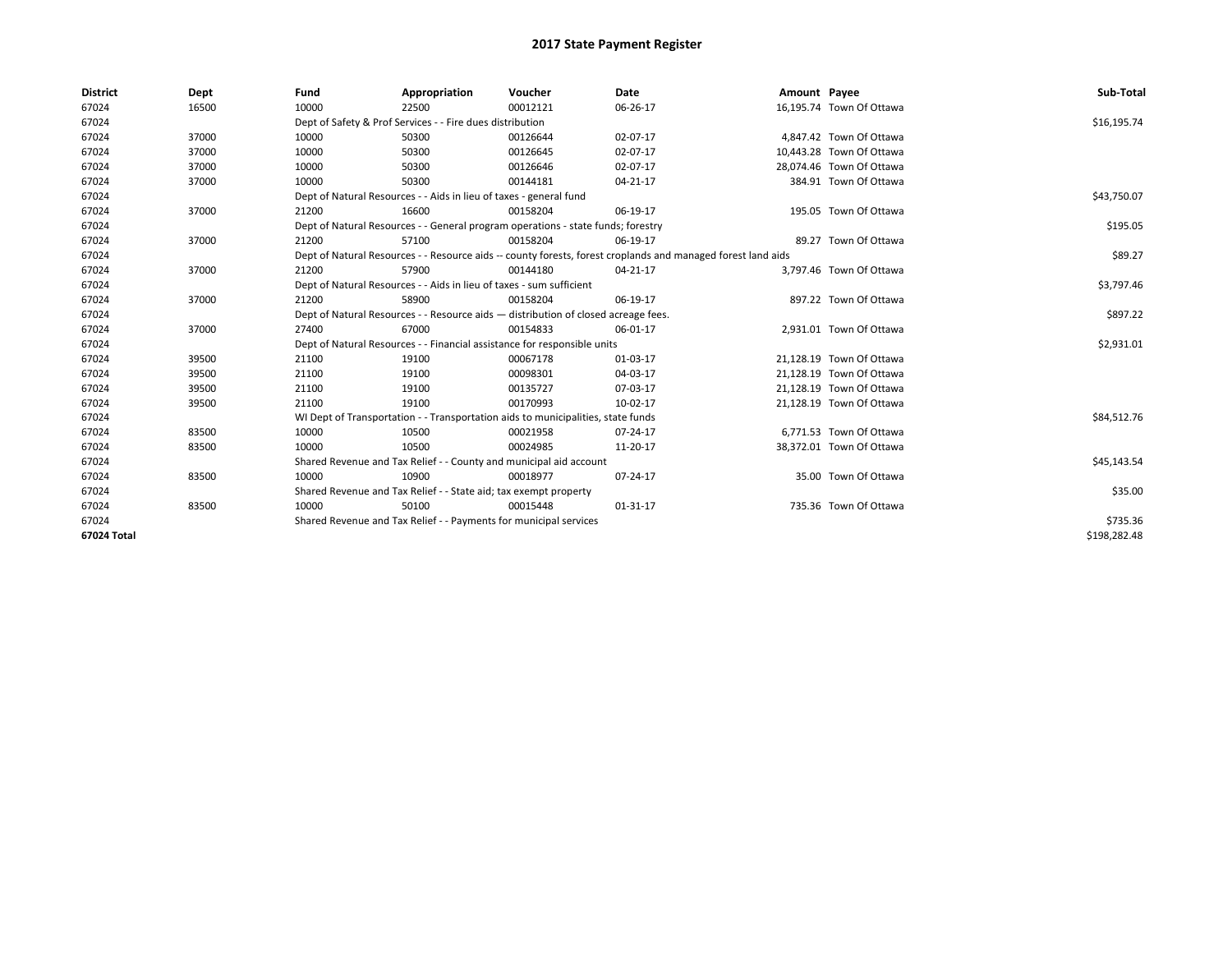| <b>District</b> | Dept  | Fund  | Appropriation                                                                                                | Voucher  | Date     | Amount Payee |                          | Sub-Total    |  |  |
|-----------------|-------|-------|--------------------------------------------------------------------------------------------------------------|----------|----------|--------------|--------------------------|--------------|--|--|
| 67030           | 16500 | 10000 | 22500                                                                                                        | 00012122 | 06-26-17 |              | 34,109.35 Town Of Vernon |              |  |  |
| 67030           |       |       | Dept of Safety & Prof Services - - Fire dues distribution                                                    |          |          |              |                          | \$34,109.35  |  |  |
| 67030           | 37000 | 10000 | 50300                                                                                                        | 00126619 | 02-07-17 |              | 477.64 Town Of Vernon    |              |  |  |
| 67030           | 37000 | 10000 | 50300                                                                                                        | 00143801 | 04-21-17 |              | 216.66 Town Of Vernon    |              |  |  |
| 67030           |       |       | Dept of Natural Resources - - Aids in lieu of taxes - general fund                                           |          |          |              |                          |              |  |  |
| 67030           | 37000 | 21200 | 16600                                                                                                        | 00158205 | 06-19-17 |              | 61.61 Town Of Vernon     |              |  |  |
| 67030           |       |       | Dept of Natural Resources - - General program operations - state funds; forestry                             |          |          |              |                          |              |  |  |
| 67030           | 37000 | 21200 | 57100                                                                                                        | 00158205 | 06-19-17 |              | 28.20 Town Of Vernon     |              |  |  |
| 67030           |       |       | Dept of Natural Resources - - Resource aids -- county forests, forest croplands and managed forest land aids |          |          |              |                          |              |  |  |
| 67030           | 37000 | 21200 | 57900                                                                                                        | 00143800 | 04-21-17 |              | 1,007.52 Town Of Vernon  |              |  |  |
| 67030           |       |       | Dept of Natural Resources - - Aids in lieu of taxes - sum sufficient                                         |          |          |              |                          | \$1,007.52   |  |  |
| 67030           | 37000 | 21200 | 58900                                                                                                        | 00158205 | 06-19-17 |              | 283.43 Town Of Vernon    |              |  |  |
| 67030           |       |       | Dept of Natural Resources - - Resource aids - distribution of closed acreage fees.                           |          |          |              |                          |              |  |  |
| 67030           | 39500 | 21100 | 19100                                                                                                        | 00067179 | 01-03-17 |              | 40,962.70 Town Of Vernon |              |  |  |
| 67030           | 39500 | 21100 | 19100                                                                                                        | 00098302 | 04-03-17 |              | 40,962.70 Town Of Vernon |              |  |  |
| 67030           | 39500 | 21100 | 19100                                                                                                        | 00135728 | 07-03-17 |              | 40.962.70 Town Of Vernon |              |  |  |
| 67030           | 39500 | 21100 | 19100                                                                                                        | 00170994 | 10-02-17 |              | 40,962.72 Town Of Vernon |              |  |  |
| 67030           |       |       | WI Dept of Transportation - - Transportation aids to municipalities, state funds                             |          |          |              |                          | \$163,850.82 |  |  |
| 67030           | 39500 | 21100 | 27800                                                                                                        | 00200212 | 12-11-17 |              | 17,605.76 Town Of Vernon |              |  |  |
| 67030           |       |       | WI Dept of Transportation - - Local roads improvement program, state funds                                   |          |          |              |                          | \$17,605.76  |  |  |
| 67030           | 43500 | 10000 | 11900                                                                                                        | 00152586 | 09-01-17 |              | 5,604.95 Town Of Vernon  |              |  |  |
| 67030           |       |       | Department of Health Services - - Emergency medical services; aids                                           |          |          |              |                          | \$5,604.95   |  |  |
| 67030           | 83500 | 10000 | 10500                                                                                                        | 00021959 | 07-24-17 |              | 15,895.72 Town Of Vernon |              |  |  |
| 67030           | 83500 | 10000 | 10500                                                                                                        | 00024986 | 11-20-17 |              | 90,075.73 Town Of Vernon |              |  |  |
| 67030           |       |       | Shared Revenue and Tax Relief - - County and municipal aid account                                           |          |          |              |                          | \$105,971.45 |  |  |
| 67030           | 83500 | 10000 | 10900                                                                                                        | 00018978 | 07-24-17 |              | 261.00 Town Of Vernon    |              |  |  |
| 67030           |       |       | Shared Revenue and Tax Relief - - State aid; tax exempt property                                             |          |          |              |                          | \$261.00     |  |  |
| 67030           | 83500 | 10000 | 11000                                                                                                        | 00021959 | 07-24-17 |              | 75.08 Town Of Vernon     |              |  |  |
| 67030           | 83500 | 10000 | 11000                                                                                                        | 00024986 | 11-20-17 |              | 1,213.79 Town Of Vernon  |              |  |  |
| 67030           |       |       | Shared Revenue and Tax Relief - - Public utility distribution account                                        |          |          |              |                          | \$1,288.87   |  |  |
| 67030 Total     |       |       |                                                                                                              |          |          |              |                          | \$330,767.26 |  |  |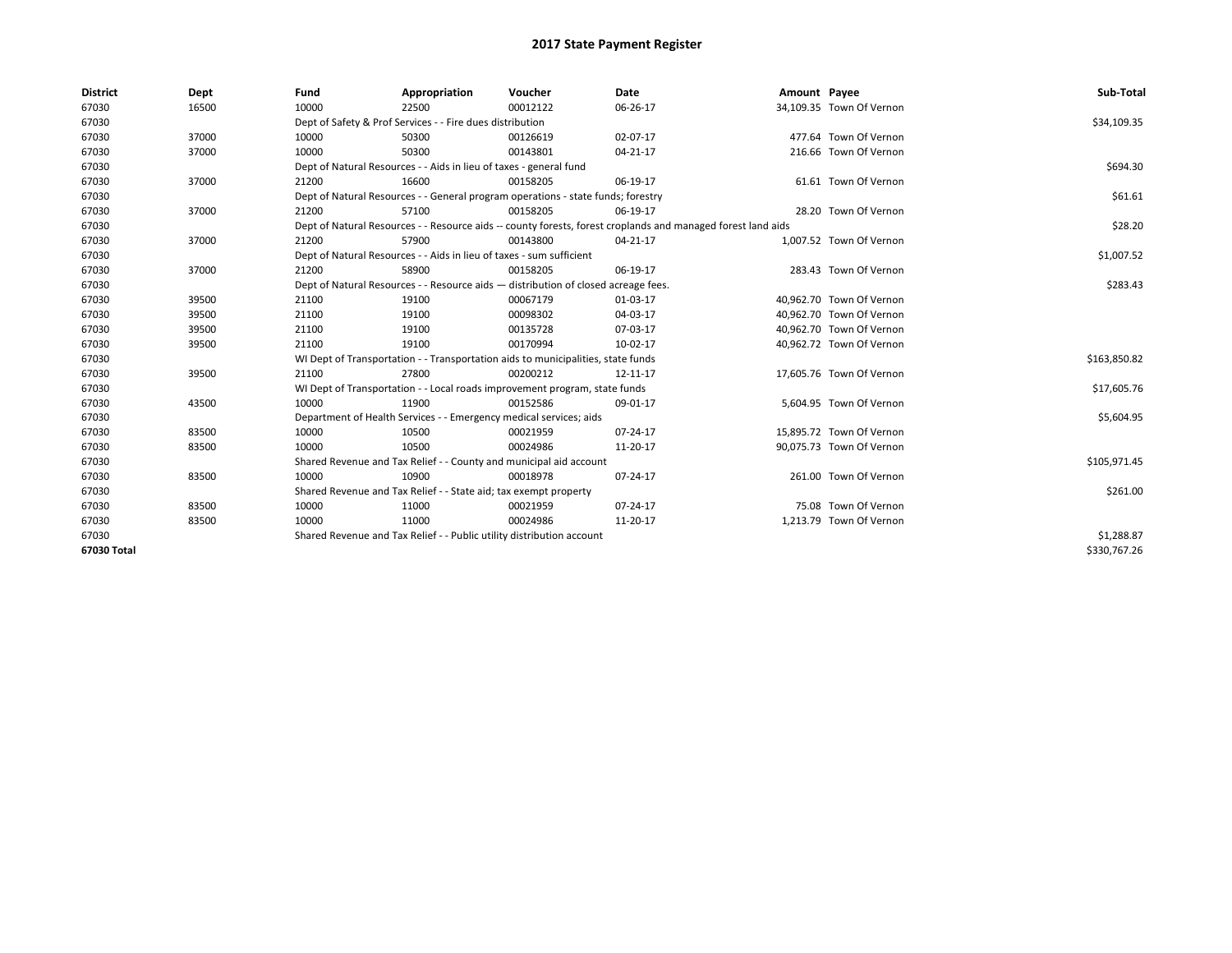| <b>District</b> | Dept  | Fund                                                                             | Appropriation                                                                      | Voucher      | Date                                                                                                         | Amount Payee |                            | Sub-Total    |  |  |
|-----------------|-------|----------------------------------------------------------------------------------|------------------------------------------------------------------------------------|--------------|--------------------------------------------------------------------------------------------------------------|--------------|----------------------------|--------------|--|--|
| 67032           | 16500 | 10000                                                                            | 22500                                                                              | 00012123     | 06-26-17                                                                                                     |              | 36,193.31 Town Of Waukesha |              |  |  |
| 67032           |       |                                                                                  | Dept of Safety & Prof Services - - Fire dues distribution                          |              |                                                                                                              |              |                            | \$36,193.31  |  |  |
| 67032           | 37000 | 10000                                                                            | 50300                                                                              | 00126639     | 02-07-17                                                                                                     |              | 15,523.89 Town Of Waukesha |              |  |  |
| 67032           | 37000 | 10000                                                                            | 50300                                                                              | 00144123     | 04-21-17                                                                                                     |              | 243.22 Town Of Waukesha    |              |  |  |
| 67032           | 37000 | 10000                                                                            | 50300                                                                              | 00144125     | $04 - 21 - 17$                                                                                               |              | 935.69 Town Of Waukesha    |              |  |  |
| 67032           |       |                                                                                  | Dept of Natural Resources - - Aids in lieu of taxes - general fund                 |              |                                                                                                              |              |                            |              |  |  |
| 67032           | 37000 | 21200                                                                            | 16600                                                                              | 00158206     | 06-19-17                                                                                                     |              | 10.92 Town Of Waukesha     |              |  |  |
| 67032           |       |                                                                                  | Dept of Natural Resources - - General program operations - state funds; forestry   |              |                                                                                                              |              |                            | \$10.92      |  |  |
| 67032           | 37000 | 21200                                                                            | 57100                                                                              | 00158206     | 06-19-17                                                                                                     |              | 5.00 Town Of Waukesha      |              |  |  |
| 67032           |       |                                                                                  |                                                                                    |              | Dept of Natural Resources - - Resource aids -- county forests, forest croplands and managed forest land aids |              |                            | \$5.00       |  |  |
| 67032           | 37000 | 21200                                                                            | 57900                                                                              | 00144124     | 04-21-17                                                                                                     |              | 9.24 Town Of Waukesha      |              |  |  |
| 67032           |       |                                                                                  | Dept of Natural Resources - - Aids in lieu of taxes - sum sufficient               |              |                                                                                                              |              |                            | \$9.24       |  |  |
| 67032           | 37000 | 21200                                                                            | 58900                                                                              | 00158206     | 06-19-17                                                                                                     |              | 50.25 Town Of Waukesha     |              |  |  |
| 67032           |       |                                                                                  | Dept of Natural Resources - - Resource aids - distribution of closed acreage fees. |              |                                                                                                              |              |                            | \$50.25      |  |  |
| 67032           | 39500 | 21100                                                                            | 19100                                                                              | 00067180     | 01-03-17                                                                                                     |              | 36,019.21 Town Of Waukesha |              |  |  |
| 67032           | 39500 | 21100                                                                            | 19100                                                                              | 00098303     | 04-03-17                                                                                                     |              | 36.019.21 Town Of Waukesha |              |  |  |
| 67032           | 39500 | 21100                                                                            | 19100                                                                              | 00135729     | 07-03-17                                                                                                     |              | 36.019.21 Town Of Waukesha |              |  |  |
| 67032           | 39500 | 21100                                                                            | 19100                                                                              | 00170995     | 10-02-17                                                                                                     |              | 36,019.23 Town Of Waukesha |              |  |  |
| 67032           |       | WI Dept of Transportation - - Transportation aids to municipalities, state funds |                                                                                    | \$144,076.86 |                                                                                                              |              |                            |              |  |  |
| 67032           | 39500 | 21100                                                                            | 27800                                                                              | 00100466     | 03-28-17                                                                                                     |              | 17,605.75 Town Of Waukesha |              |  |  |
| 67032           |       |                                                                                  | WI Dept of Transportation - - Local roads improvement program, state funds         |              |                                                                                                              |              |                            | \$17,605.75  |  |  |
| 67032           | 43500 | 10000                                                                            | 11900                                                                              | 00152593     | 09-01-17                                                                                                     |              | 5,398.93 Town Of Waukesha  |              |  |  |
| 67032           |       |                                                                                  | Department of Health Services - - Emergency medical services; aids                 |              |                                                                                                              |              |                            | \$5,398.93   |  |  |
| 67032           | 43500 | 00005                                                                            | 16300                                                                              | 01LGS        | 11-17-17                                                                                                     |              | 2,150.94 Town Of Waukesha  |              |  |  |
| 67032           |       |                                                                                  | Department of Health Services - - Guardianship grant program                       |              |                                                                                                              |              |                            | \$2,150.94   |  |  |
| 67032           | 51000 | 22000                                                                            | 18000                                                                              | 00000529     | 06-05-17                                                                                                     |              | 227.50 Town Of Waukesha    |              |  |  |
| 67032           | 51000 | 22000                                                                            | 18000                                                                              | 00000654     | 06-23-17                                                                                                     |              | 227.50 Town Of Waukesha    |              |  |  |
| 67032           |       |                                                                                  | Elections Commission - - Fed aid, election admin fund                              |              |                                                                                                              |              |                            | \$455.00     |  |  |
| 67032           | 83500 | 10000                                                                            | 10500                                                                              | 00021960     | 07-24-17                                                                                                     |              | 16,126.93 Town Of Waukesha |              |  |  |
| 67032           | 83500 | 10000                                                                            | 10500                                                                              | 00024987     | 11-20-17                                                                                                     |              | 89,234.97 Town Of Waukesha |              |  |  |
| 67032           |       |                                                                                  | Shared Revenue and Tax Relief - - County and municipal aid account                 |              |                                                                                                              |              |                            | \$105,361.90 |  |  |
| 67032           | 83500 | 10000                                                                            | 10900                                                                              | 00018979     | 07-24-17                                                                                                     |              | 1,366.00 Town Of Waukesha  |              |  |  |
| 67032           |       |                                                                                  | Shared Revenue and Tax Relief - - State aid; tax exempt property                   |              |                                                                                                              |              |                            | \$1,366.00   |  |  |
| 67032           | 83500 | 10000                                                                            | 11000                                                                              | 00021960     | 07-24-17                                                                                                     |              | 596.12 Town Of Waukesha    |              |  |  |
| 67032           | 83500 | 10000                                                                            | 11000                                                                              | 00024987     | 11-20-17                                                                                                     |              | 4,378.16 Town Of Waukesha  |              |  |  |
| 67032           |       |                                                                                  | Shared Revenue and Tax Relief - - Public utility distribution account              |              |                                                                                                              |              |                            | \$4,974.28   |  |  |
| 67032 Total     |       |                                                                                  |                                                                                    |              |                                                                                                              |              |                            | \$334,361.18 |  |  |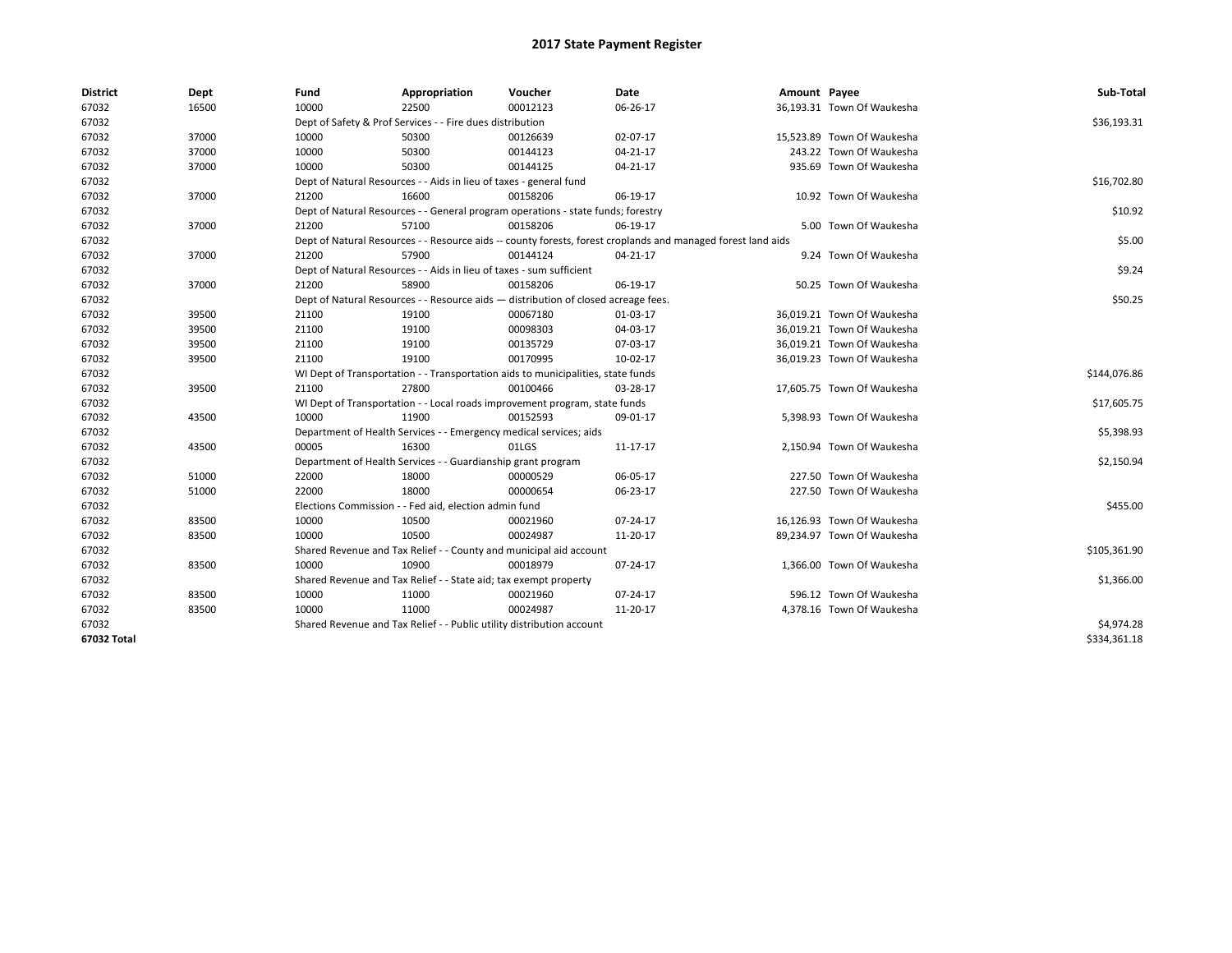| District    | Dept  | Fund                                                                          | Appropriation                                                                      | Voucher  | Date                                                                                                         | Amount Payee |                                | Sub-Total    |  |  |  |
|-------------|-------|-------------------------------------------------------------------------------|------------------------------------------------------------------------------------|----------|--------------------------------------------------------------------------------------------------------------|--------------|--------------------------------|--------------|--|--|--|
| 67106       | 16500 | 10000                                                                         | 22500                                                                              | 00012124 | 06-26-17                                                                                                     |              | 5,266.79 Big Bend, Village of  |              |  |  |  |
| 67106       |       |                                                                               | Dept of Safety & Prof Services - - Fire dues distribution                          |          |                                                                                                              |              |                                | \$5,266.79   |  |  |  |
| 67106       | 37000 | 21200                                                                         | 16600                                                                              | 00158207 | 06-19-17                                                                                                     |              | 4.37 Big Bend, Village of      |              |  |  |  |
| 67106       |       |                                                                               | Dept of Natural Resources - - General program operations - state funds; forestry   |          |                                                                                                              |              |                                | \$4.37       |  |  |  |
| 67106       | 37000 | 21200                                                                         | 57100                                                                              | 00158207 | 06-19-17                                                                                                     |              | 2.00 Big Bend, Village of      |              |  |  |  |
| 67106       |       |                                                                               |                                                                                    |          | Dept of Natural Resources - - Resource aids -- county forests, forest croplands and managed forest land aids |              |                                | \$2.00       |  |  |  |
| 67106       | 37000 | 21200                                                                         | 58900                                                                              | 00158207 | 06-19-17                                                                                                     |              | 20.10 Big Bend, Village of     |              |  |  |  |
| 67106       |       |                                                                               | Dept of Natural Resources - - Resource aids - distribution of closed acreage fees. |          |                                                                                                              |              |                                | \$20.10      |  |  |  |
| 67106       | 39500 | 21100                                                                         | 18500                                                                              | 00071271 | 01-06-17                                                                                                     |              | 69.20 Big Bend, Village of     |              |  |  |  |
| 67106       | 39500 | 21100                                                                         | 18500                                                                              | 00071752 | 01-09-17                                                                                                     |              | 553.60 Big Bend, Village of    |              |  |  |  |
| 67106       |       | WI Dept of Transportation - - Highway safety, local assistance, federal funds |                                                                                    | \$622.80 |                                                                                                              |              |                                |              |  |  |  |
| 67106       | 39500 | 21100                                                                         | 19100                                                                              | 00067181 | 01-03-17                                                                                                     |              | 25,547.94 Big Bend, Village of |              |  |  |  |
| 67106       | 39500 | 21100                                                                         | 19100                                                                              | 00098304 | 04-03-17                                                                                                     |              | 25,547.94 Big Bend, Village of |              |  |  |  |
| 67106       | 39500 | 21100                                                                         | 19100                                                                              | 00135730 | 07-03-17                                                                                                     |              | 25,547.94 Big Bend, Village of |              |  |  |  |
| 67106       | 39500 | 21100                                                                         | 19100                                                                              | 00170996 | 10-02-17                                                                                                     |              | 25,547.94 Big Bend, Village of |              |  |  |  |
| 67106       |       |                                                                               | WI Dept of Transportation - - Transportation aids to municipalities, state funds   |          |                                                                                                              |              |                                |              |  |  |  |
| 67106       | 39500 | 21100                                                                         | 36300                                                                              | 00090153 | 03-01-17                                                                                                     |              | 150.00 Big Bend, Village of    |              |  |  |  |
| 67106       | 39500 | 21100                                                                         | 36300                                                                              | 00090158 | 03-01-17                                                                                                     |              | 554.00 Big Bend, Village of    |              |  |  |  |
| 67106       | 39500 | 21100                                                                         | 36300                                                                              | 00123282 | 06-01-17                                                                                                     |              | 75.00 Big Bend, Village of     |              |  |  |  |
| 67106       | 39500 | 21100                                                                         | 36300                                                                              | 00123283 | 06-01-17                                                                                                     |              | 329.00 Big Bend, Village of    |              |  |  |  |
| 67106       | 39500 | 21100                                                                         | 36300                                                                              | 00123284 | 06-01-17                                                                                                     |              | 200.00 Big Bend, Village of    |              |  |  |  |
| 67106       | 39500 | 21100                                                                         | 36300                                                                              | 00123285 | 06-01-17                                                                                                     |              | 383.50 Big Bend, Village of    |              |  |  |  |
| 67106       | 39500 | 21100                                                                         | 36300                                                                              | 00163520 | 09-12-17                                                                                                     |              | 225.00 Big Bend, Village of    |              |  |  |  |
| 67106       | 39500 | 21100                                                                         | 36300                                                                              | 00163523 | 09-12-17                                                                                                     |              | 225.00 Big Bend, Village of    |              |  |  |  |
| 67106       | 39500 | 21100                                                                         | 36300                                                                              | 00163524 | 09-12-17                                                                                                     |              | 225.00 Big Bend, Village of    |              |  |  |  |
| 67106       | 39500 | 21100                                                                         | 36300                                                                              | 00163526 | 09-12-17                                                                                                     |              | 225.00 Big Bend, Village of    |              |  |  |  |
| 67106       | 39500 | 21100                                                                         | 36300                                                                              | 00199769 | 12-08-17                                                                                                     |              | 150.00 Big Bend, Village of    |              |  |  |  |
| 67106       | 39500 | 21100                                                                         | 36300                                                                              | 00199770 | 12-08-17                                                                                                     |              | 150.00 Big Bend, Village of    |              |  |  |  |
| 67106       |       |                                                                               | WI Dept of Transportation - - State highway rehabilitation, state funds            |          |                                                                                                              |              |                                | \$2,891.50   |  |  |  |
| 67106       | 43500 | 10000                                                                         | 11900                                                                              | 00152366 | 09-01-17                                                                                                     |              | 5,027.30 Big Bend, Village of  |              |  |  |  |
| 67106       |       |                                                                               | Department of Health Services - - Emergency medical services; aids                 |          |                                                                                                              |              |                                | \$5,027.30   |  |  |  |
| 67106       | 45500 | 10000                                                                         | 23100                                                                              | 00021531 | 01-03-17                                                                                                     |              | 1,280.00 Big Bend, Village of  |              |  |  |  |
| 67106       | 45500 | 10000                                                                         | 23100                                                                              | 00039609 | 12-22-17                                                                                                     |              | 1,440.00 Big Bend, Village of  |              |  |  |  |
| 67106       |       |                                                                               | Department of Justice - - Law enforcement training fund, local assistance          |          |                                                                                                              |              |                                | \$2,720.00   |  |  |  |
| 67106       | 83500 | 10000                                                                         | 10100                                                                              | 00021961 | 07-24-17                                                                                                     |              | 16,284.61 Big Bend, Village of |              |  |  |  |
| 67106       |       |                                                                               | Shared Revenue and Tax Relief - - Expenditure restraint program account            |          |                                                                                                              |              |                                | \$16,284.61  |  |  |  |
| 67106       | 83500 | 10000                                                                         | 10500                                                                              | 00021961 | 07-24-17                                                                                                     |              | 6,968.70 Big Bend, Village of  |              |  |  |  |
| 67106       | 83500 | 10000                                                                         | 10500                                                                              | 00024988 | 11-20-17                                                                                                     |              | 39,489.32 Big Bend, Village of |              |  |  |  |
| 67106       |       |                                                                               | Shared Revenue and Tax Relief - - County and municipal aid account                 |          |                                                                                                              |              |                                | \$46,458.02  |  |  |  |
| 67106       | 83500 | 10000                                                                         | 10900                                                                              | 00018980 | 07-24-17                                                                                                     |              | 1,108.00 Big Bend, Village of  |              |  |  |  |
| 67106       | 83500 | 10000                                                                         | 10900                                                                              | 00020010 | 07-24-17                                                                                                     |              | 504.00 Big Bend, Village of    |              |  |  |  |
| 67106       |       |                                                                               | Shared Revenue and Tax Relief - - State aid; tax exempt property                   |          |                                                                                                              |              |                                | \$1,612.00   |  |  |  |
| 67106 Total |       |                                                                               |                                                                                    |          |                                                                                                              |              |                                | \$183,101.25 |  |  |  |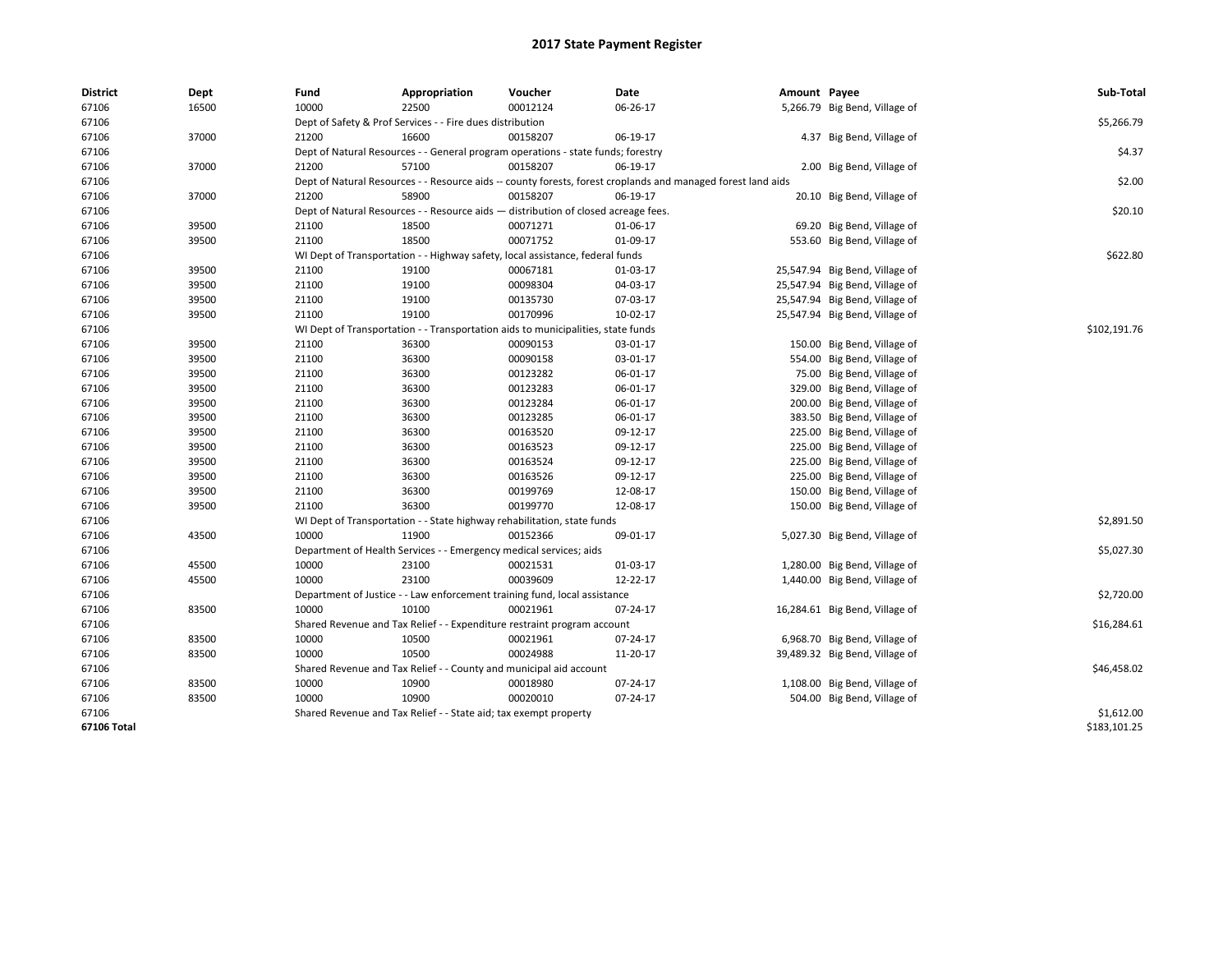| <b>District</b> | Dept  | Fund                                                                             | Appropriation                                                            | Voucher                                                                 | Date     |  | Amount Payee                 | Sub-Total    |  |  |
|-----------------|-------|----------------------------------------------------------------------------------|--------------------------------------------------------------------------|-------------------------------------------------------------------------|----------|--|------------------------------|--------------|--|--|
| 67107           | 16500 | 10000                                                                            | 22500                                                                    | 00012125                                                                | 06-26-17 |  | 10,962.21 Butler, Village of |              |  |  |
| 67107           |       |                                                                                  | Dept of Safety & Prof Services - - Fire dues distribution                |                                                                         |          |  |                              | \$10,962.21  |  |  |
| 67107           | 37000 | 27400                                                                            | 67000                                                                    | 00154244                                                                | 06-01-17 |  | 7,260.56 Butler, Village of  |              |  |  |
| 67107           |       |                                                                                  | Dept of Natural Resources - - Financial assistance for responsible units |                                                                         |          |  |                              |              |  |  |
| 67107           | 39500 | 21100                                                                            | 19100                                                                    | 00067182                                                                | 01-03-17 |  | 31,560.22 Butler, Village of |              |  |  |
| 67107           | 39500 | 21100                                                                            | 19100                                                                    | 00098305                                                                | 04-03-17 |  | 31,560.22 Butler, Village of |              |  |  |
| 67107           | 39500 | 21100                                                                            | 19100                                                                    | 00135731                                                                | 07-03-17 |  | 31,560.22 Butler, Village of |              |  |  |
| 67107           | 39500 | 21100                                                                            | 19100                                                                    | 00170997                                                                | 10-02-17 |  | 31,560.22 Butler, Village of |              |  |  |
| 67107           |       | WI Dept of Transportation - - Transportation aids to municipalities, state funds |                                                                          | \$126,240.88                                                            |          |  |                              |              |  |  |
| 67107           | 45500 | 10000                                                                            | 23100                                                                    | 00038655                                                                | 12-12-17 |  | 1,120.00 Butler, Village of  |              |  |  |
| 67107           |       | Department of Justice - - Law enforcement training fund, local assistance        |                                                                          | \$1,120.00                                                              |          |  |                              |              |  |  |
| 67107           | 83500 | 10000                                                                            | 10100                                                                    | 00021962                                                                | 07-24-17 |  | 52,315.59 Butler, Village of |              |  |  |
| 67107           |       |                                                                                  |                                                                          | Shared Revenue and Tax Relief - - Expenditure restraint program account |          |  |                              | \$52,315.59  |  |  |
| 67107           | 83500 | 10000                                                                            | 10500                                                                    | 00021962                                                                | 07-24-17 |  | 3,917.76 Butler, Village of  |              |  |  |
| 67107           | 83500 | 10000                                                                            | 10500                                                                    | 00024989                                                                | 11-20-17 |  | 22,200.64 Butler, Village of |              |  |  |
| 67107           |       |                                                                                  |                                                                          | Shared Revenue and Tax Relief - - County and municipal aid account      |          |  |                              | \$26,118.40  |  |  |
| 67107           | 83500 | 10000                                                                            | 10900                                                                    | 00018981                                                                | 07-24-17 |  | 10,746.00 Butler, Village of |              |  |  |
| 67107           | 83500 | 10000                                                                            | 10900                                                                    | 00020011                                                                | 07-24-17 |  | 34,351.00 Butler, Village of |              |  |  |
| 67107           |       |                                                                                  | Shared Revenue and Tax Relief - - State aid; tax exempt property         |                                                                         |          |  |                              | \$45,097.00  |  |  |
| 67107           | 83500 | 10000                                                                            | 11000                                                                    | 00021962                                                                | 07-24-17 |  | 2,927.59 Butler, Village of  |              |  |  |
| 67107           | 83500 | 10000                                                                            | 11000                                                                    | 00024989                                                                | 11-20-17 |  | 16,944.53 Butler, Village of |              |  |  |
| 67107           |       | Shared Revenue and Tax Relief - - Public utility distribution account            |                                                                          | \$19,872.12                                                             |          |  |                              |              |  |  |
| 67107 Total     |       |                                                                                  |                                                                          |                                                                         |          |  |                              | \$288,986.76 |  |  |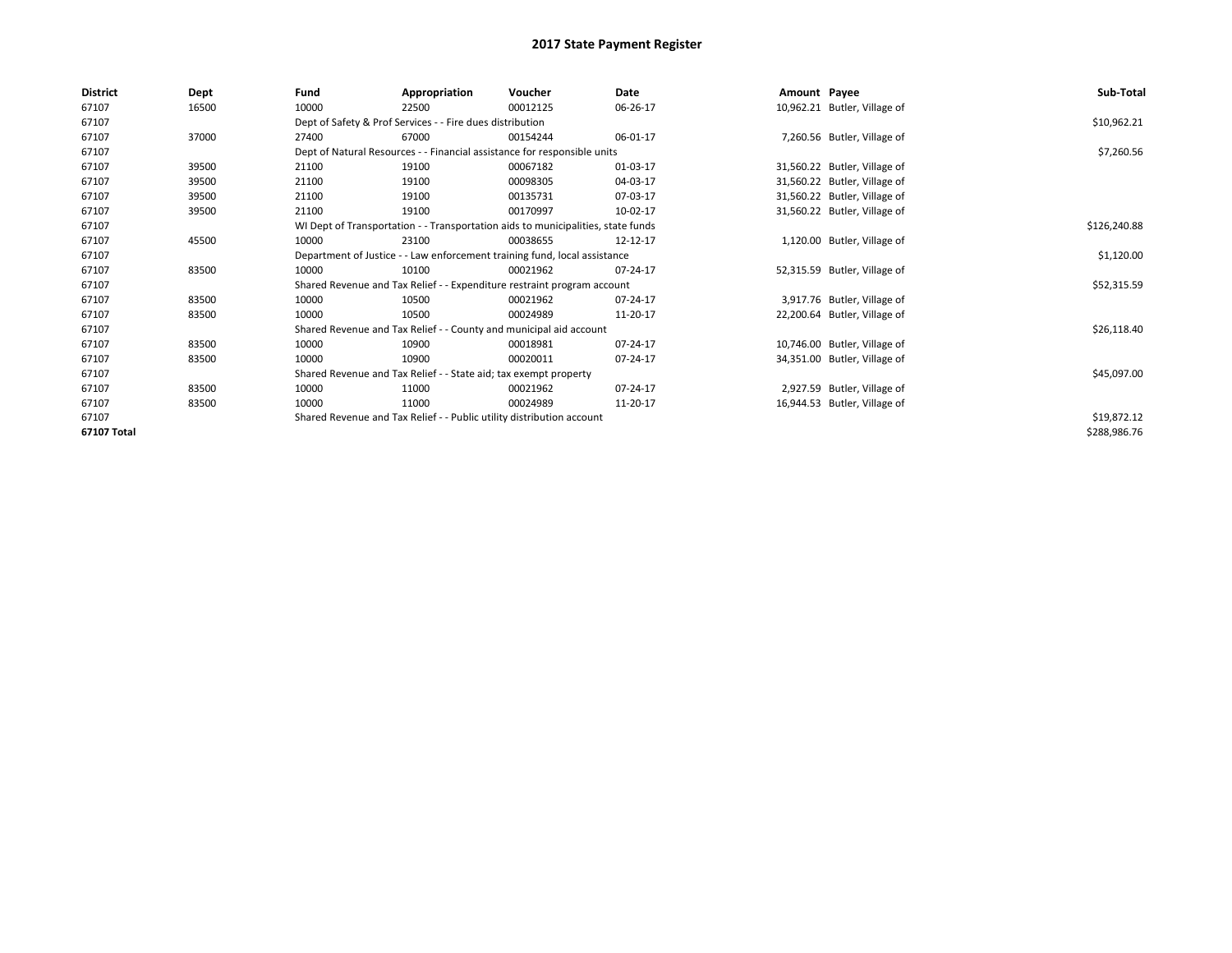| <b>District</b>    | Dept  | Fund                                                                                             | Appropriation                                                                    | Voucher  | <b>Date</b>                                                                                                  | Amount Payee |                               | Sub-Total    |
|--------------------|-------|--------------------------------------------------------------------------------------------------|----------------------------------------------------------------------------------|----------|--------------------------------------------------------------------------------------------------------------|--------------|-------------------------------|--------------|
| 67111              | 16500 | 10000                                                                                            | 22500                                                                            | 00012126 | 06-26-17                                                                                                     |              | 11,648.14 Village Of Chenequa |              |
| 67111              |       |                                                                                                  | Dept of Safety & Prof Services - - Fire dues distribution                        |          |                                                                                                              |              |                               | \$11,648.14  |
| 67111              | 37000 | 10000                                                                                            | 50300                                                                            | 00143859 | 04-21-17                                                                                                     |              | 378.29 Village Of Chenequa    |              |
| 67111              |       |                                                                                                  | Dept of Natural Resources - - Aids in lieu of taxes - general fund               |          |                                                                                                              |              |                               | \$378.29     |
| 67111              | 37000 | 21200                                                                                            | 16600                                                                            | 00158208 | 06-19-17                                                                                                     |              | 20.91 Village Of Chenequa     |              |
| 67111              |       |                                                                                                  | Dept of Natural Resources - - General program operations - state funds; forestry |          |                                                                                                              |              |                               | \$20.91      |
| 67111              | 37000 | 21200                                                                                            | 38100                                                                            | 00134466 | 03-24-17                                                                                                     |              | 2,416.31 Village Of Chenequa  |              |
| 67111              |       |                                                                                                  | Dept of Natural Resources - - General program operations--federal funds          |          |                                                                                                              |              |                               | \$2,416.31   |
| 67111              | 37000 | 21200                                                                                            | 55000                                                                            | 00134466 | 03-24-17                                                                                                     |              | 8,372.52 Village Of Chenequa  |              |
| 67111              |       |                                                                                                  | Dept of Natural Resources - - Enforcement aids -- boating enforcement            |          |                                                                                                              |              |                               | \$8,372.52   |
| 67111              | 37000 | 21200                                                                                            | 57100                                                                            | 00158208 | 06-19-17                                                                                                     |              | 9.57 Village Of Chenequa      |              |
| 67111              |       |                                                                                                  |                                                                                  |          | Dept of Natural Resources - - Resource aids -- county forests, forest croplands and managed forest land aids |              |                               | \$9.57       |
| 67111              | 37000 | 21200                                                                                            | 58900                                                                            | 00158208 | 06-19-17                                                                                                     |              | 96.20 Village Of Chenequa     |              |
| 67111              |       | Dept of Natural Resources - - Resource aids - distribution of closed acreage fees.               | \$96.20                                                                          |          |                                                                                                              |              |                               |              |
| 67111              | 37000 | 21200                                                                                            | 67800                                                                            | 00191064 | 10-30-17                                                                                                     |              | 2,250.00 Village Of Chenequa  |              |
| 67111              |       | Dept of Natural Resources - - Environmental aids -- invasive aquatic species and lake monitoring | \$2,250.00                                                                       |          |                                                                                                              |              |                               |              |
| 67111              | 39500 | 21100                                                                                            | 19100                                                                            | 00067183 | 01-03-17                                                                                                     |              | 46,793.80 Village Of Chenequa |              |
| 67111              | 39500 | 21100                                                                                            | 19100                                                                            | 00098306 | 04-03-17                                                                                                     |              | 46,793.80 Village Of Chenequa |              |
| 67111              | 39500 | 21100                                                                                            | 19100                                                                            | 00135732 | 07-03-17                                                                                                     |              | 46,793.80 Village Of Chenequa |              |
| 67111              | 39500 | 21100                                                                                            | 19100                                                                            | 00170998 | 10-02-17                                                                                                     |              | 46,793.83 Village Of Chenequa |              |
| 67111              |       |                                                                                                  | WI Dept of Transportation - - Transportation aids to municipalities, state funds |          |                                                                                                              |              |                               | \$187,175.23 |
| 67111              | 39500 | 21100                                                                                            | 36300                                                                            | 00081134 | 02-01-17                                                                                                     |              | 2,848.00 Village Of Chenequa  |              |
| 67111              |       |                                                                                                  | WI Dept of Transportation - - State highway rehabilitation, state funds          |          |                                                                                                              |              |                               | \$2,848.00   |
| 67111              | 45500 | 10000                                                                                            | 23100                                                                            | 00026959 | 04-21-17                                                                                                     |              | 1,440.00 Village Of Chenequa  |              |
| 67111              |       |                                                                                                  | Department of Justice - - Law enforcement training fund, local assistance        |          |                                                                                                              |              |                               | \$1,440.00   |
| 67111              | 51000 | 22000                                                                                            | 18000                                                                            | 00000528 | 06-02-17                                                                                                     |              | 160.36 Village Of Chenequa    |              |
| 67111              |       |                                                                                                  | Elections Commission - - Fed aid, election admin fund                            |          |                                                                                                              |              |                               | \$160.36     |
| 67111              | 83500 | 10000                                                                                            | 10500                                                                            | 00021963 | 07-24-17                                                                                                     |              | 1,347.94 Village Of Chenequa  |              |
| 67111              | 83500 | 10000                                                                                            | 10500                                                                            | 00024990 | 11-20-17                                                                                                     |              | 7,638.31 Village Of Chenequa  |              |
| 67111              |       |                                                                                                  | Shared Revenue and Tax Relief - - County and municipal aid account               |          |                                                                                                              |              |                               | \$8,986.25   |
| 67111              | 83500 | 10000                                                                                            | 10900                                                                            | 00018982 | 07-24-17                                                                                                     |              | 36.00 Village Of Chenequa     |              |
| 67111              |       |                                                                                                  | Shared Revenue and Tax Relief - - State aid; tax exempt property                 |          |                                                                                                              |              |                               | \$36.00      |
| <b>67111 Total</b> |       |                                                                                                  |                                                                                  |          |                                                                                                              |              |                               | \$225,837.78 |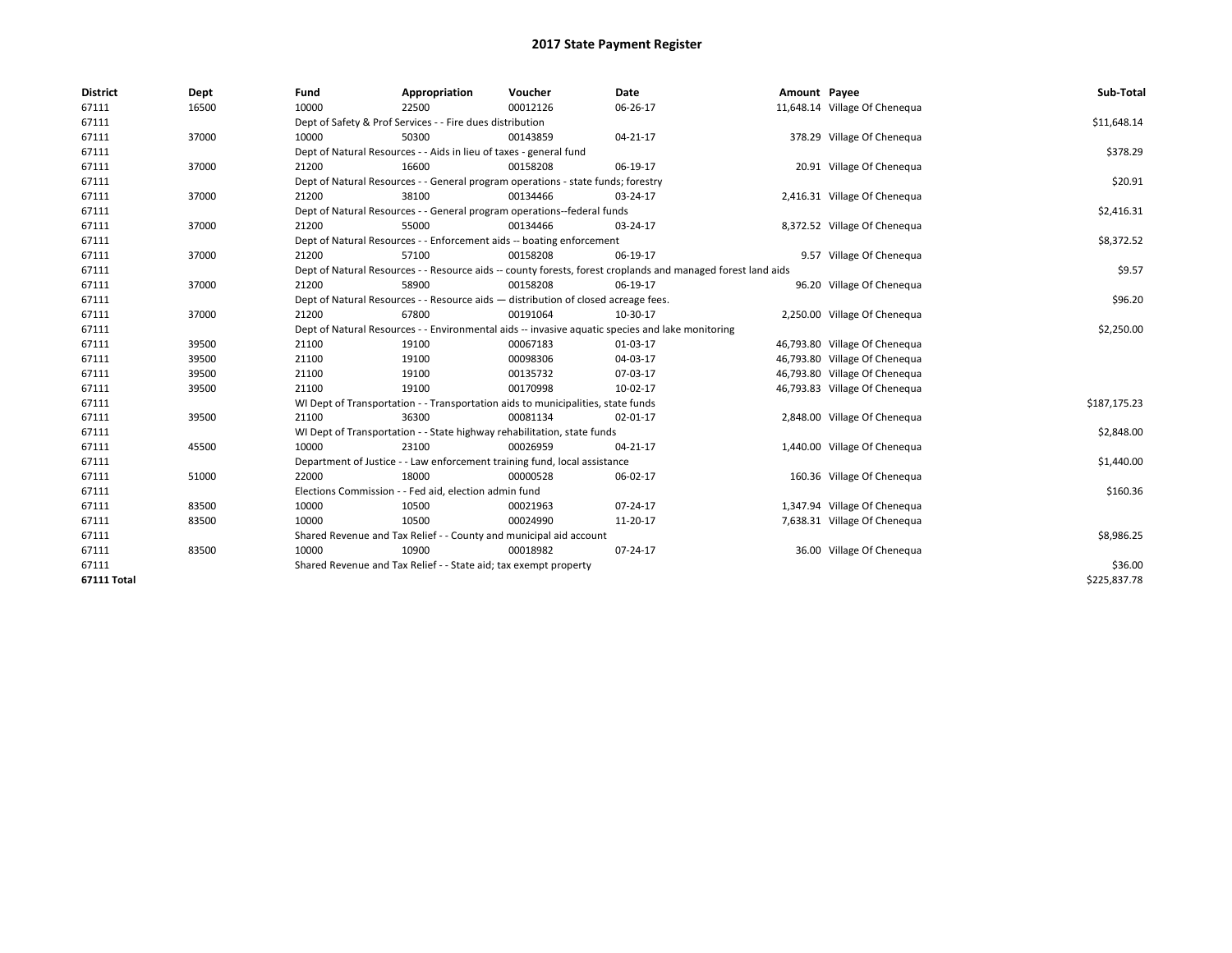| <b>District</b>    | Dept  | Fund                                                                                                         | Appropriation                                                                    | Voucher     | Date     | Amount Payee |                               | Sub-Total    |
|--------------------|-------|--------------------------------------------------------------------------------------------------------------|----------------------------------------------------------------------------------|-------------|----------|--------------|-------------------------------|--------------|
| 67116              | 16500 | 10000                                                                                                        | 22500                                                                            | 00012127    | 06-26-17 |              | 7,710.36 Village Of Dousman   |              |
| 67116              |       |                                                                                                              | Dept of Safety & Prof Services - - Fire dues distribution                        |             |          |              |                               | \$7,710.36   |
| 67116              | 37000 | 10000                                                                                                        | 50300                                                                            | 00144046    | 04-21-17 |              | 20.62 Village Of Dousman      |              |
| 67116              |       | Dept of Natural Resources - - Aids in lieu of taxes - general fund                                           |                                                                                  | \$20.62     |          |              |                               |              |
| 67116              | 37000 | 21200                                                                                                        | 16600                                                                            | 00158209    | 06-19-17 |              | 10.05 Village Of Dousman      |              |
| 67116              |       | Dept of Natural Resources - - General program operations - state funds; forestry                             |                                                                                  | \$10.05     |          |              |                               |              |
| 67116              | 37000 | 21200                                                                                                        | 57100                                                                            | 00158209    | 06-19-17 |              | 4.60 Village Of Dousman       |              |
| 67116              |       | Dept of Natural Resources - - Resource aids -- county forests, forest croplands and managed forest land aids |                                                                                  | \$4.60      |          |              |                               |              |
| 67116              | 37000 | 21200                                                                                                        | 58900                                                                            | 00158209    | 06-19-17 |              | 46.23 Village Of Dousman      |              |
| 67116              |       | Dept of Natural Resources - - Resource aids - distribution of closed acreage fees.                           |                                                                                  | \$46.23     |          |              |                               |              |
| 67116              | 37000 | 27400                                                                                                        | 65800                                                                            | 00133459    | 03-13-17 |              | 33,467.00 Village Of Dousman  |              |
| 67116              |       | Dept of Natural Resources - - Environmental aids -- urban nonpoint source                                    |                                                                                  | \$33,467.00 |          |              |                               |              |
| 67116              | 39500 | 21100                                                                                                        | 19100                                                                            | 00067184    | 01-03-17 |              | 19,025.56 Village Of Dousman  |              |
| 67116              | 39500 | 21100                                                                                                        | 19100                                                                            | 00098307    | 04-03-17 |              | 19,025.56 Village Of Dousman  |              |
| 67116              | 39500 | 21100                                                                                                        | 19100                                                                            | 00135733    | 07-03-17 |              | 19,025.56 Village Of Dousman  |              |
| 67116              | 39500 | 21100                                                                                                        | 19100                                                                            | 00170999    | 10-02-17 |              | 19,025.59 Village Of Dousman  |              |
| 67116              |       |                                                                                                              | WI Dept of Transportation - - Transportation aids to municipalities, state funds |             |          |              |                               | \$76,102.27  |
| 67116              | 43500 | 00005                                                                                                        | 16300                                                                            | 01LGS       | 11-17-17 |              | 11,773.58 Village Of Dousman  |              |
| 67116              |       |                                                                                                              | Department of Health Services - - Guardianship grant program                     |             |          |              |                               | \$11,773.58  |
| 67116              | 83500 | 10000                                                                                                        | 10500                                                                            | 00021964    | 07-24-17 |              | 22,679.69 Village Of Dousman  |              |
| 67116              | 83500 | 10000                                                                                                        | 10500                                                                            | 00024991    | 11-20-17 |              | 116,744.63 Village Of Dousman |              |
| 67116              |       |                                                                                                              | Shared Revenue and Tax Relief - - County and municipal aid account               |             |          |              |                               | \$139,424.32 |
| 67116              | 83500 | 10000                                                                                                        | 10900                                                                            | 00018983    | 07-24-17 |              | 1,166.00 Village Of Dousman   |              |
| 67116              |       |                                                                                                              | Shared Revenue and Tax Relief - - State aid; tax exempt property                 |             |          |              |                               | \$1,166.00   |
| 67116              | 83500 | 10000                                                                                                        | 11000                                                                            | 00021964    | 07-24-17 |              | 291.07 Village Of Dousman     |              |
| 67116              | 83500 | 10000                                                                                                        | 11000                                                                            | 00024991    | 11-20-17 |              | 2,941.40 Village Of Dousman   |              |
| 67116              |       |                                                                                                              | Shared Revenue and Tax Relief - - Public utility distribution account            |             |          |              |                               | \$3,232.47   |
| <b>67116 Total</b> |       |                                                                                                              |                                                                                  |             |          |              |                               | \$272,957.50 |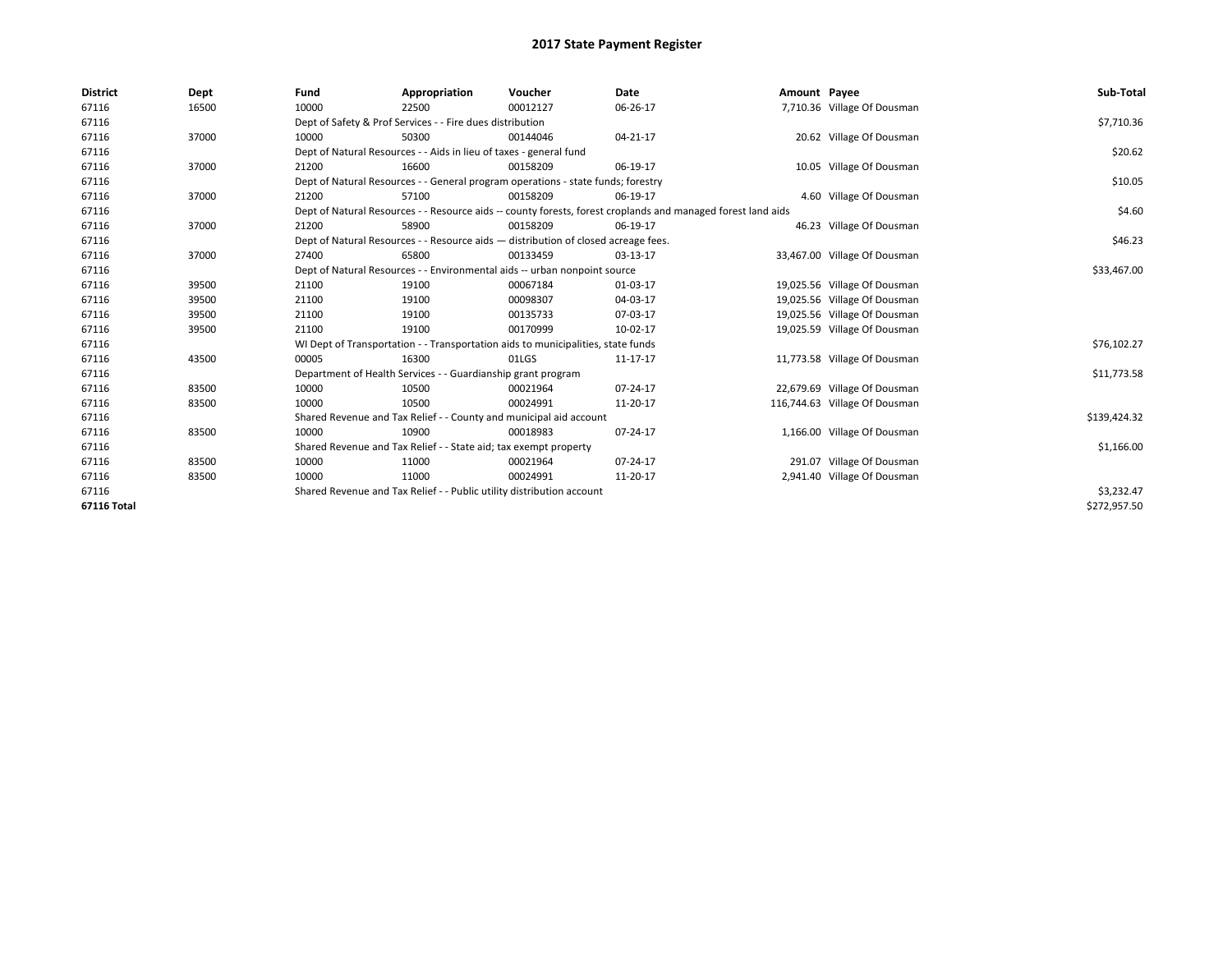| <b>District</b> | Dept  | Fund                                                                             | Appropriation                                                    | Voucher                                                                   | Date     | Amount Payee |                            | Sub-Total   |
|-----------------|-------|----------------------------------------------------------------------------------|------------------------------------------------------------------|---------------------------------------------------------------------------|----------|--------------|----------------------------|-------------|
| 67121           | 16500 | 10000                                                                            | 22500                                                            | 00012128                                                                  | 06-26-17 |              | 7,188.93 Village Of Eagle  |             |
| 67121           |       |                                                                                  | Dept of Safety & Prof Services - - Fire dues distribution        |                                                                           |          |              |                            | \$7,188.93  |
| 67121           | 39500 | 21100                                                                            | 19100                                                            | 00067185                                                                  | 01-03-17 |              | 12,641.33 Village Of Eagle |             |
| 67121           | 39500 | 21100                                                                            | 19100                                                            | 00098308                                                                  | 04-03-17 |              | 12,641.33 Village Of Eagle |             |
| 67121           | 39500 | 21100                                                                            | 19100                                                            | 00135734                                                                  | 07-03-17 |              | 12,641.33 Village Of Eagle |             |
| 67121           | 39500 | 21100                                                                            | 19100                                                            | 00171000                                                                  | 10-02-17 |              | 12,641.33 Village Of Eagle |             |
| 67121           |       | WI Dept of Transportation - - Transportation aids to municipalities, state funds |                                                                  | \$50,565.32                                                               |          |              |                            |             |
| 67121           | 43500 | 00005                                                                            | 16300                                                            | 01LGS                                                                     | 11-17-17 |              | 2,000.00 Village Of Eagle  |             |
| 67121           |       |                                                                                  | Department of Health Services - - Guardianship grant program     |                                                                           |          |              |                            | \$2,000.00  |
| 67121           | 45500 | 10000                                                                            | 23100                                                            | 00038845                                                                  | 12-12-17 |              | 320.00 Village Of Eagle    |             |
| 67121           |       |                                                                                  |                                                                  | Department of Justice - - Law enforcement training fund, local assistance |          |              |                            | \$320.00    |
| 67121           | 83500 | 10000                                                                            | 10500                                                            | 00021965                                                                  | 07-24-17 |              | 5,151.45 Village Of Eagle  |             |
| 67121           | 83500 | 10000                                                                            | 10500                                                            | 00024992                                                                  | 11-20-17 |              | 27,191.57 Village Of Eagle |             |
| 67121           |       |                                                                                  |                                                                  | Shared Revenue and Tax Relief - - County and municipal aid account        |          |              |                            | \$32,343.02 |
| 67121           | 83500 | 10000                                                                            | 10900                                                            | 00018984                                                                  | 07-24-17 |              | 1,055.00 Village Of Eagle  |             |
| 67121           |       |                                                                                  | Shared Revenue and Tax Relief - - State aid; tax exempt property |                                                                           |          |              |                            | \$1,055.00  |
| 67121 Total     |       |                                                                                  |                                                                  |                                                                           |          |              |                            | \$93,472.27 |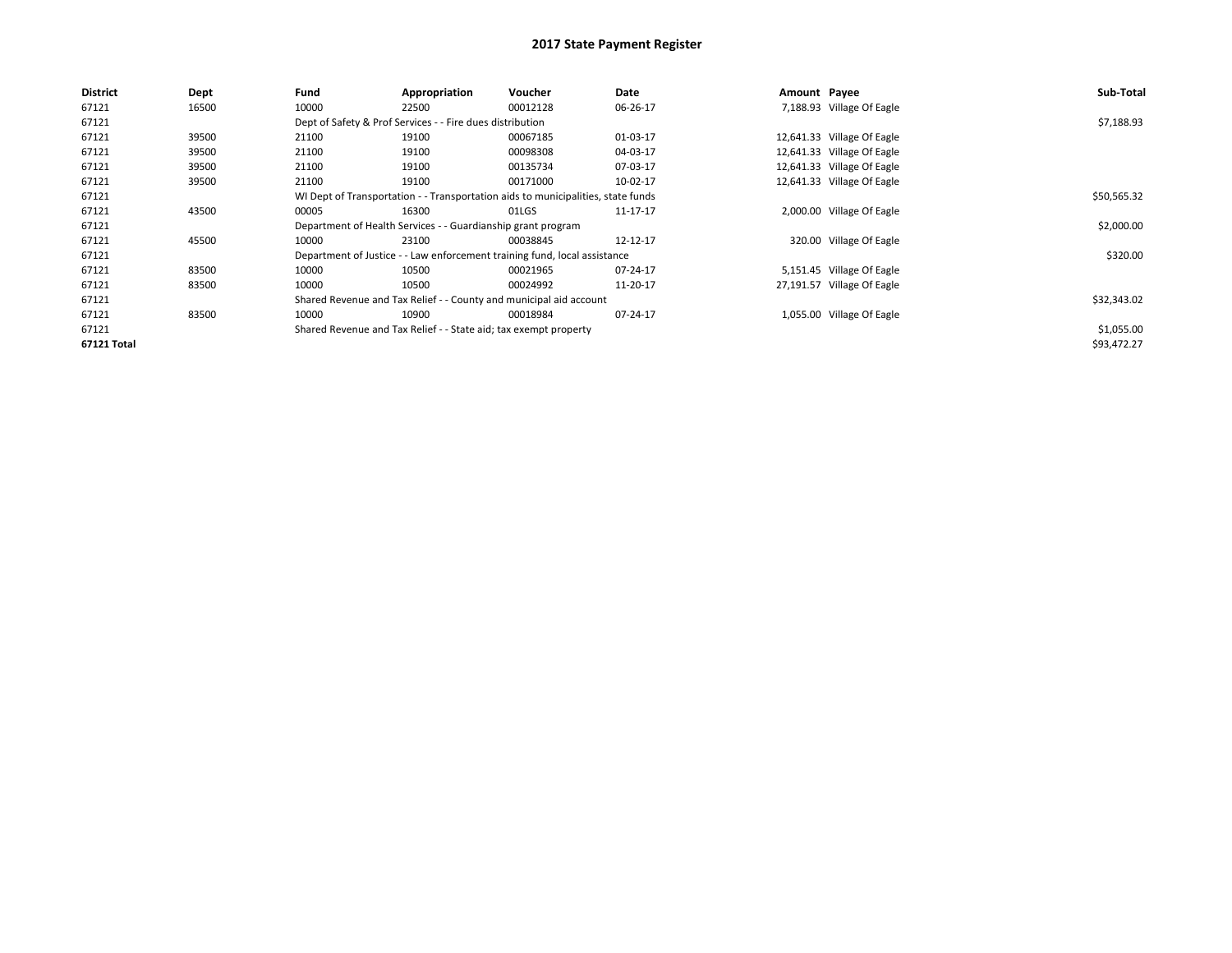| <b>District</b> | Dept  | Fund  | Appropriation                                                                    | Voucher  | Date     | Amount Payee |                                 | Sub-Total    |  |  |
|-----------------|-------|-------|----------------------------------------------------------------------------------|----------|----------|--------------|---------------------------------|--------------|--|--|
| 67122           | 16500 | 10000 | 22500                                                                            | 00012129 | 06-26-17 |              | 39,317.28 Village Of Elm Grove  |              |  |  |
| 67122           |       |       | Dept of Safety & Prof Services - - Fire dues distribution                        |          |          |              |                                 | \$39,317.28  |  |  |
| 67122           | 39500 | 21100 | 19100                                                                            | 00067186 | 01-03-17 |              | 89,474.61 Village Of Elm Grove  |              |  |  |
| 67122           | 39500 | 21100 | 19100                                                                            | 00098309 | 04-03-17 |              | 89,474.61 Village Of Elm Grove  |              |  |  |
| 67122           | 39500 | 21100 | 19100                                                                            | 00135735 | 07-03-17 |              | 89,474.61 Village Of Elm Grove  |              |  |  |
| 67122           | 39500 | 21100 | 19100                                                                            | 00171001 | 10-02-17 |              | 89,474.61 Village Of Elm Grove  |              |  |  |
| 67122           |       |       | WI Dept of Transportation - - Transportation aids to municipalities, state funds |          |          |              |                                 | \$357,898.44 |  |  |
| 67122           | 43500 | 10000 | 11900                                                                            | 00152423 | 09-01-17 |              | 5,465.24 Village Of Elm Grove   |              |  |  |
| 67122           |       |       | Department of Health Services - - Emergency medical services; aids               |          |          |              |                                 | \$5,465.24   |  |  |
| 67122           | 43500 | 00005 | 16300                                                                            | 01LGS    | 11-17-17 |              | 2,000.00 Village Of Elm Grove   |              |  |  |
| 67122           |       |       | Department of Health Services - - Guardianship grant program                     |          |          |              |                                 |              |  |  |
| 67122           | 45500 | 10000 | 23100                                                                            | 00036197 | 10-23-17 |              | 2,880.00 Village Of Elm Grove   |              |  |  |
| 67122           |       |       | Department of Justice - - Law enforcement training fund, local assistance        |          |          |              |                                 | \$2,880.00   |  |  |
| 67122           | 83500 | 10000 | 10100                                                                            | 00021966 | 07-24-17 |              | 102,948.88 Village Of Elm Grove |              |  |  |
| 67122           |       |       | Shared Revenue and Tax Relief - - Expenditure restraint program account          |          |          |              |                                 | \$102,948.88 |  |  |
| 67122           | 83500 | 10000 | 10500                                                                            | 00021966 | 07-24-17 |              | 12,035.62 Village Of Elm Grove  |              |  |  |
| 67122           | 83500 | 10000 | 10500                                                                            | 00024993 | 11-20-17 |              | 66,201.84 Village Of Elm Grove  |              |  |  |
| 67122           |       |       | Shared Revenue and Tax Relief - - County and municipal aid account               |          |          |              |                                 | \$78,237.46  |  |  |
| 67122           | 83500 | 10000 | 10900                                                                            | 00018985 | 07-24-17 |              | 14,054.00 Village Of Elm Grove  |              |  |  |
| 67122           | 83500 | 10000 | 10900                                                                            | 00020012 | 07-24-17 |              | 8,814.00 Village Of Elm Grove   |              |  |  |
| 67122           |       |       | Shared Revenue and Tax Relief - - State aid; tax exempt property                 |          |          |              |                                 | \$22,868.00  |  |  |
| 67122 Total     |       |       |                                                                                  |          |          |              |                                 | \$611,615.30 |  |  |
|                 |       |       |                                                                                  |          |          |              |                                 |              |  |  |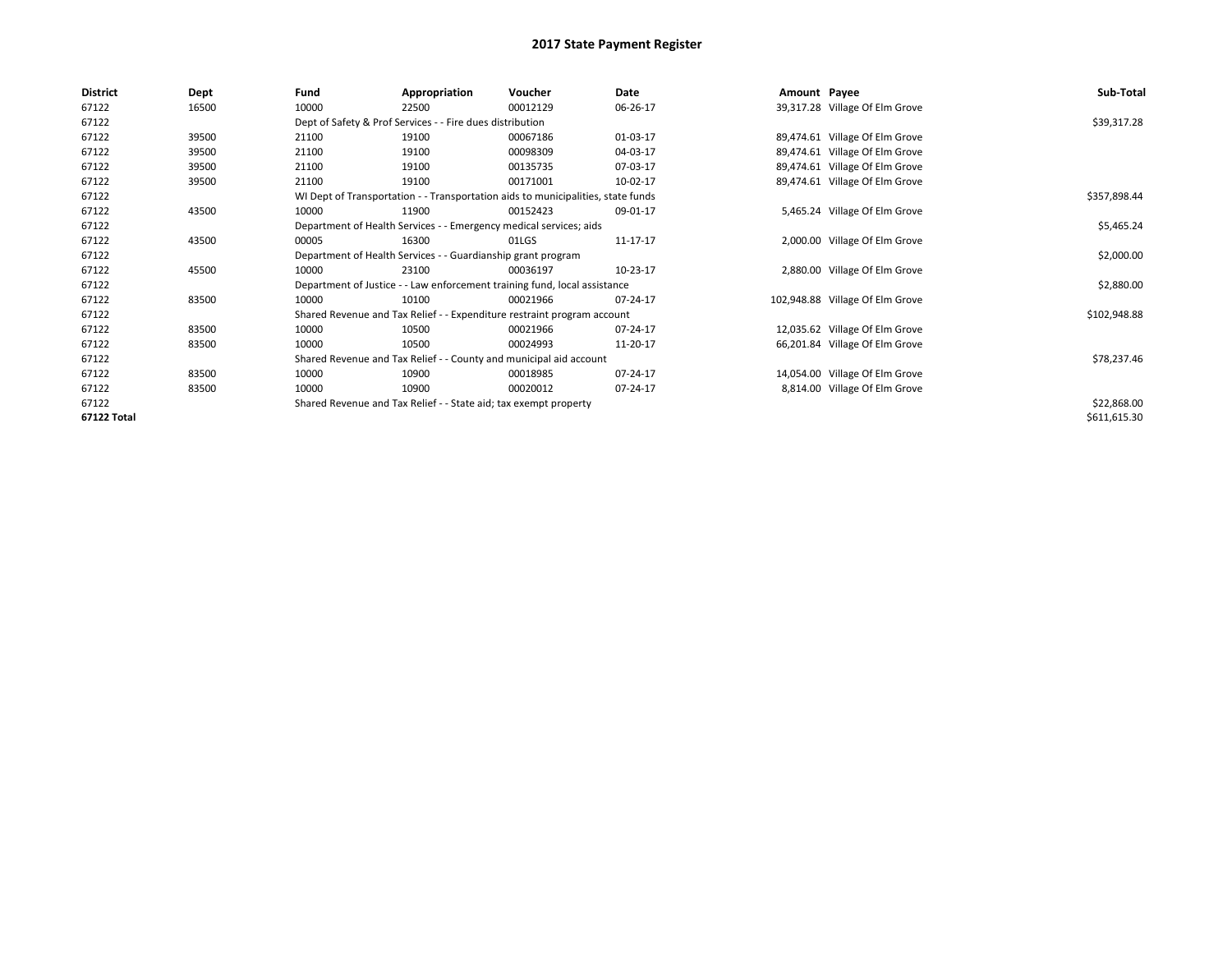| <b>District</b> | Dept  | Fund  | Appropriation                                                                    | Voucher  | <b>Date</b> | Amount Payee |                                | Sub-Total      |  |  |
|-----------------|-------|-------|----------------------------------------------------------------------------------|----------|-------------|--------------|--------------------------------|----------------|--|--|
| 67136           | 16500 | 10000 | 22500                                                                            | 00012130 | 06-26-17    |              | 50,793.30 Village Of Hartland  |                |  |  |
| 67136           |       |       | Dept of Safety & Prof Services - - Fire dues distribution                        |          |             |              |                                | \$50,793.30    |  |  |
| 67136           | 37000 | 36300 | TH100                                                                            | 00164018 | 07-03-17    |              | 76,384.98 Village Of Hartland  |                |  |  |
| 67136           | 37000 | 36300 | TH100                                                                            | 00199025 | 12-01-17    |              | 18,000.00 Village Of Hartland  |                |  |  |
| 67136           |       |       | Dept of Natural Resources - - URBAN NONPOINT SOURCE COST-SHA                     |          |             |              |                                | \$94,384.98    |  |  |
| 67136           | 39500 | 21100 | 18500                                                                            | 00071763 | 01-09-17    |              | 960.40 Village Of Hartland     |                |  |  |
| 67136           |       |       | WI Dept of Transportation - - Highway safety, local assistance, federal funds    |          |             |              |                                |                |  |  |
| 67136           | 39500 | 21100 | 19100                                                                            | 00067187 | 01-03-17    |              | 148,571.65 Village Of Hartland |                |  |  |
| 67136           | 39500 | 21100 | 19100                                                                            | 00098310 | 04-03-17    |              | 148,571.65 Village Of Hartland |                |  |  |
| 67136           | 39500 | 21100 | 19100                                                                            | 00135736 | 07-03-17    |              | 148,571.65 Village Of Hartland |                |  |  |
| 67136           | 39500 | 21100 | 19100                                                                            | 00171002 | 10-02-17    |              | 148,571.65 Village Of Hartland |                |  |  |
| 67136           |       |       | WI Dept of Transportation - - Transportation aids to municipalities, state funds |          |             |              |                                |                |  |  |
| 67136           | 43500 | 00005 | 16300                                                                            | 01LGS    | 11-17-17    |              | 4,698.11 Village Of Hartland   |                |  |  |
| 67136           |       |       | Department of Health Services - - Guardianship grant program                     |          |             |              |                                |                |  |  |
| 67136           | 45500 | 10000 | 23100                                                                            | 00035854 | 10-16-17    |              | 2,400.00 Village Of Hartland   |                |  |  |
| 67136           |       |       | Department of Justice - - Law enforcement training fund, local assistance        |          |             |              |                                | \$2,400.00     |  |  |
| 67136           | 45500 | 10000 | 28400                                                                            | 00031092 | 07-06-17    |              | 505.98 Village Of Hartland     |                |  |  |
| 67136           |       |       | Department of Justice - - Internet Crimes Against Childr                         |          |             |              |                                | \$505.98       |  |  |
| 67136           | 83500 | 10000 | 10500                                                                            | 00021967 | 07-24-17    |              | 33,654.04 Village Of Hartland  |                |  |  |
| 67136           | 83500 | 10000 | 10500                                                                            | 00024994 | 11-20-17    |              | 186,008.14 Village Of Hartland |                |  |  |
| 67136           |       |       | Shared Revenue and Tax Relief - - County and municipal aid account               |          |             |              |                                | \$219,662.18   |  |  |
| 67136           | 83500 | 10000 | 10900                                                                            | 00018986 | 07-24-17    |              | 119,571.00 Village Of Hartland |                |  |  |
| 67136           | 83500 | 10000 | 10900                                                                            | 00020013 | 07-24-17    |              | 483.00 Village Of Hartland     |                |  |  |
| 67136           |       |       | Shared Revenue and Tax Relief - - State aid; tax exempt property                 |          |             |              |                                | \$120,054.00   |  |  |
| 67136           | 83500 | 10000 | 11000                                                                            | 00021967 | 07-24-17    |              | 2,729.61 Village Of Hartland   |                |  |  |
| 67136           | 83500 | 10000 | 11000                                                                            | 00024994 | 11-20-17    |              | 17,173.21 Village Of Hartland  |                |  |  |
| 67136           |       |       | Shared Revenue and Tax Relief - - Public utility distribution account            |          |             |              |                                | \$19,902.82    |  |  |
| 67136 Total     |       |       |                                                                                  |          |             |              |                                | \$1.107.648.37 |  |  |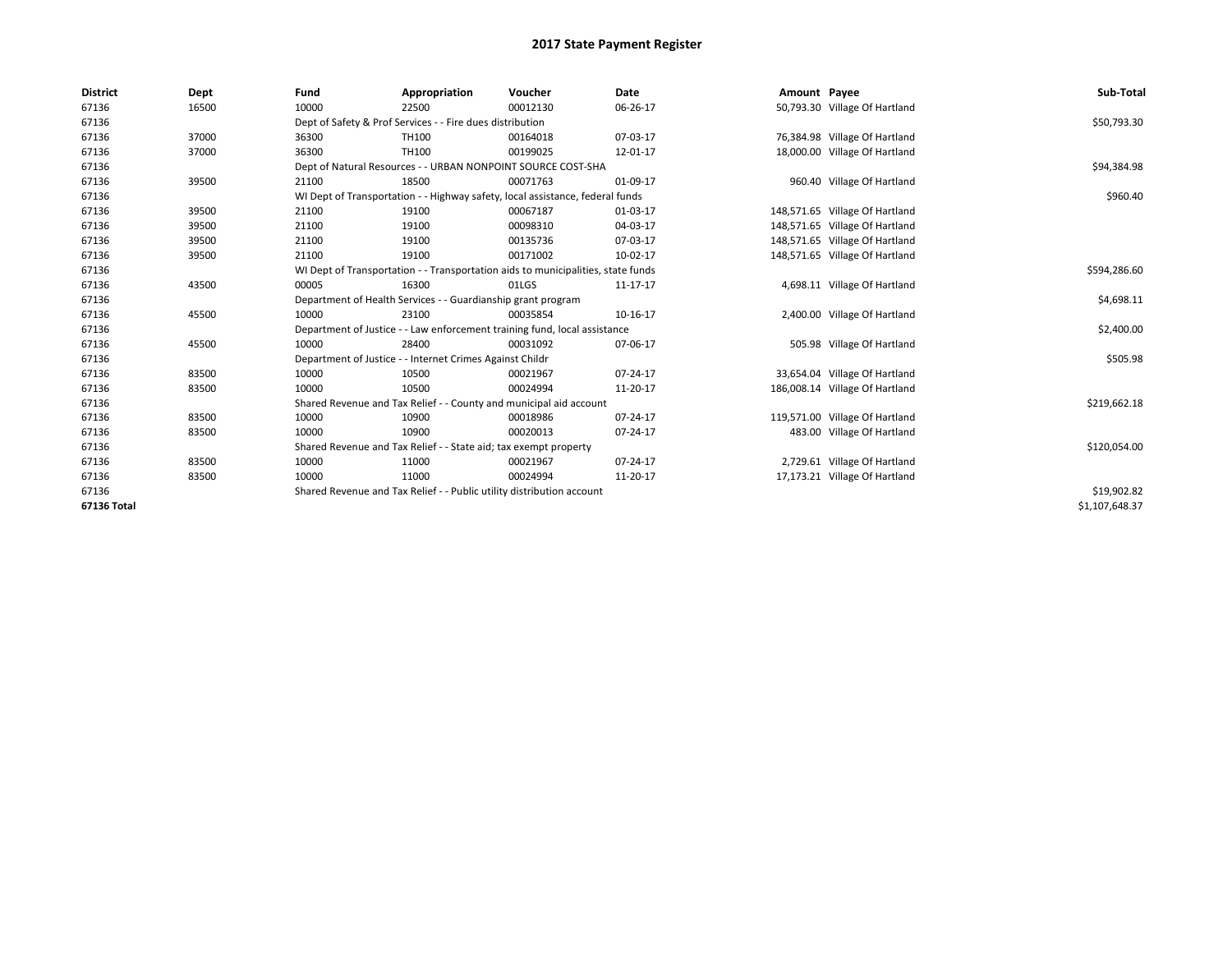| <b>District</b>    | <b>Dept</b> | Fund                                                                    | Appropriation                                                                    | <b>Voucher</b> | Date     | Amount Payee |                                  | Sub-Total   |
|--------------------|-------------|-------------------------------------------------------------------------|----------------------------------------------------------------------------------|----------------|----------|--------------|----------------------------------|-------------|
| 67146              | 37000       | 21200                                                                   | 38100                                                                            | 00135867       | 03-24-17 |              | 1,472.51 Village Of Lac La Belle |             |
| 67146              |             | Dept of Natural Resources - - General program operations--federal funds |                                                                                  | \$1,472.51     |          |              |                                  |             |
| 67146              | 37000       | 21200                                                                   | 55000                                                                            | 00135867       | 03-24-17 |              | 5,102.26 Village Of Lac La Belle |             |
| 67146              |             |                                                                         | Dept of Natural Resources - - Enforcement aids -- boating enforcement            |                |          |              |                                  | \$5,102.26  |
| 67146              | 39500       | 21100                                                                   | 19100                                                                            | 00067188       | 01-03-17 |              | 3,448.13 Village Of Lac La Belle |             |
| 67146              | 39500       | 21100                                                                   | 19100                                                                            | 00098311       | 04-03-17 |              | 3,448.13 Village Of Lac La Belle |             |
| 67146              | 39500       | 21100                                                                   | 19100                                                                            | 00135737       | 07-03-17 |              | 3,448.13 Village Of Lac La Belle |             |
| 67146              | 39500       | 21100                                                                   | 19100                                                                            | 00171003       | 10-02-17 |              | 3,448.14 Village Of Lac La Belle |             |
| 67146              |             |                                                                         | WI Dept of Transportation - - Transportation aids to municipalities, state funds |                |          |              |                                  | \$13,792.53 |
| 67146              | 83500       | 10000                                                                   | 10500                                                                            | 00021968       | 07-24-17 |              | 676.82 Village Of Lac La Belle   |             |
| 67146              | 83500       | 10000                                                                   | 10500                                                                            | 00024995       | 11-20-17 |              | 3,835.33 Village Of Lac La Belle |             |
| 67146              |             |                                                                         | Shared Revenue and Tax Relief - - County and municipal aid account               |                |          |              |                                  | \$4,512.15  |
| 67146              | 83500       | 10000                                                                   | 10900                                                                            | 00018987       | 07-24-17 |              | 8.00 Village Of Lac La Belle     |             |
| 67146              |             |                                                                         | Shared Revenue and Tax Relief - - State aid; tax exempt property                 |                |          |              |                                  | \$8.00      |
| <b>67146 Total</b> |             |                                                                         |                                                                                  |                |          |              |                                  | \$24,887.45 |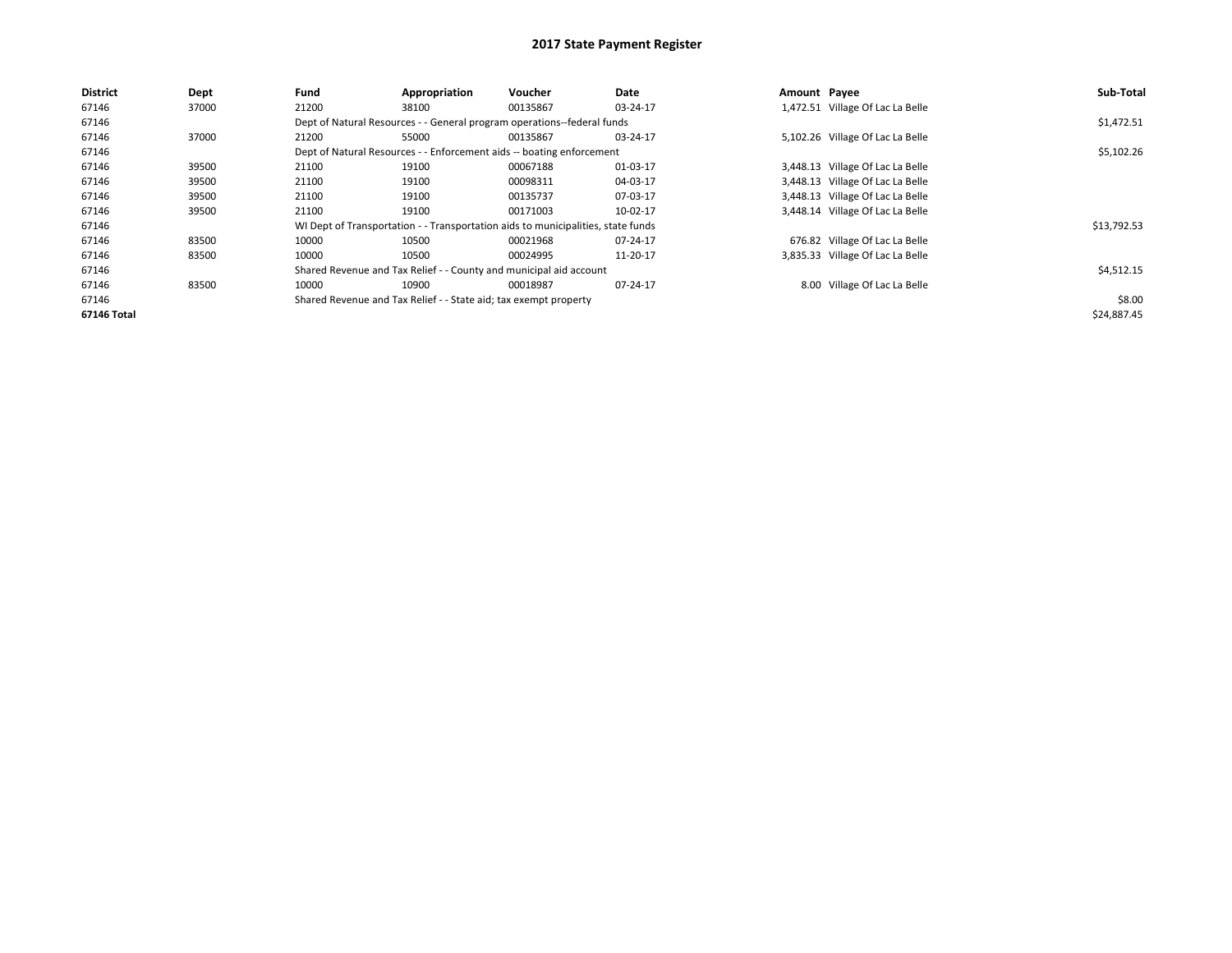| <b>District</b> | Dept  | Fund                                                                      | Appropriation                                                                    | Voucher    | Date     | Amount Payee |                              | Sub-Total   |
|-----------------|-------|---------------------------------------------------------------------------|----------------------------------------------------------------------------------|------------|----------|--------------|------------------------------|-------------|
| 67147           | 16500 | 10000                                                                     | 22500                                                                            | 00012131   | 06-26-17 |              | 4,439.40 Lannon, Village of  |             |
| 67147           |       |                                                                           | Dept of Safety & Prof Services - - Fire dues distribution                        |            |          |              |                              | \$4,439.40  |
| 67147           | 37000 | 27400                                                                     | 67000                                                                            | 00154724   | 06-01-17 |              | 1,153.70 Lannon, Village of  |             |
| 67147           |       | Dept of Natural Resources - - Financial assistance for responsible units  |                                                                                  | \$1,153.70 |          |              |                              |             |
| 67147           | 39500 | 21100                                                                     | 19100                                                                            | 00067189   | 01-03-17 |              | 8,355.77 Lannon, Village of  |             |
| 67147           | 39500 | 21100                                                                     | 19100                                                                            | 00098312   | 04-03-17 |              | 8,355.77 Lannon, Village of  |             |
| 67147           | 39500 | 21100                                                                     | 19100                                                                            | 00135738   | 07-03-17 |              | 8,355.77 Lannon, Village of  |             |
| 67147           | 39500 | 21100                                                                     | 19100                                                                            | 00171004   | 10-02-17 |              | 8,355.78 Lannon, Village of  |             |
| 67147           |       |                                                                           | WI Dept of Transportation - - Transportation aids to municipalities, state funds |            |          |              |                              | \$33,423.09 |
| 67147           | 45500 | 10000                                                                     | 23100                                                                            | 00033832   | 08-31-17 |              | 960.00 Lannon, Village of    |             |
| 67147           |       | Department of Justice - - Law enforcement training fund, local assistance |                                                                                  | \$960.00   |          |              |                              |             |
| 67147           | 83500 | 10000                                                                     | 10500                                                                            | 00021969   | 07-24-17 |              | 2,442.75 Lannon, Village of  |             |
| 67147           | 83500 | 10000                                                                     | 10500                                                                            | 00024996   | 11-20-17 |              | 19,241.34 Lannon, Village of |             |
| 67147           |       |                                                                           | Shared Revenue and Tax Relief - - County and municipal aid account               |            |          |              |                              | \$21,684.09 |
| 67147           | 83500 | 10000                                                                     | 10900                                                                            | 00018988   | 07-24-17 |              | 524.00 Lannon, Village of    |             |
| 67147           |       |                                                                           | Shared Revenue and Tax Relief - - State aid; tax exempt property                 |            |          |              |                              | \$524.00    |
| 67147           | 83500 | 10000                                                                     | 11000                                                                            | 00021969   | 07-24-17 |              | 131.25 Lannon, Village of    |             |
| 67147           | 83500 | 10000                                                                     | 11000                                                                            | 00024996   | 11-20-17 |              | 774.71 Lannon, Village of    |             |
| 67147           |       |                                                                           | Shared Revenue and Tax Relief - - Public utility distribution account            |            |          |              |                              | \$905.96    |
| 67147           | 83500 | 52100                                                                     | 36300                                                                            | 00016086   | 03-27-17 |              | 8,769.64 Lannon, Village of  |             |
| 67147           |       |                                                                           | Shared Revenue and Tax Relief - - Lottery and gaming credit                      |            |          |              |                              | \$8,769.64  |
| 67147 Total     |       |                                                                           |                                                                                  |            |          |              |                              | \$71,859.88 |
|                 |       |                                                                           |                                                                                  |            |          |              |                              |             |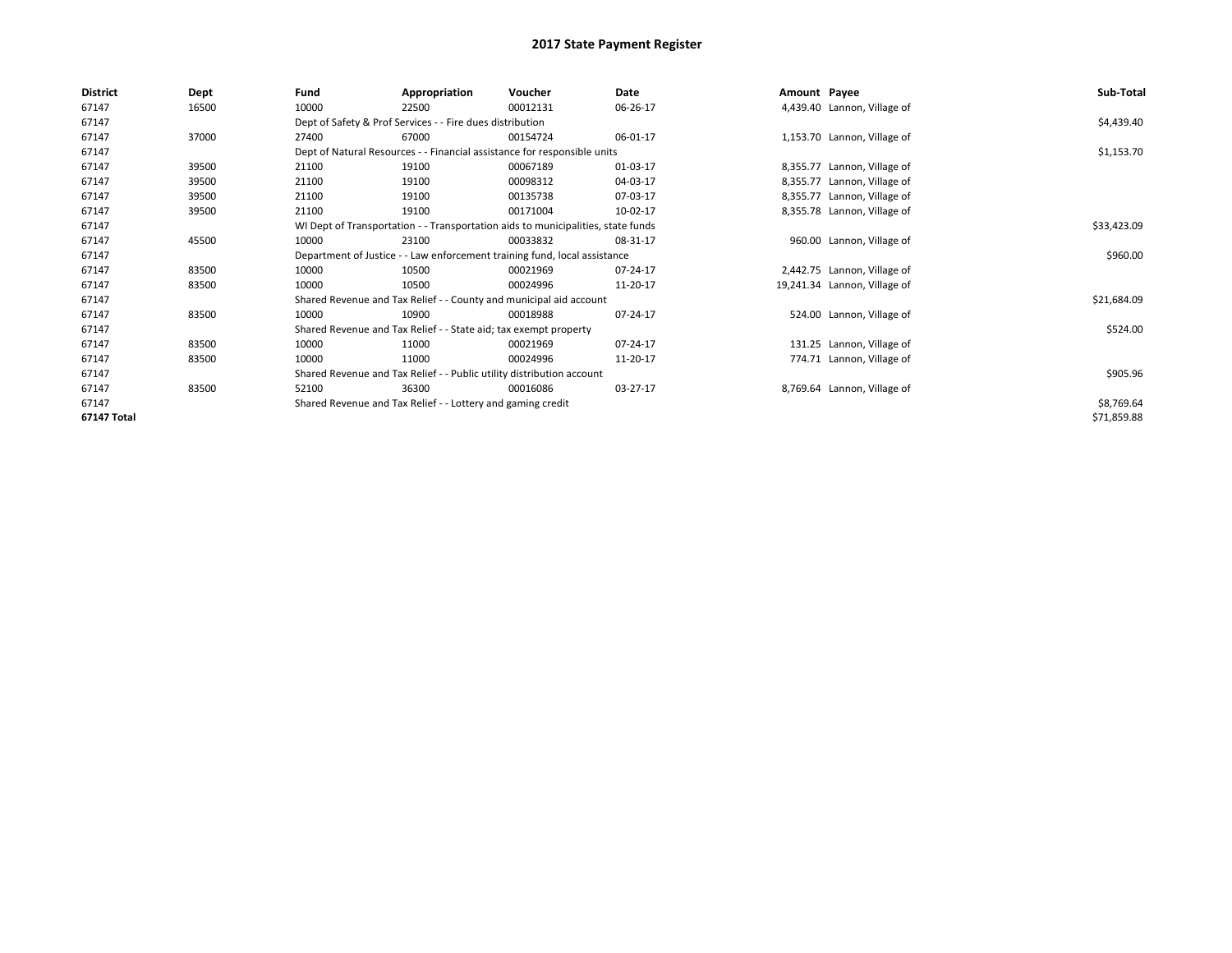| <b>District</b> | Dept  | Fund  | Appropriation                                                                      | Voucher  | Date                                                                                                         | Amount Payee |                                         | Sub-Total       |  |  |
|-----------------|-------|-------|------------------------------------------------------------------------------------|----------|--------------------------------------------------------------------------------------------------------------|--------------|-----------------------------------------|-----------------|--|--|
| 67151           | 16500 | 10000 | 22500                                                                              | 00012132 | 06-26-17                                                                                                     |              | 182,204.43 Village Of Menomonee Falls   |                 |  |  |
| 67151           |       |       | Dept of Safety & Prof Services - - Fire dues distribution                          |          |                                                                                                              |              |                                         | \$182,204.43    |  |  |
| 67151           | 37000 | 21200 | 16600                                                                              | 00158210 | 06-19-17                                                                                                     |              | 12.24 Village Of Menomonee Falls        |                 |  |  |
| 67151           |       |       | Dept of Natural Resources - - General program operations - state funds; forestry   |          |                                                                                                              |              |                                         | \$12.24         |  |  |
| 67151           | 37000 | 21200 | 57100                                                                              | 00158210 | 06-19-17                                                                                                     |              | 5.60 Village Of Menomonee Falls         |                 |  |  |
| 67151           |       |       |                                                                                    |          | Dept of Natural Resources - - Resource aids -- county forests, forest croplands and managed forest land aids |              |                                         | \$5.60          |  |  |
| 67151           | 37000 | 21200 | 58900                                                                              | 00158210 | 06-19-17                                                                                                     |              | 56.28 Village Of Menomonee Falls        |                 |  |  |
| 67151           |       |       | Dept of Natural Resources - - Resource aids - distribution of closed acreage fees. |          |                                                                                                              |              |                                         | \$56.28         |  |  |
| 67151           | 37000 | 27400 | 67000                                                                              | 00154740 | 06-01-17                                                                                                     |              | 70,369.53 Village Of Menomonee Falls    |                 |  |  |
| 67151           |       |       | Dept of Natural Resources - - Financial assistance for responsible units           |          |                                                                                                              |              |                                         | \$70,369.53     |  |  |
| 67151           | 37000 | 27400 | 67300                                                                              | 00154740 | 06-01-17                                                                                                     |              | 9,461.13 Village Of Menomonee Falls     |                 |  |  |
| 67151           |       |       | Dept of Natural Resources - - Recycling consolidation grants                       |          |                                                                                                              |              |                                         |                 |  |  |
| 67151           | 39500 | 21100 | 16200                                                                              | 00067429 | 01-03-17                                                                                                     |              | 38,789.11 Village Of Menomonee Falls    |                 |  |  |
| 67151           | 39500 | 21100 | 16200                                                                              | 00098552 | 04-03-17                                                                                                     |              | 38,789.11 Village Of Menomonee Falls    |                 |  |  |
| 67151           | 39500 | 21100 | 16200                                                                              | 00135978 | 07-03-17                                                                                                     |              | 38,789.11 Village Of Menomonee Falls    |                 |  |  |
| 67151           | 39500 | 21100 | 16200                                                                              | 00171244 | $10-02-17$                                                                                                   |              | 38,789.11 Village Of Menomonee Falls    |                 |  |  |
| 67151           |       |       | WI Dept of Transportation - - Connecting highways aids, state funds                |          |                                                                                                              |              |                                         | \$155,156.44    |  |  |
| 67151           | 39500 | 21100 | 19100                                                                              | 00067190 | 01-03-17                                                                                                     |              | 458,618.73 Village Of Menomonee Falls   |                 |  |  |
| 67151           | 39500 | 21100 | 19100                                                                              | 00098313 | 04-03-17                                                                                                     |              | 458,618.73 Village Of Menomonee Falls   |                 |  |  |
| 67151           | 39500 | 21100 | 19100                                                                              | 00135739 | 07-03-17                                                                                                     |              | 458,618.73 Village Of Menomonee Falls   |                 |  |  |
| 67151           | 39500 | 21100 | 19100                                                                              | 00171005 | 10-02-17                                                                                                     |              | 458,618.76 Village Of Menomonee Falls   |                 |  |  |
| 67151           |       |       | WI Dept of Transportation - - Transportation aids to municipalities, state funds   |          |                                                                                                              |              |                                         | \$1,834,474.95  |  |  |
| 67151           | 39500 | 21100 | 27800                                                                              | 00076566 | $01-20-17$                                                                                                   |              | 90,028.03 Village Of Menomonee Falls    |                 |  |  |
| 67151           |       |       | WI Dept of Transportation - - Local roads improvement program, state funds         |          |                                                                                                              |              |                                         | \$90,028.03     |  |  |
| 67151           | 39500 | 21100 | 36300                                                                              | 00101960 | 04-01-17                                                                                                     |              | 20,993.85 Village Of Menomonee Falls    |                 |  |  |
| 67151           |       |       | WI Dept of Transportation - - State highway rehabilitation, state funds            |          |                                                                                                              |              |                                         | \$20,993.85     |  |  |
| 67151           | 43500 | 10000 | 11900                                                                              | 00152492 | 09-01-17                                                                                                     |              | 7,878.76 Village Of Menomonee Falls     |                 |  |  |
| 67151           |       |       | Department of Health Services - - Emergency medical services; aids                 |          |                                                                                                              |              |                                         | \$7,878.76      |  |  |
| 67151           | 43500 | 00005 | 16300                                                                              | 01LGS    | 11-17-17                                                                                                     |              | 21,339.62 Village Of Menomonee Falls    |                 |  |  |
| 67151           |       |       | Department of Health Services - - Guardianship grant program                       |          |                                                                                                              |              |                                         | \$21,339.62     |  |  |
| 67151           | 45500 | 10000 | 23100                                                                              | 00039548 | 12-21-17                                                                                                     |              | 9,120.00 Village Of Menomonee Falls     |                 |  |  |
| 67151           |       |       | Department of Justice - - Law enforcement training fund, local assistance          |          |                                                                                                              |              |                                         | \$9,120.00      |  |  |
| 67151           | 51000 | 22000 | 18000                                                                              | 00000533 | 06-02-17                                                                                                     |              | 90.00 Village Of Menomonee Falls        |                 |  |  |
| 67151           | 51000 | 22000 | 18000                                                                              | 00000641 | 06-20-17                                                                                                     |              | 90.00 Village Of Menomonee Falls        |                 |  |  |
| 67151           |       |       | Elections Commission - - Fed aid, election admin fund                              |          |                                                                                                              |              |                                         | \$180.00        |  |  |
| 67151           | 83500 | 10000 | 10500                                                                              | 00021970 | 07-24-17                                                                                                     |              | 62,996.31 Village Of Menomonee Falls    |                 |  |  |
| 67151           | 83500 | 10000 | 10500                                                                              | 00024997 | 11-20-17                                                                                                     |              | 335,639.49 Village Of Menomonee Falls   |                 |  |  |
| 67151           |       |       | Shared Revenue and Tax Relief - - County and municipal aid account                 |          |                                                                                                              |              |                                         | \$398,635.80    |  |  |
| 67151           | 83500 | 10000 | 10900                                                                              | 00018989 | 07-24-17                                                                                                     |              | 193,697.00 Village Of Menomonee Falls   |                 |  |  |
| 67151           | 83500 | 10000 | 10900                                                                              | 00020014 | 07-24-17                                                                                                     |              | 589,001.00 Village Of Menomonee Falls   |                 |  |  |
| 67151           |       |       | Shared Revenue and Tax Relief - - State aid; tax exempt property                   |          |                                                                                                              |              |                                         | \$782,698.00    |  |  |
| 67151           | 83500 | 10000 | 11000                                                                              | 00021970 | 07-24-17                                                                                                     |              | 5,022.43 Village Of Menomonee Falls     |                 |  |  |
| 67151           | 83500 | 10000 | 11000                                                                              | 00024997 | 11-20-17                                                                                                     |              | 23,210.30 Village Of Menomonee Falls    |                 |  |  |
| 67151           |       |       | Shared Revenue and Tax Relief - - Public utility distribution account              |          |                                                                                                              |              |                                         | \$28,232.73     |  |  |
| 67151           | 83500 | 10000 | 30200                                                                              | 00020186 | 07-24-17                                                                                                     |              | 963,511.31 Village Of Menomonee Falls   |                 |  |  |
| 67151           | 83500 | 10000 | 30200                                                                              | 00022232 | 07-24-17                                                                                                     |              | 8,524,897.17 Village Of Menomonee Falls |                 |  |  |
| 67151           |       |       | Shared Revenue and Tax Relief - - School levy tax credit and first dollar credit   |          |                                                                                                              |              |                                         | \$9,488,408.48  |  |  |
| 67151           | 83500 | 52100 | 36300                                                                              | 00016087 | 03-27-17                                                                                                     |              | 2,683.28 Village Of Menomonee Falls     |                 |  |  |
| 67151           | 83500 | 52100 | 36300                                                                              | 00016236 | 03-27-17                                                                                                     |              | 1,550,592.74 Village Of Menomonee Falls |                 |  |  |
| 67151           |       |       | Shared Revenue and Tax Relief - - Lottery and gaming credit                        |          |                                                                                                              |              |                                         | \$1,553,276.02  |  |  |
| 67151 Total     |       |       |                                                                                    |          |                                                                                                              |              |                                         | \$14,652,531.89 |  |  |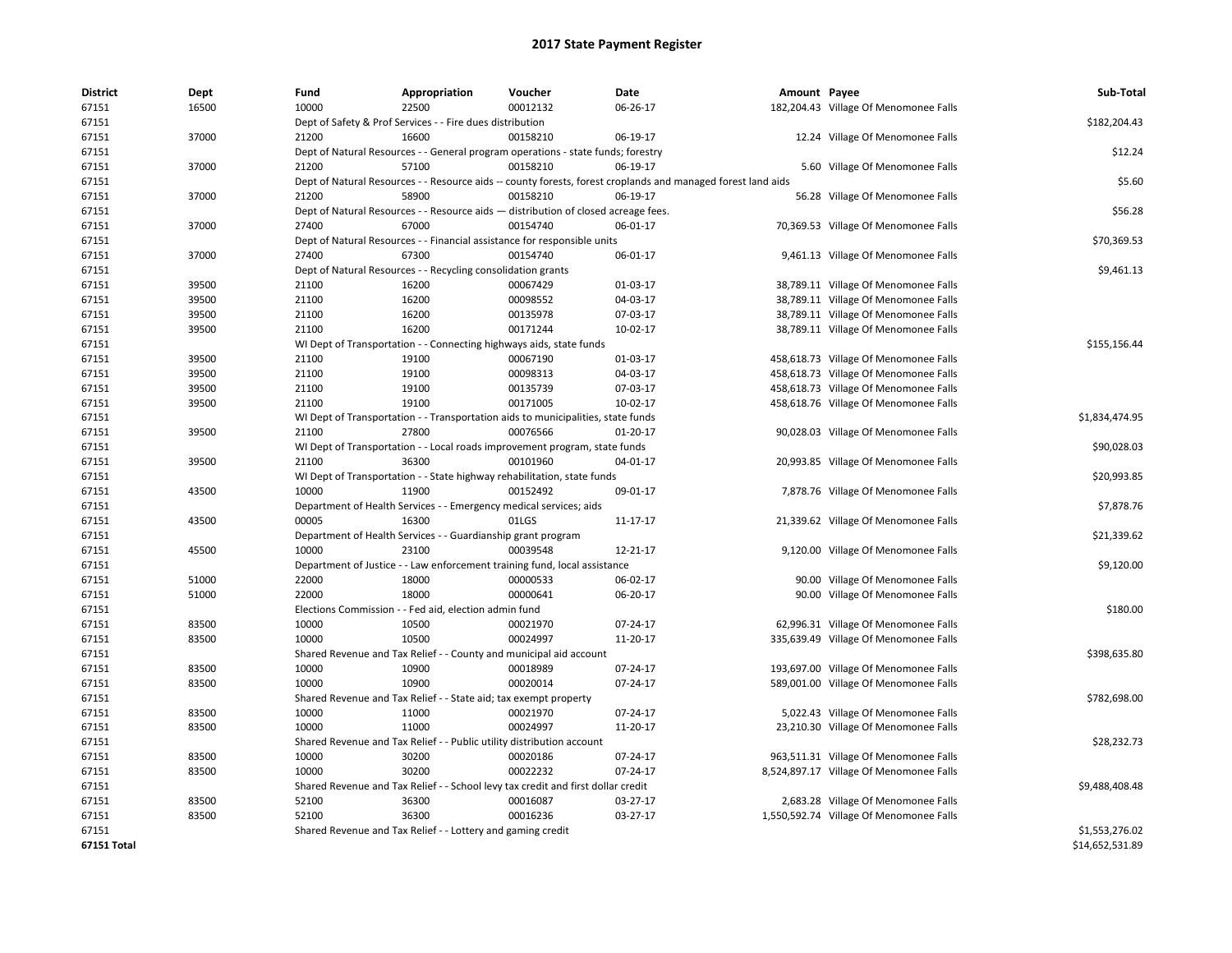| 17,500.81 Village Of Merton<br>67152<br>10000<br>16500<br>22500<br>00012133<br>06-26-17<br>67152<br>Dept of Safety & Prof Services - - Fire dues distribution<br>67152<br>4.37 Village Of Merton<br>37000<br>21200<br>16600<br>00158211<br>06-19-17<br>67152<br>Dept of Natural Resources - - General program operations - state funds; forestry<br>67152<br>37000<br>2.00 Village Of Merton<br>21200<br>57100<br>00158211<br>06-19-17<br>67152<br>Dept of Natural Resources - - Resource aids -- county forests, forest croplands and managed forest land aids<br>67152<br>20.10 Village Of Merton<br>37000<br>21200<br>58900<br>00158211<br>06-19-17<br>67152<br>Dept of Natural Resources - - Resource aids - distribution of closed acreage fees.<br>67152<br>37000<br>65800<br>00196039<br>7,590.70 Village Of Merton<br>27400<br>11-16-17<br>67152<br>Dept of Natural Resources - - Environmental aids -- urban nonpoint source<br>67152<br>22,017.40 Village Of Merton<br>39500<br>21100<br>19100<br>00067191<br>01-03-17<br>22,017.40 Village Of Merton<br>67152<br>39500<br>21100<br>19100<br>00098314<br>04-03-17<br>22,017.40 Village Of Merton<br>67152<br>39500<br>21100<br>19100<br>00135740<br>07-03-17<br>22,017.40 Village Of Merton<br>67152<br>21100<br>19100<br>00171006<br>39500<br>10-02-17<br>67152<br>WI Dept of Transportation - - Transportation aids to municipalities, state funds<br>67152<br>3,040.25 Village Of Merton<br>83500<br>10000<br>10500<br>00021971<br>07-24-17<br>17,228.10 Village Of Merton<br>67152<br>83500<br>10000<br>10500<br>11-20-17<br>00024998<br>67152<br>Shared Revenue and Tax Relief - - County and municipal aid account<br>1,589.00 Village Of Merton<br>67152<br>83500<br>10000<br>10900<br>00018990<br>07-24-17<br>Shared Revenue and Tax Relief - - State aid; tax exempt property | <b>District</b> | Dept | Fund | Appropriation | Voucher | Date | Amount Payee | Sub-Total    |
|--------------------------------------------------------------------------------------------------------------------------------------------------------------------------------------------------------------------------------------------------------------------------------------------------------------------------------------------------------------------------------------------------------------------------------------------------------------------------------------------------------------------------------------------------------------------------------------------------------------------------------------------------------------------------------------------------------------------------------------------------------------------------------------------------------------------------------------------------------------------------------------------------------------------------------------------------------------------------------------------------------------------------------------------------------------------------------------------------------------------------------------------------------------------------------------------------------------------------------------------------------------------------------------------------------------------------------------------------------------------------------------------------------------------------------------------------------------------------------------------------------------------------------------------------------------------------------------------------------------------------------------------------------------------------------------------------------------------------------------------------------------------------------------------------------------------------------------------------|-----------------|------|------|---------------|---------|------|--------------|--------------|
|                                                                                                                                                                                                                                                                                                                                                                                                                                                                                                                                                                                                                                                                                                                                                                                                                                                                                                                                                                                                                                                                                                                                                                                                                                                                                                                                                                                                                                                                                                                                                                                                                                                                                                                                                                                                                                                  |                 |      |      |               |         |      |              |              |
|                                                                                                                                                                                                                                                                                                                                                                                                                                                                                                                                                                                                                                                                                                                                                                                                                                                                                                                                                                                                                                                                                                                                                                                                                                                                                                                                                                                                                                                                                                                                                                                                                                                                                                                                                                                                                                                  |                 |      |      |               |         |      |              | \$17,500.81  |
|                                                                                                                                                                                                                                                                                                                                                                                                                                                                                                                                                                                                                                                                                                                                                                                                                                                                                                                                                                                                                                                                                                                                                                                                                                                                                                                                                                                                                                                                                                                                                                                                                                                                                                                                                                                                                                                  |                 |      |      |               |         |      |              |              |
|                                                                                                                                                                                                                                                                                                                                                                                                                                                                                                                                                                                                                                                                                                                                                                                                                                                                                                                                                                                                                                                                                                                                                                                                                                                                                                                                                                                                                                                                                                                                                                                                                                                                                                                                                                                                                                                  |                 |      |      | \$4.37        |         |      |              |              |
|                                                                                                                                                                                                                                                                                                                                                                                                                                                                                                                                                                                                                                                                                                                                                                                                                                                                                                                                                                                                                                                                                                                                                                                                                                                                                                                                                                                                                                                                                                                                                                                                                                                                                                                                                                                                                                                  |                 |      |      |               |         |      |              |              |
|                                                                                                                                                                                                                                                                                                                                                                                                                                                                                                                                                                                                                                                                                                                                                                                                                                                                                                                                                                                                                                                                                                                                                                                                                                                                                                                                                                                                                                                                                                                                                                                                                                                                                                                                                                                                                                                  |                 |      |      | \$2.00        |         |      |              |              |
|                                                                                                                                                                                                                                                                                                                                                                                                                                                                                                                                                                                                                                                                                                                                                                                                                                                                                                                                                                                                                                                                                                                                                                                                                                                                                                                                                                                                                                                                                                                                                                                                                                                                                                                                                                                                                                                  |                 |      |      |               |         |      |              |              |
|                                                                                                                                                                                                                                                                                                                                                                                                                                                                                                                                                                                                                                                                                                                                                                                                                                                                                                                                                                                                                                                                                                                                                                                                                                                                                                                                                                                                                                                                                                                                                                                                                                                                                                                                                                                                                                                  |                 |      |      |               |         |      |              | \$20.10      |
|                                                                                                                                                                                                                                                                                                                                                                                                                                                                                                                                                                                                                                                                                                                                                                                                                                                                                                                                                                                                                                                                                                                                                                                                                                                                                                                                                                                                                                                                                                                                                                                                                                                                                                                                                                                                                                                  |                 |      |      |               |         |      |              |              |
|                                                                                                                                                                                                                                                                                                                                                                                                                                                                                                                                                                                                                                                                                                                                                                                                                                                                                                                                                                                                                                                                                                                                                                                                                                                                                                                                                                                                                                                                                                                                                                                                                                                                                                                                                                                                                                                  |                 |      |      | \$7,590.70    |         |      |              |              |
|                                                                                                                                                                                                                                                                                                                                                                                                                                                                                                                                                                                                                                                                                                                                                                                                                                                                                                                                                                                                                                                                                                                                                                                                                                                                                                                                                                                                                                                                                                                                                                                                                                                                                                                                                                                                                                                  |                 |      |      |               |         |      |              |              |
|                                                                                                                                                                                                                                                                                                                                                                                                                                                                                                                                                                                                                                                                                                                                                                                                                                                                                                                                                                                                                                                                                                                                                                                                                                                                                                                                                                                                                                                                                                                                                                                                                                                                                                                                                                                                                                                  |                 |      |      |               |         |      |              |              |
|                                                                                                                                                                                                                                                                                                                                                                                                                                                                                                                                                                                                                                                                                                                                                                                                                                                                                                                                                                                                                                                                                                                                                                                                                                                                                                                                                                                                                                                                                                                                                                                                                                                                                                                                                                                                                                                  |                 |      |      |               |         |      |              |              |
|                                                                                                                                                                                                                                                                                                                                                                                                                                                                                                                                                                                                                                                                                                                                                                                                                                                                                                                                                                                                                                                                                                                                                                                                                                                                                                                                                                                                                                                                                                                                                                                                                                                                                                                                                                                                                                                  |                 |      |      |               |         |      |              |              |
|                                                                                                                                                                                                                                                                                                                                                                                                                                                                                                                                                                                                                                                                                                                                                                                                                                                                                                                                                                                                                                                                                                                                                                                                                                                                                                                                                                                                                                                                                                                                                                                                                                                                                                                                                                                                                                                  |                 |      |      |               |         |      |              | \$88,069.60  |
|                                                                                                                                                                                                                                                                                                                                                                                                                                                                                                                                                                                                                                                                                                                                                                                                                                                                                                                                                                                                                                                                                                                                                                                                                                                                                                                                                                                                                                                                                                                                                                                                                                                                                                                                                                                                                                                  |                 |      |      |               |         |      |              |              |
|                                                                                                                                                                                                                                                                                                                                                                                                                                                                                                                                                                                                                                                                                                                                                                                                                                                                                                                                                                                                                                                                                                                                                                                                                                                                                                                                                                                                                                                                                                                                                                                                                                                                                                                                                                                                                                                  |                 |      |      |               |         |      |              |              |
|                                                                                                                                                                                                                                                                                                                                                                                                                                                                                                                                                                                                                                                                                                                                                                                                                                                                                                                                                                                                                                                                                                                                                                                                                                                                                                                                                                                                                                                                                                                                                                                                                                                                                                                                                                                                                                                  |                 |      |      |               |         |      |              | \$20,268.35  |
|                                                                                                                                                                                                                                                                                                                                                                                                                                                                                                                                                                                                                                                                                                                                                                                                                                                                                                                                                                                                                                                                                                                                                                                                                                                                                                                                                                                                                                                                                                                                                                                                                                                                                                                                                                                                                                                  |                 |      |      |               |         |      |              |              |
|                                                                                                                                                                                                                                                                                                                                                                                                                                                                                                                                                                                                                                                                                                                                                                                                                                                                                                                                                                                                                                                                                                                                                                                                                                                                                                                                                                                                                                                                                                                                                                                                                                                                                                                                                                                                                                                  | 67152           |      |      |               |         |      |              | \$1,589.00   |
| 67152 Total                                                                                                                                                                                                                                                                                                                                                                                                                                                                                                                                                                                                                                                                                                                                                                                                                                                                                                                                                                                                                                                                                                                                                                                                                                                                                                                                                                                                                                                                                                                                                                                                                                                                                                                                                                                                                                      |                 |      |      |               |         |      |              | \$135,044.93 |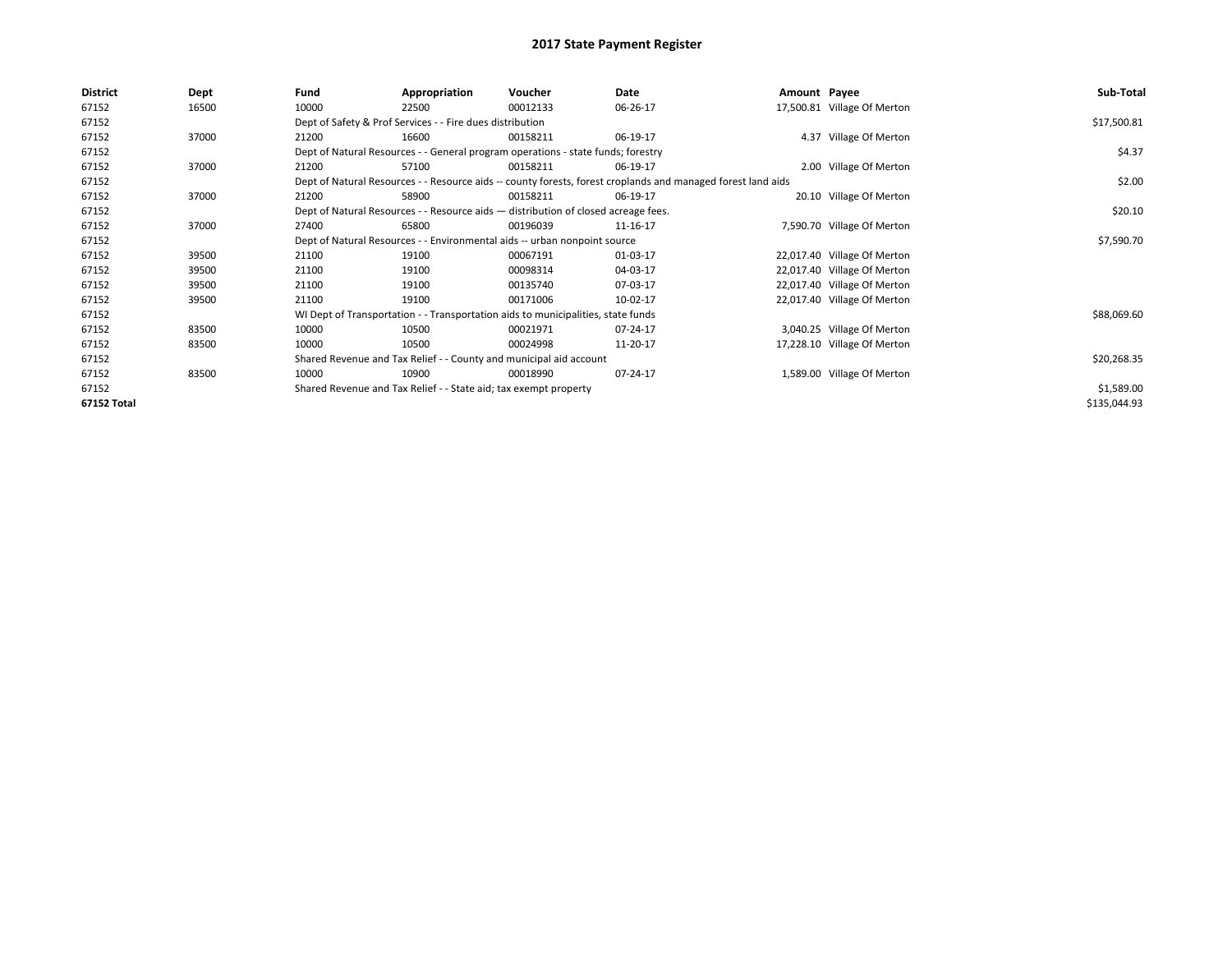| <b>District</b> | Dept  | Fund  | Appropriation                                                                    | Voucher  | Date     | Amount Payee |                                   | Sub-Total      |  |  |
|-----------------|-------|-------|----------------------------------------------------------------------------------|----------|----------|--------------|-----------------------------------|----------------|--|--|
| 67153           | 37000 | 27400 | 67000                                                                            | 00154732 | 06-01-17 |              | 22,169.16 Village Of Mukwonago    |                |  |  |
| 67153           |       |       | Dept of Natural Resources - - Financial assistance for responsible units         |          |          |              |                                   | \$22,169.16    |  |  |
| 67153           | 39500 | 21100 | 19100                                                                            | 00067192 | 01-03-17 |              | 110,479.00 Village Of Mukwonago   |                |  |  |
| 67153           | 39500 | 21100 | 19100                                                                            | 00098315 | 04-03-17 |              | 110,479.00 Village Of Mukwonago   |                |  |  |
| 67153           | 39500 | 21100 | 19100                                                                            | 00135741 | 07-03-17 |              | 110,479.00 Village Of Mukwonago   |                |  |  |
| 67153           | 39500 | 21100 | 19100                                                                            | 00171007 | 10-02-17 |              | 110,479.00 Village Of Mukwonago   |                |  |  |
| 67153           |       |       | WI Dept of Transportation - - Transportation aids to municipalities, state funds |          |          |              |                                   |                |  |  |
| 67153           | 43500 | 00005 | 16300                                                                            | 01LGS    | 11-17-17 |              | 5,886.79 Village Of Mukwonago     |                |  |  |
| 67153           |       |       | Department of Health Services - - Guardianship grant program                     |          |          |              |                                   | \$5,886.79     |  |  |
| 67153           | 83500 | 10000 | 10100                                                                            | 00021972 | 07-24-17 |              | 143,538.29 Village Of Mukwonago   |                |  |  |
| 67153           |       |       | Shared Revenue and Tax Relief - - Expenditure restraint program account          |          |          |              |                                   | \$143,538.29   |  |  |
| 67153           | 83500 | 10000 | 10500                                                                            | 00021972 | 07-24-17 |              | 25,730.89 Village Of Mukwonago    |                |  |  |
| 67153           | 83500 | 10000 | 10500                                                                            | 00024999 | 11-20-17 |              | 154,916.98 Village Of Mukwonago   |                |  |  |
| 67153           |       |       | Shared Revenue and Tax Relief - - County and municipal aid account               |          |          |              |                                   | \$180,647.87   |  |  |
| 67153           | 83500 | 10000 | 10900                                                                            | 00018991 | 07-24-17 |              | 12,106.00 Village Of Mukwonago    |                |  |  |
| 67153           | 83500 | 10000 | 10900                                                                            | 00020015 | 07-24-17 |              | 7,626.00 Village Of Mukwonago     |                |  |  |
| 67153           |       |       | Shared Revenue and Tax Relief - - State aid; tax exempt property                 |          |          |              |                                   | \$19,732.00    |  |  |
| 67153           | 83500 | 10000 | 11000                                                                            | 00021972 | 07-24-17 |              | 2,771.06 Village Of Mukwonago     |                |  |  |
| 67153           | 83500 | 10000 | 11000                                                                            | 00024999 | 11-20-17 |              | 19,797.31 Village Of Mukwonago    |                |  |  |
| 67153           |       |       | Shared Revenue and Tax Relief - - Public utility distribution account            |          |          |              |                                   | \$22,568.37    |  |  |
| 67153           | 83500 | 10000 | 30200                                                                            | 00020187 | 07-24-17 |              | 152,708.57 Village Of Mukwonago   |                |  |  |
| 67153           | 83500 | 10000 | 30200                                                                            | 00022233 | 07-24-17 |              | 1,086,326.80 Village Of Mukwonago |                |  |  |
| 67153           |       |       | Shared Revenue and Tax Relief - - School levy tax credit and first dollar credit |          |          |              |                                   | \$1,239,035.37 |  |  |
| 67153           | 83500 | 52100 | 36300                                                                            | 00016237 | 03-27-17 |              | 220,089.10 Village Of Mukwonago   |                |  |  |
| 67153           |       |       | Shared Revenue and Tax Relief - - Lottery and gaming credit                      |          |          |              |                                   |                |  |  |
| 67153 Total     |       |       |                                                                                  |          |          |              |                                   | \$2,295,582.95 |  |  |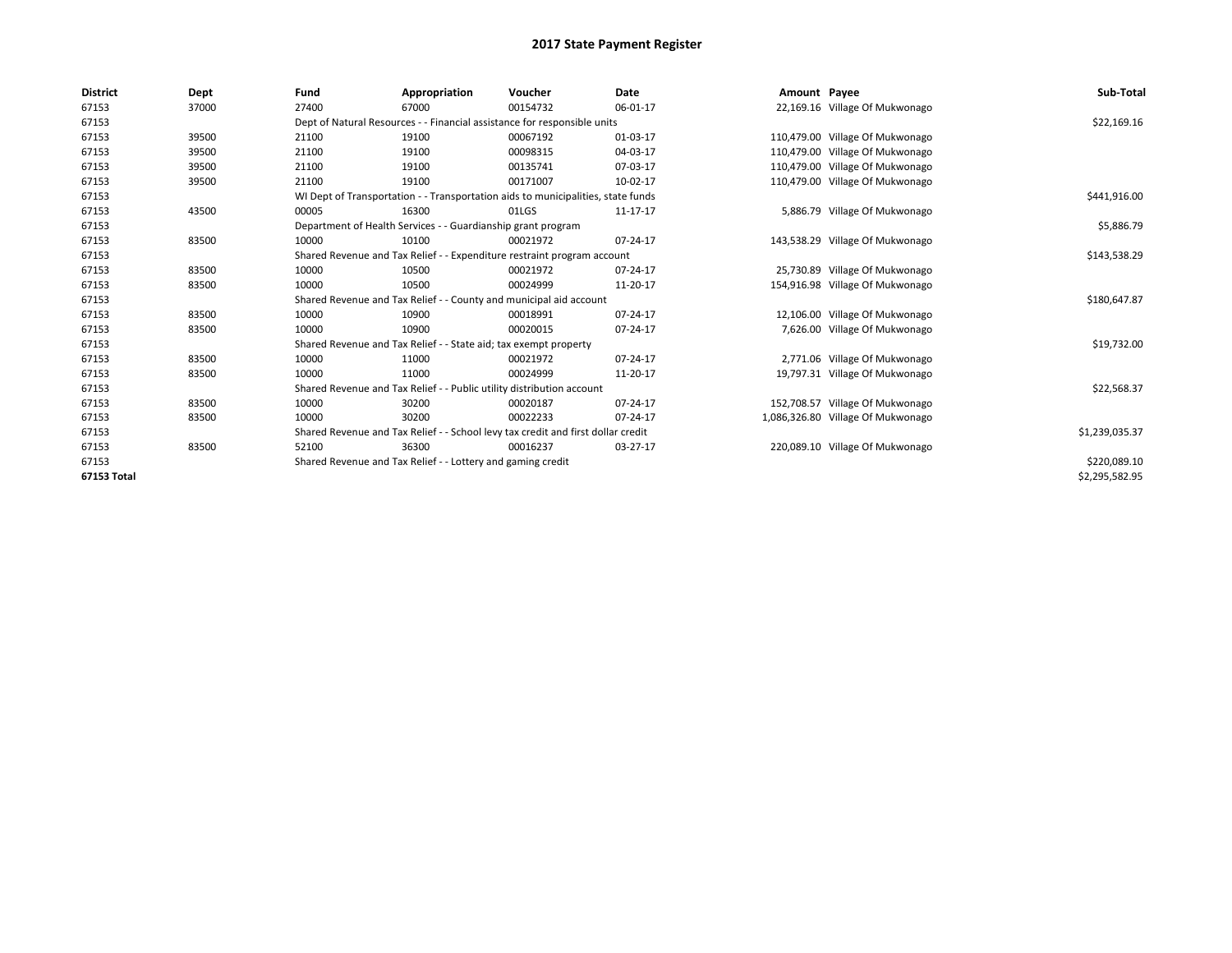| <b>District</b> | Dept  | Fund  | Appropriation                                                         | Voucher                                                                          | Date     | Amount Payee |                               | Sub-Total   |
|-----------------|-------|-------|-----------------------------------------------------------------------|----------------------------------------------------------------------------------|----------|--------------|-------------------------------|-------------|
| 67158           | 16500 | 10000 | 22500                                                                 | 00012134                                                                         | 06-26-17 |              | 7,598.84 Village Of Nashotah  |             |
| 67158           |       |       | Dept of Safety & Prof Services - - Fire dues distribution             |                                                                                  |          |              |                               | \$7,598.84  |
| 67158           | 39500 | 21100 | 19100                                                                 | 00067193                                                                         | 01-03-17 |              | 12,616.72 Village Of Nashotah |             |
| 67158           | 39500 | 21100 | 19100                                                                 | 00098316                                                                         | 04-03-17 |              | 12,616.72 Village Of Nashotah |             |
| 67158           | 39500 | 21100 | 19100                                                                 | 00135742                                                                         | 07-03-17 |              | 12,616.72 Village Of Nashotah |             |
| 67158           | 39500 | 21100 | 19100                                                                 | 00171008                                                                         | 10-02-17 |              | 12,616.75 Village Of Nashotah |             |
| 67158           |       |       |                                                                       | WI Dept of Transportation - - Transportation aids to municipalities, state funds |          |              |                               | \$50,466.91 |
| 67158           | 39500 | 21100 | 27800                                                                 | 00108493                                                                         | 04-20-17 |              | 22,700.59 Village Of Nashotah |             |
| 67158           |       |       |                                                                       | WI Dept of Transportation - - Local roads improvement program, state funds       |          |              |                               | \$22,700.59 |
| 67158           | 83500 | 10000 | 10500                                                                 | 00021973                                                                         | 07-24-17 |              | 1,523.11 Village Of Nashotah  |             |
| 67158           | 83500 | 10000 | 10500                                                                 | 00025000                                                                         | 11-20-17 |              | 8,630.93 Village Of Nashotah  |             |
| 67158           |       |       |                                                                       | Shared Revenue and Tax Relief - - County and municipal aid account               |          |              |                               | \$10,154.04 |
| 67158           | 83500 | 10000 | 10900                                                                 | 00018992                                                                         | 07-24-17 |              | 646.00 Village Of Nashotah    |             |
| 67158           |       |       | Shared Revenue and Tax Relief - - State aid; tax exempt property      |                                                                                  |          |              |                               | \$646.00    |
| 67158           | 83500 | 10000 | 11000                                                                 | 00021973                                                                         | 07-24-17 |              | 310.17 Village Of Nashotah    |             |
| 67158           | 83500 | 10000 | 11000                                                                 | 00025000                                                                         | 11-20-17 |              | 1,947.15 Village Of Nashotah  |             |
| 67158           |       |       | Shared Revenue and Tax Relief - - Public utility distribution account |                                                                                  |          |              |                               | \$2,257.32  |
| 67158 Total     |       |       |                                                                       |                                                                                  |          |              |                               | \$93,823.70 |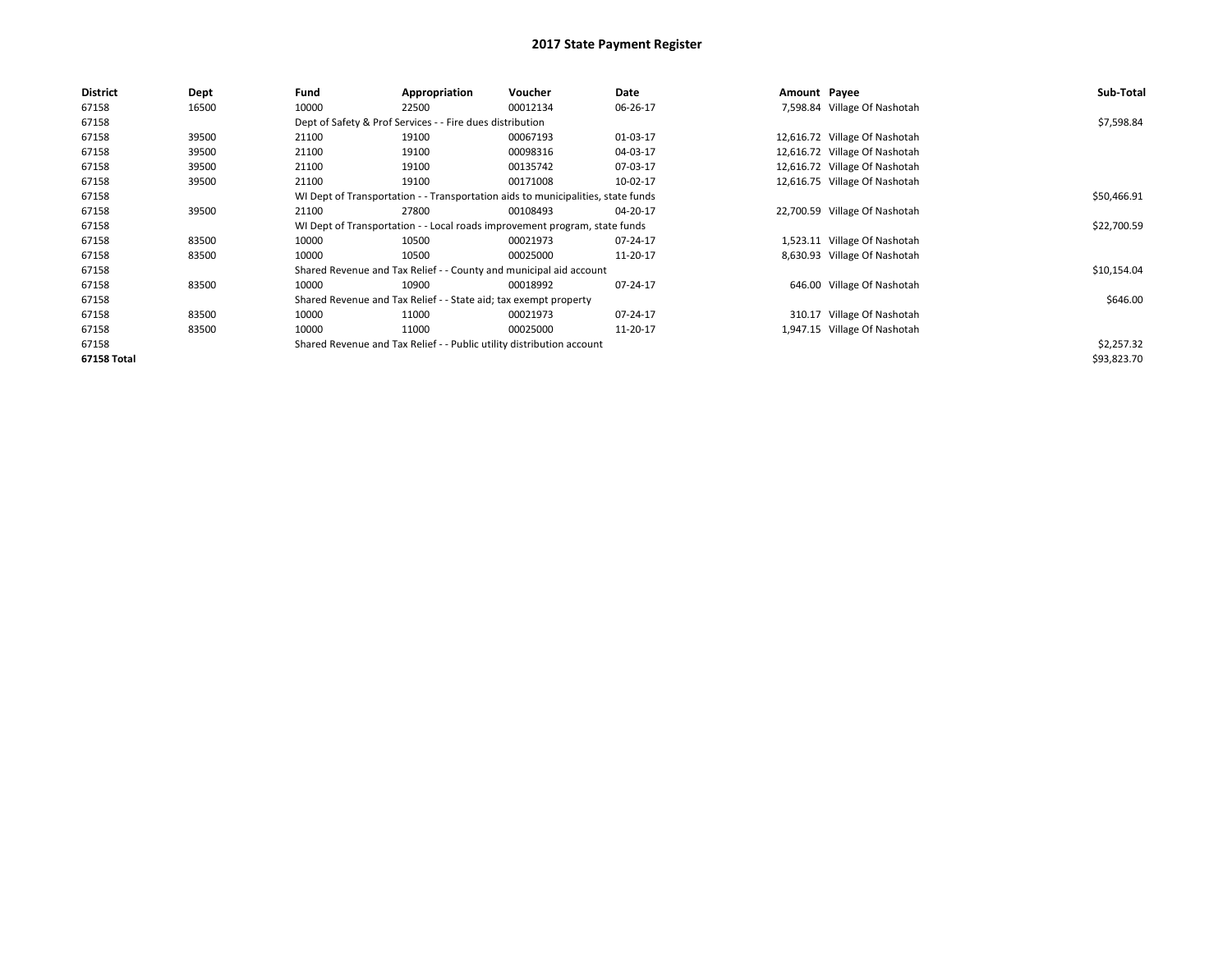| <b>District</b> | Dept  | Fund  | Appropriation                                                                      | Voucher  | Date                                                                                                         | Amount Payee |                                    | Sub-Total    |  |  |  |
|-----------------|-------|-------|------------------------------------------------------------------------------------|----------|--------------------------------------------------------------------------------------------------------------|--------------|------------------------------------|--------------|--|--|--|
| 67161           | 16500 | 10000 | 22500                                                                              | 00012135 | 06-26-17                                                                                                     |              | 9,690.31 Village Of North Prairie  |              |  |  |  |
| 67161           |       |       | Dept of Safety & Prof Services - - Fire dues distribution                          |          |                                                                                                              |              |                                    | \$9,690.31   |  |  |  |
| 67161           | 37000 | 21200 | 16600                                                                              | 00158212 | 06-19-17                                                                                                     |              | 23.60 Village Of North Prairie     |              |  |  |  |
| 67161           |       |       | Dept of Natural Resources - - General program operations - state funds; forestry   |          |                                                                                                              |              |                                    | \$23.60      |  |  |  |
| 67161           | 37000 | 21200 | 57100                                                                              | 00158212 | 06-19-17                                                                                                     |              | 10.80 Village Of North Prairie     |              |  |  |  |
| 67161           |       |       |                                                                                    |          | Dept of Natural Resources - - Resource aids -- county forests, forest croplands and managed forest land aids |              |                                    | \$10.80      |  |  |  |
| 67161           | 37000 | 21200 | 58900                                                                              | 00158212 | 06-19-17                                                                                                     |              | 108.55 Village Of North Prairie    |              |  |  |  |
| 67161           |       |       | Dept of Natural Resources - - Resource aids - distribution of closed acreage fees. |          |                                                                                                              |              |                                    |              |  |  |  |
| 67161           | 37000 | 27400 | 67000                                                                              | 00154865 | 06-01-17                                                                                                     |              | 5,384.21 Village Of North Prairie  |              |  |  |  |
| 67161           |       |       | Dept of Natural Resources - - Financial assistance for responsible units           |          |                                                                                                              |              |                                    | \$5,384.21   |  |  |  |
| 67161           | 39500 | 21100 | 19100                                                                              | 00067194 | 01-03-17                                                                                                     |              | 14,066.57 Village Of North Prairie |              |  |  |  |
| 67161           | 39500 | 21100 | 19100                                                                              | 00098317 | 04-03-17                                                                                                     |              | 14,066.57 Village Of North Prairie |              |  |  |  |
| 67161           | 39500 | 21100 | 19100                                                                              | 00135743 | 07-03-17                                                                                                     |              | 14,066.57 Village Of North Prairie |              |  |  |  |
| 67161           | 39500 | 21100 | 19100                                                                              | 00171009 | 10-02-17                                                                                                     |              | 14,066.60 Village Of North Prairie |              |  |  |  |
| 67161           |       |       | WI Dept of Transportation - - Transportation aids to municipalities, state funds   |          |                                                                                                              |              |                                    |              |  |  |  |
| 67161           | 39500 | 21100 | 27800                                                                              | 00190729 | 11-10-17                                                                                                     |              | 22,515.79 Village Of North Prairie |              |  |  |  |
| 67161           |       |       | WI Dept of Transportation - - Local roads improvement program, state funds         |          |                                                                                                              |              |                                    |              |  |  |  |
| 67161           | 39500 | 21100 | 36300                                                                              | 00125252 | 06-06-17                                                                                                     |              | 225.00 Village Of North Prairie    |              |  |  |  |
| 67161           | 39500 | 21100 | 36300                                                                              | 00163510 | 09-12-17                                                                                                     |              | 225.00 Village Of North Prairie    |              |  |  |  |
| 67161           | 39500 | 21100 | 36300                                                                              | 00201813 | 12-14-17                                                                                                     |              | 150.00 Village Of North Prairie    |              |  |  |  |
| 67161           |       |       | WI Dept of Transportation - - State highway rehabilitation, state funds            |          |                                                                                                              |              |                                    | \$600.00     |  |  |  |
| 67161           | 43500 | 00005 | 16300                                                                              | 01LGS    | 11-17-17                                                                                                     |              | 2,000.00 Village Of North Prairie  |              |  |  |  |
| 67161           |       |       | Department of Health Services - - Guardianship grant program                       |          |                                                                                                              |              |                                    | \$2,000.00   |  |  |  |
| 67161           | 45500 | 10000 | 23100                                                                              | 00038840 | 12-12-17                                                                                                     |              | 800.00 Village Of North Prairie    |              |  |  |  |
| 67161           |       |       | Department of Justice - - Law enforcement training fund, local assistance          |          |                                                                                                              |              |                                    | \$800.00     |  |  |  |
| 67161           | 83500 | 10000 | 10500                                                                              | 00021974 | 07-24-17                                                                                                     |              | 4,512.17 Village Of North Prairie  |              |  |  |  |
| 67161           | 83500 | 10000 | 10500                                                                              | 00025001 | 11-20-17                                                                                                     |              | 23,568.93 Village Of North Prairie |              |  |  |  |
| 67161           |       |       | Shared Revenue and Tax Relief - - County and municipal aid account                 |          |                                                                                                              |              |                                    | \$28,081.10  |  |  |  |
| 67161           | 83500 | 10000 | 10900                                                                              | 00018993 | 07-24-17                                                                                                     |              | 2,540.00 Village Of North Prairie  |              |  |  |  |
| 67161           |       |       | Shared Revenue and Tax Relief - - State aid; tax exempt property                   |          |                                                                                                              |              |                                    | \$2,540.00   |  |  |  |
| 67161           | 83500 | 10000 | 11000                                                                              | 00021974 | 07-24-17                                                                                                     |              | 596.50 Village Of North Prairie    |              |  |  |  |
| 67161           | 83500 | 10000 | 11000                                                                              | 00025001 | 11-20-17                                                                                                     |              | 3,475.49 Village Of North Prairie  |              |  |  |  |
| 67161           |       |       | Shared Revenue and Tax Relief - - Public utility distribution account              |          |                                                                                                              |              |                                    | \$4,071.99   |  |  |  |
| 67161 Total     |       |       |                                                                                    |          |                                                                                                              |              |                                    | \$132,092.66 |  |  |  |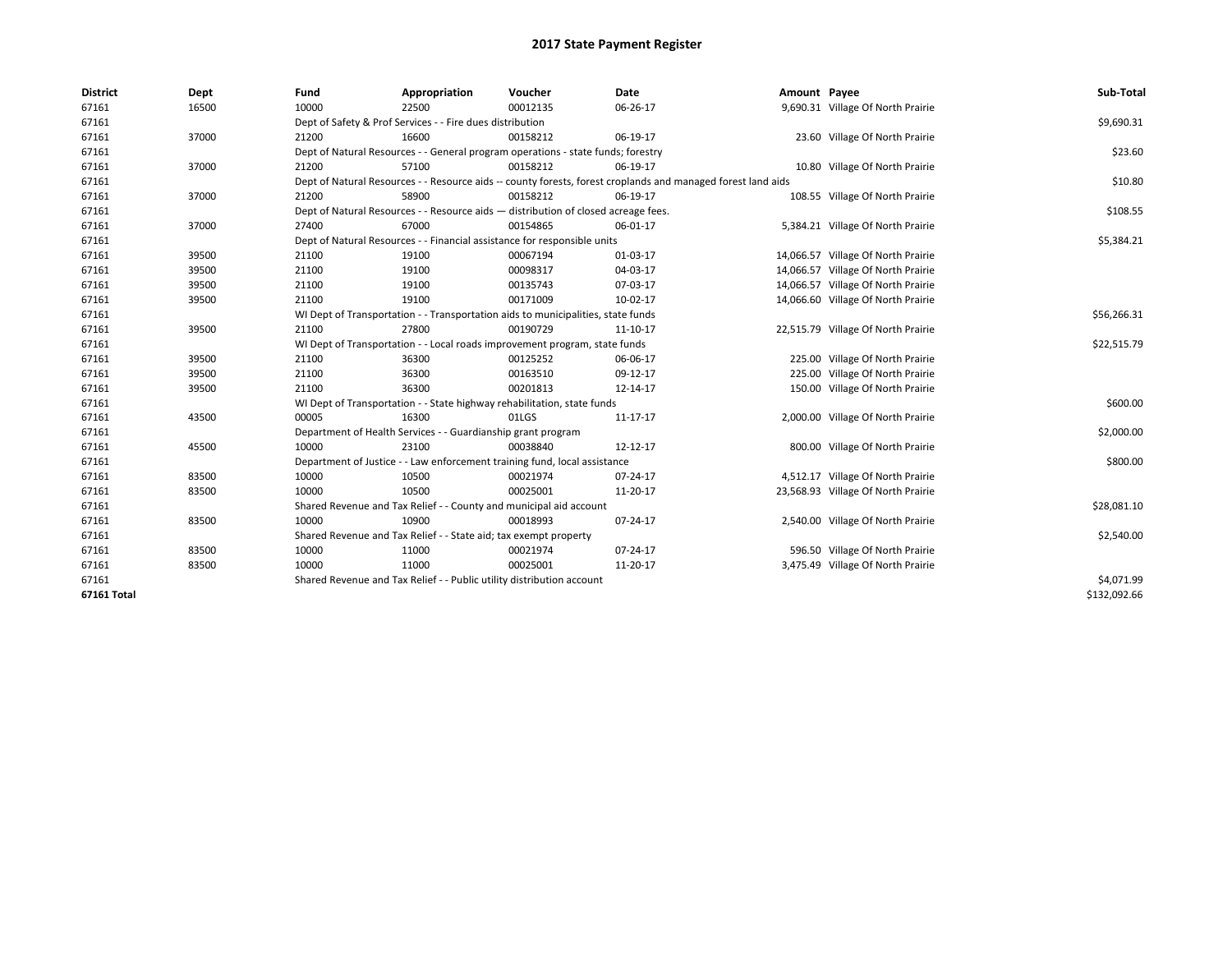| <b>District</b> | Dept  | Fund  | Appropriation                                                                    | Voucher  | Date     | Amount Payee |                                      | Sub-Total    |
|-----------------|-------|-------|----------------------------------------------------------------------------------|----------|----------|--------------|--------------------------------------|--------------|
| 67166           | 16500 | 10000 | 22500                                                                            | 00012136 | 06-26-17 |              | 9,398.59 Village Of Oconomowoc Lake  |              |
| 67166           |       |       | Dept of Safety & Prof Services - - Fire dues distribution                        |          |          |              |                                      | \$9,398.59   |
| 67166           | 37000 | 21200 | 38100                                                                            | 00134467 | 03-24-17 |              | 843.42 Village Of Oconomowoc Lake    |              |
| 67166           |       |       | Dept of Natural Resources - - General program operations--federal funds          |          |          |              |                                      | \$843.42     |
| 67166           | 37000 | 21200 | 55000                                                                            | 00134467 | 03-24-17 |              | 2,922.44 Village Of Oconomowoc Lake  |              |
| 67166           |       |       | Dept of Natural Resources - - Enforcement aids -- boating enforcement            |          |          |              |                                      | \$2,922.44   |
| 67166           | 39500 | 21100 | 19100                                                                            | 00067195 | 01-03-17 |              | 22,167.41 Village Of Oconomowoc Lake |              |
| 67166           | 39500 | 21100 | 19100                                                                            | 00098318 | 04-03-17 |              | 22,167.41 Village Of Oconomowoc Lake |              |
| 67166           | 39500 | 21100 | 19100                                                                            | 00135744 | 07-03-17 |              | 22,167.41 Village Of Oconomowoc Lake |              |
| 67166           | 39500 | 21100 | 19100                                                                            | 00171010 | 10-02-17 |              | 22,167.41 Village Of Oconomowoc Lake |              |
| 67166           |       |       | WI Dept of Transportation - - Transportation aids to municipalities, state funds |          |          |              |                                      | \$88,669.64  |
| 67166           | 45500 | 10000 | 23100                                                                            | 00039149 | 12-20-17 |              | 1,600.00 Village Of Oconomowoc Lake  |              |
| 67166           |       |       | Department of Justice - - Law enforcement training fund, local assistance        |          |          |              |                                      | \$1,600.00   |
| 67166           | 83500 | 10000 | 10900                                                                            | 00018994 | 07-24-17 |              | 326.00 Village Of Oconomowoc Lake    |              |
| 67166           |       |       | Shared Revenue and Tax Relief - - State aid; tax exempt property                 |          |          |              |                                      | \$326.00     |
| 67166 Total     |       |       |                                                                                  |          |          |              |                                      | \$103,760.09 |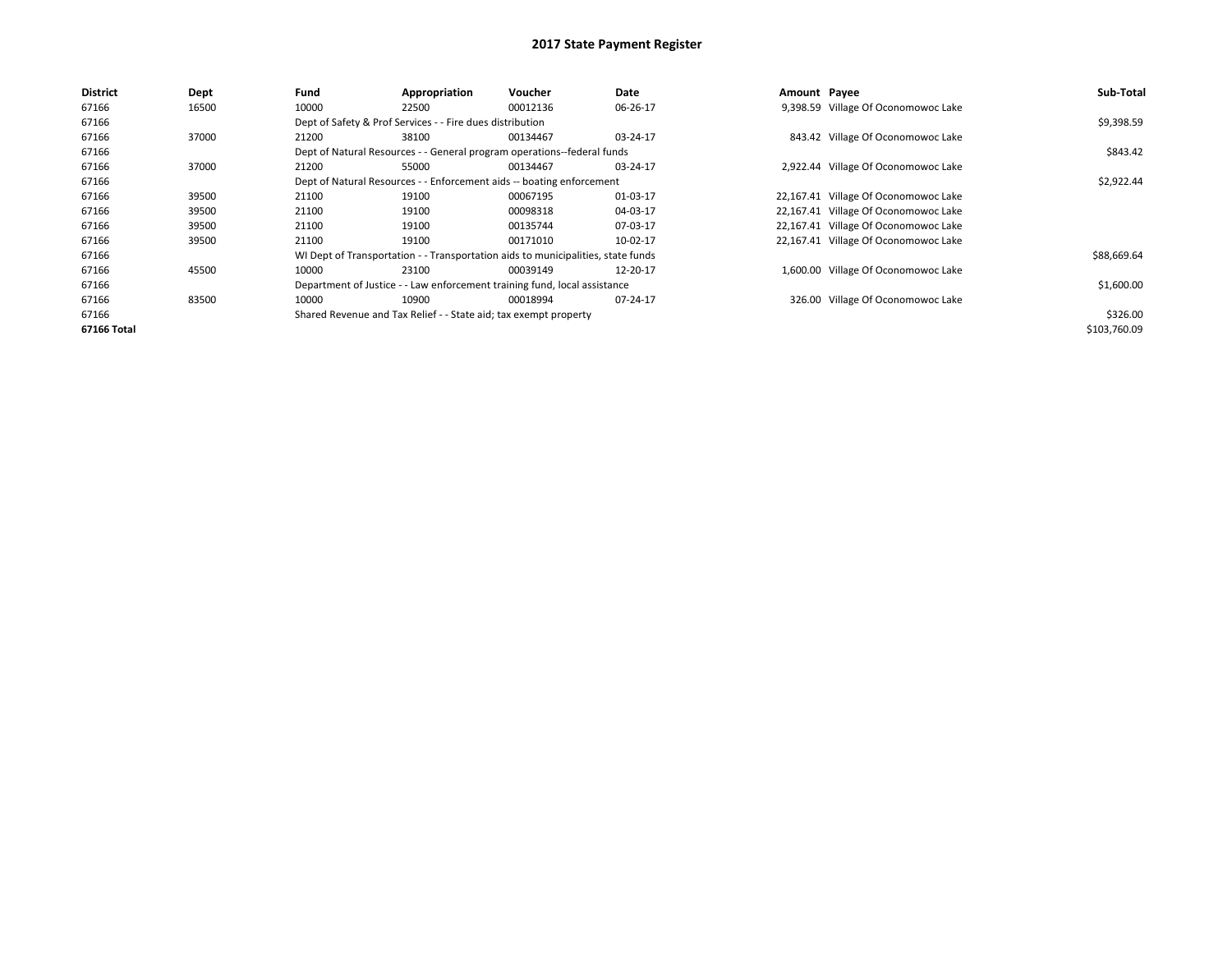| <b>District</b>    | Dept  | Fund  | Appropriation                                                                    | Voucher  | Date     | Amount Payee |                                | Sub-Total    |  |  |  |
|--------------------|-------|-------|----------------------------------------------------------------------------------|----------|----------|--------------|--------------------------------|--------------|--|--|--|
| 67171              | 16500 | 10000 | 22500                                                                            | 00012137 | 06-26-17 |              | 39,420.08 Village Of Pewaukee  |              |  |  |  |
| 67171              |       |       | Dept of Safety & Prof Services - - Fire dues distribution                        |          |          |              |                                | \$39,420.08  |  |  |  |
| 67171              | 37000 | 21200 | 38100                                                                            | 00134468 | 03-24-17 |              | 4,990.67 Village Of Pewaukee   |              |  |  |  |
| 67171              |       |       | Dept of Natural Resources - - General program operations--federal funds          |          |          |              |                                | \$4,990.67   |  |  |  |
| 67171              | 37000 | 21200 | 55000                                                                            | 00134468 | 03-24-17 |              | 17,292.65 Village Of Pewaukee  |              |  |  |  |
| 67171              |       |       | Dept of Natural Resources - - Enforcement aids -- boating enforcement            |          |          |              |                                | \$17,292.65  |  |  |  |
| 67171              | 39500 | 21100 | 18500                                                                            | 00071290 | 01-06-17 |              | 1,801.38 Village Of Pewaukee   |              |  |  |  |
| 67171              | 39500 | 21100 | 18500                                                                            | 00071312 | 01-06-17 |              | 1,966.11 Village Of Pewaukee   |              |  |  |  |
| 67171              | 39500 | 21100 | 18500                                                                            | 00125785 | 06-14-17 |              | 2,442.43 Village Of Pewaukee   |              |  |  |  |
| 67171              | 39500 | 21100 | 18500                                                                            | 00125786 | 06-14-17 |              | 1,684.98 Village Of Pewaukee   |              |  |  |  |
| 67171              | 39500 | 21100 | 18500                                                                            | 00125787 | 06-14-17 |              | 3,403.37 Village Of Pewaukee   |              |  |  |  |
| 67171              | 39500 | 21100 | 18500                                                                            | 00125788 | 06-14-17 |              | 1,813.36 Village Of Pewaukee   |              |  |  |  |
| 67171              | 39500 | 21100 | 18500                                                                            | 00125789 | 06-14-17 |              | 3,366.96 Village Of Pewaukee   |              |  |  |  |
| 67171              | 39500 | 21100 | 18500                                                                            | 00167835 | 09-25-17 |              | 4,044.28 Village Of Pewaukee   |              |  |  |  |
| 67171              | 39500 | 21100 | 18500                                                                            | 00167836 | 09-25-17 |              | 3,334.93 Village Of Pewaukee   |              |  |  |  |
| 67171              | 39500 | 21100 | 18500                                                                            | 00171885 | 10-02-17 |              | 4,762.29 Village Of Pewaukee   |              |  |  |  |
| 67171              | 39500 | 21100 | 18500                                                                            | 00171886 | 10-02-17 |              | 4,621.50 Village Of Pewaukee   |              |  |  |  |
| 67171              | 39500 | 21100 | 18500                                                                            | 00171887 | 10-02-17 |              | 3,921.73 Village Of Pewaukee   |              |  |  |  |
| 67171              | 39500 | 21100 | 18500                                                                            | 00173946 | 10-06-17 |              | 7,379.21 Village Of Pewaukee   |              |  |  |  |
| 67171              | 39500 | 21100 | 18500                                                                            | 00179139 | 10-26-17 |              | 5,123.95 Village Of Pewaukee   |              |  |  |  |
| 67171              | 39500 | 21100 | 18500                                                                            | 00179140 | 10-26-17 |              | 4,706.09 Village Of Pewaukee   |              |  |  |  |
| 67171              |       |       | WI Dept of Transportation - - Highway safety, local assistance, federal funds    |          |          |              |                                |              |  |  |  |
| 67171              | 39500 | 21100 | 19100                                                                            | 00067196 | 01-03-17 |              | 83,049.25 Village Of Pewaukee  |              |  |  |  |
| 67171              | 39500 | 21100 | 19100                                                                            | 00098319 | 04-03-17 |              | 83,049.25 Village Of Pewaukee  |              |  |  |  |
| 67171              | 39500 | 21100 | 19100                                                                            | 00135745 | 07-03-17 |              | 83,049.25 Village Of Pewaukee  |              |  |  |  |
| 67171              | 39500 | 21100 | 19100                                                                            | 00171011 | 10-02-17 |              | 83,049.28 Village Of Pewaukee  |              |  |  |  |
| 67171              |       |       | WI Dept of Transportation - - Transportation aids to municipalities, state funds |          |          |              |                                | \$332,197.03 |  |  |  |
| 67171              | 45500 | 10000 | 23100                                                                            | 00038545 | 12-07-17 |              | 3,840.00 Village Of Pewaukee   |              |  |  |  |
| 67171              |       |       | Department of Justice - - Law enforcement training fund, local assistance        |          |          |              |                                | \$3,840.00   |  |  |  |
| 67171              | 45500 | 10000 | 28400                                                                            | 00030998 | 06-30-17 |              | 246.00 Village Of Pewaukee     |              |  |  |  |
| 67171              | 45500 | 10000 | 28400                                                                            | 00031098 | 07-06-17 |              | 530.80 Village Of Pewaukee     |              |  |  |  |
| 67171              | 45500 | 10000 | 28400                                                                            | 00034288 | 09-08-17 |              | 530.86 Village Of Pewaukee     |              |  |  |  |
| 67171              | 45500 | 10000 | 28400                                                                            | 00035541 | 10-05-17 |              | 1,213.92 Village Of Pewaukee   |              |  |  |  |
| 67171              | 45500 | 10000 | 28400                                                                            | 00037768 | 11-21-17 |              | 1,778.96 Village Of Pewaukee   |              |  |  |  |
| 67171              |       |       | Department of Justice - - Internet Crimes Against Childr                         |          |          |              |                                | \$4,300.54   |  |  |  |
| 67171              | 83500 | 10000 | 10500                                                                            | 00021975 | 07-24-17 |              | 29,194.36 Village Of Pewaukee  |              |  |  |  |
| 67171              | 83500 | 10000 | 10500                                                                            | 00025002 | 11-20-17 |              | 165,434.68 Village Of Pewaukee |              |  |  |  |
| 67171              |       |       | Shared Revenue and Tax Relief - - County and municipal aid account               |          |          |              |                                | \$194,629.04 |  |  |  |
| 67171              | 83500 | 10000 | 10900                                                                            | 00018995 | 07-24-17 |              | 14,056.00 Village Of Pewaukee  |              |  |  |  |
| 67171              | 83500 | 10000 | 10900                                                                            | 00020016 | 07-24-17 |              | 2,069.00 Village Of Pewaukee   |              |  |  |  |
| 67171              |       |       | Shared Revenue and Tax Relief - - State aid; tax exempt property                 |          |          |              |                                | \$16,125.00  |  |  |  |
| 67171              | 83500 | 10000 | 11000                                                                            | 00021975 | 07-24-17 |              | 573.88 Village Of Pewaukee     |              |  |  |  |
| 67171              | 83500 | 10000 | 11000                                                                            | 00025002 | 11-20-17 |              | 3,623.23 Village Of Pewaukee   |              |  |  |  |
| 67171              |       |       | Shared Revenue and Tax Relief - - Public utility distribution account            |          |          |              |                                | \$4,197.11   |  |  |  |
| 67171              | 83500 | 52100 | 36300                                                                            | 00016088 | 03-27-17 |              | 2,778.96 Village Of Pewaukee   |              |  |  |  |
| 67171              |       |       | Shared Revenue and Tax Relief - - Lottery and gaming credit                      |          |          |              |                                | \$2,778.96   |  |  |  |
| <b>67171 Total</b> |       |       |                                                                                  |          |          |              |                                | \$674,143.65 |  |  |  |
|                    |       |       |                                                                                  |          |          |              |                                |              |  |  |  |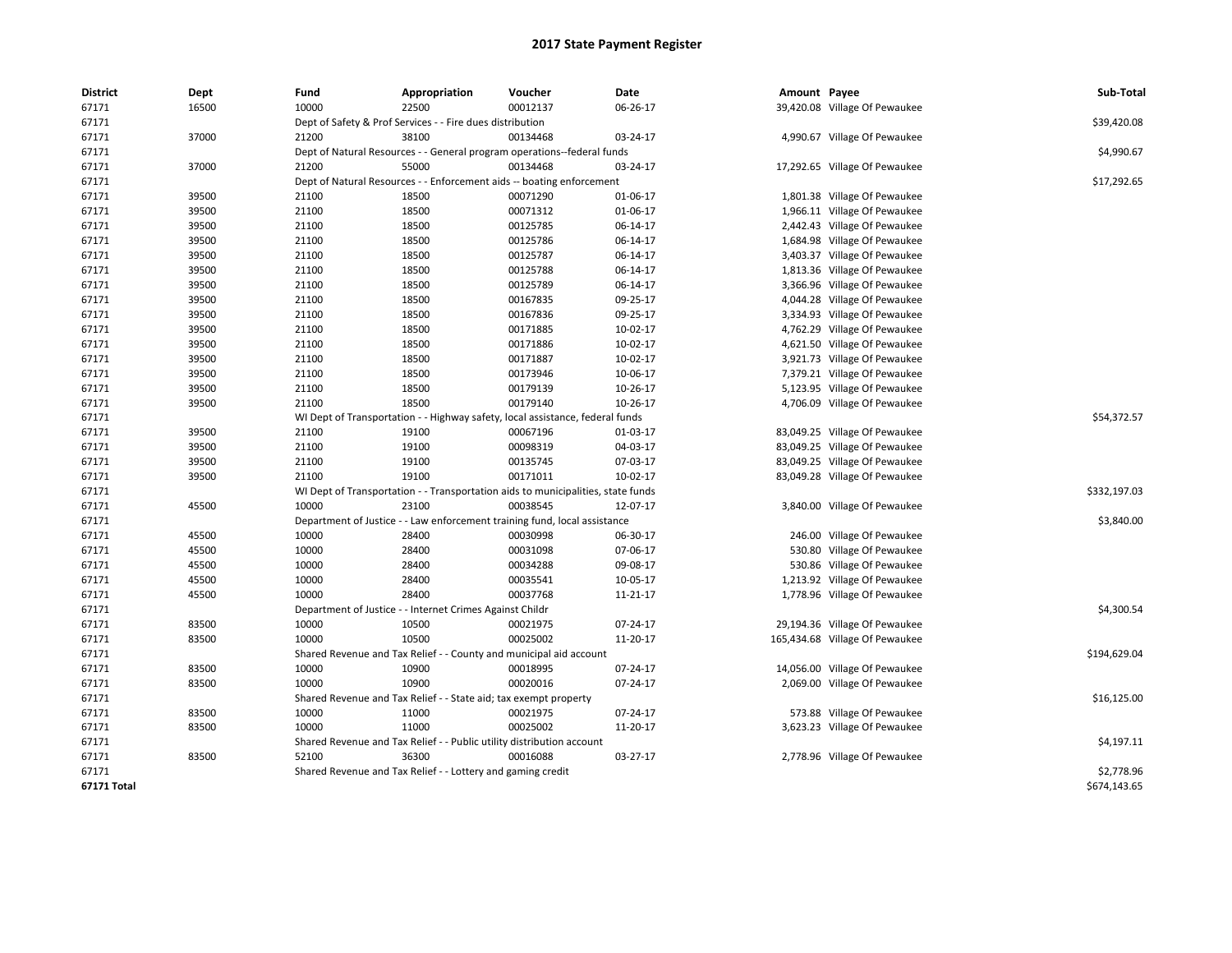| <b>District</b> | Dept  | Fund                                                                      | Appropriation                                                                      | Voucher  | Date                                                                                                         | Amount Payee |                             | Sub-Total    |  |  |  |
|-----------------|-------|---------------------------------------------------------------------------|------------------------------------------------------------------------------------|----------|--------------------------------------------------------------------------------------------------------------|--------------|-----------------------------|--------------|--|--|--|
| 67172           | 16500 | 10000                                                                     | 22500                                                                              | 00012138 | 06-26-17                                                                                                     |              | 33,458.09 Village Of Summit |              |  |  |  |
| 67172           |       |                                                                           | Dept of Safety & Prof Services - - Fire dues distribution                          |          |                                                                                                              |              |                             | \$33,458.09  |  |  |  |
| 67172           | 37000 | 10000                                                                     | 50300                                                                              | 00126615 | 02-07-17                                                                                                     |              | 14,684.85 Village Of Summit |              |  |  |  |
| 67172           | 37000 | 10000                                                                     | 50300                                                                              | 00143760 | 04-21-17                                                                                                     |              | 679.43 Village Of Summit    |              |  |  |  |
| 67172           |       |                                                                           | Dept of Natural Resources - - Aids in lieu of taxes - general fund                 |          |                                                                                                              |              |                             | \$15,364.28  |  |  |  |
| 67172           | 37000 | 21200                                                                     | 16600                                                                              | 00158213 | 06-19-17                                                                                                     |              | 101.82 Village Of Summit    |              |  |  |  |
| 67172           |       |                                                                           | Dept of Natural Resources - - General program operations - state funds; forestry   |          |                                                                                                              |              |                             |              |  |  |  |
| 67172           | 37000 | 21200                                                                     | 38100                                                                              | 00134465 | 03-24-17                                                                                                     |              | 595.72 Village Of Summit    |              |  |  |  |
| 67172           |       |                                                                           | Dept of Natural Resources - - General program operations--federal funds            |          |                                                                                                              |              |                             | \$595.72     |  |  |  |
| 67172           | 37000 | 21200                                                                     | 55000                                                                              | 00134465 | 03-24-17                                                                                                     |              | 2,064.16 Village Of Summit  |              |  |  |  |
| 67172           |       |                                                                           | Dept of Natural Resources - - Enforcement aids -- boating enforcement              |          |                                                                                                              |              |                             | \$2,064.16   |  |  |  |
| 67172           | 37000 | 21200                                                                     | 57100                                                                              | 00158213 | 06-19-17                                                                                                     |              | 46.60 Village Of Summit     |              |  |  |  |
| 67172           |       |                                                                           |                                                                                    |          | Dept of Natural Resources - - Resource aids -- county forests, forest croplands and managed forest land aids |              |                             | \$46.60      |  |  |  |
| 67172           | 37000 | 21200                                                                     | 57900                                                                              | 00143759 | 04-21-17                                                                                                     |              | 1.44 Village Of Summit      |              |  |  |  |
| 67172           |       |                                                                           | Dept of Natural Resources - - Aids in lieu of taxes - sum sufficient               |          |                                                                                                              |              |                             | \$1.44       |  |  |  |
| 67172           | 37000 | 21200                                                                     | 58900                                                                              | 00158213 | 06-19-17                                                                                                     |              | 468.36 Village Of Summit    |              |  |  |  |
| 67172           |       |                                                                           | Dept of Natural Resources - - Resource aids - distribution of closed acreage fees. |          |                                                                                                              |              |                             | \$468.36     |  |  |  |
| 67172           | 37000 | 27400                                                                     | 65800                                                                              | 00122525 | 01-25-17                                                                                                     |              | 15,708.48 Village Of Summit |              |  |  |  |
| 67172           |       | Dept of Natural Resources - - Environmental aids -- urban nonpoint source | \$15,708.48                                                                        |          |                                                                                                              |              |                             |              |  |  |  |
| 67172           | 39500 | 21100                                                                     | 18500                                                                              | 00198979 | 12-11-17                                                                                                     |              | 4,226.38 Village Of Summit  |              |  |  |  |
| 67172           | 39500 | 21100                                                                     | 18500                                                                              | 00198980 | 12-11-17                                                                                                     |              | 4,263.96 Village Of Summit  |              |  |  |  |
| 67172           |       |                                                                           | WI Dept of Transportation - - Highway safety, local assistance, federal funds      |          |                                                                                                              |              |                             | \$8,490.34   |  |  |  |
| 67172           | 39500 | 21100                                                                     | 19100                                                                              | 00067197 | 01-03-17                                                                                                     |              | 51,389.79 Village Of Summit |              |  |  |  |
| 67172           | 39500 | 21100                                                                     | 19100                                                                              | 00098320 | 04-03-17                                                                                                     |              | 51,389.79 Village Of Summit |              |  |  |  |
| 67172           | 39500 | 21100                                                                     | 19100                                                                              | 00135746 | 07-03-17                                                                                                     |              | 51,389.79 Village Of Summit |              |  |  |  |
| 67172           | 39500 | 21100                                                                     | 19100                                                                              | 00171012 | 10-02-17                                                                                                     |              | 51,389.82 Village Of Summit |              |  |  |  |
| 67172           |       |                                                                           | WI Dept of Transportation - - Transportation aids to municipalities, state funds   |          |                                                                                                              |              |                             | \$205,559.19 |  |  |  |
| 67172           | 39500 | 21100                                                                     | 36300                                                                              | 00101106 | 03-30-17                                                                                                     |              | 703.47 Village Of Summit    |              |  |  |  |
| 67172           |       |                                                                           | WI Dept of Transportation - - State highway rehabilitation, state funds            |          |                                                                                                              |              |                             | \$703.47     |  |  |  |
| 67172           | 45500 | 10000                                                                     | 23100                                                                              | 00033853 | 08-31-17                                                                                                     |              | 2,240.00 Village Of Summit  |              |  |  |  |
| 67172           |       |                                                                           | Department of Justice - - Law enforcement training fund, local assistance          |          |                                                                                                              |              |                             | \$2,240.00   |  |  |  |
| 67172           | 83500 | 10000                                                                     | 10500                                                                              | 00021976 | 07-24-17                                                                                                     |              | 8,450.65 Village Of Summit  |              |  |  |  |
| 67172           | 83500 | 10000                                                                     | 10500                                                                              | 00025003 | 11-20-17                                                                                                     |              | 47,886.99 Village Of Summit |              |  |  |  |
| 67172           |       |                                                                           | Shared Revenue and Tax Relief - - County and municipal aid account                 |          |                                                                                                              |              |                             | \$56,337.64  |  |  |  |
| 67172           | 83500 | 10000                                                                     | 10900                                                                              | 00018996 | 07-24-17                                                                                                     |              | 1,242.00 Village Of Summit  |              |  |  |  |
| 67172           |       |                                                                           | Shared Revenue and Tax Relief - - State aid; tax exempt property                   |          |                                                                                                              |              |                             | \$1,242.00   |  |  |  |
| 67172           | 83500 | 10000                                                                     | 11000                                                                              | 00021976 | 07-24-17                                                                                                     |              | 6,913.73 Village Of Summit  |              |  |  |  |
| 67172           | 83500 | 10000                                                                     | 11000                                                                              | 00025003 | 11-20-17                                                                                                     |              | 39,845.38 Village Of Summit |              |  |  |  |
| 67172           |       |                                                                           | Shared Revenue and Tax Relief - - Public utility distribution account              |          |                                                                                                              |              |                             | \$46,759.11  |  |  |  |
| 67172 Total     |       |                                                                           |                                                                                    |          |                                                                                                              |              |                             | \$389,140.70 |  |  |  |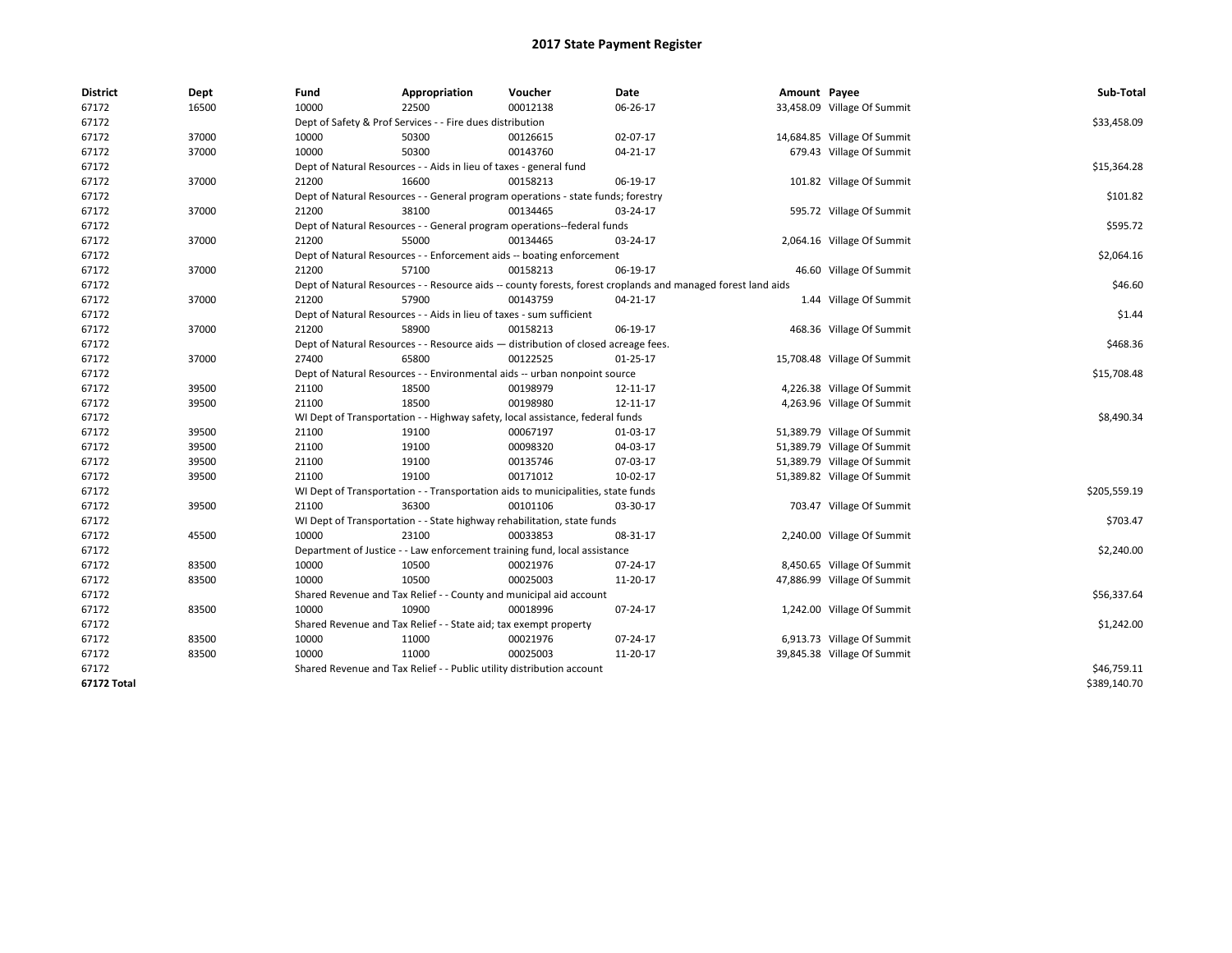| <b>District</b> | Dept  | Fund  | Appropriation                                                                    | Voucher  | Date     | Amount Payee |                                | Sub-Total      |  |  |
|-----------------|-------|-------|----------------------------------------------------------------------------------|----------|----------|--------------|--------------------------------|----------------|--|--|
| 67181           | 16500 | 10000 | 22500                                                                            | 00012139 | 06-26-17 |              | 52,925.19 Village Of Sussex    |                |  |  |
| 67181           |       |       | Dept of Safety & Prof Services - - Fire dues distribution                        |          |          |              |                                | \$52,925.19    |  |  |
| 67181           | 37000 | 10000 | 68500                                                                            | 00173986 | 08-10-17 |              | 200,000.00 Village Of Sussex   |                |  |  |
| 67181           |       |       | Dept of Natural Resources - - Federal brownfields revolving loan funds           |          |          |              |                                | \$200,000.00   |  |  |
| 67181           | 37000 | 27400 | 67000                                                                            | 00154146 | 06-01-17 |              | 30,236.32 Village Of Sussex    |                |  |  |
| 67181           |       |       | Dept of Natural Resources - - Financial assistance for responsible units         |          |          |              |                                | \$30,236.32    |  |  |
| 67181           | 39500 | 21100 | 19100                                                                            | 00067198 | 01-03-17 |              | 129,159.44 Village Of Sussex   |                |  |  |
| 67181           | 39500 | 21100 | 19100                                                                            | 00098321 | 04-03-17 |              | 129,159.44 Village Of Sussex   |                |  |  |
| 67181           | 39500 | 21100 | 19100                                                                            | 00135747 | 07-03-17 |              | 129,159.44 Village Of Sussex   |                |  |  |
| 67181           | 39500 | 21100 | 19100                                                                            | 00171013 | 10-02-17 |              | 129,159.46 Village Of Sussex   |                |  |  |
| 67181           |       |       | WI Dept of Transportation - - Transportation aids to municipalities, state funds |          |          |              |                                |                |  |  |
| 67181           | 43500 | 10000 | 11900                                                                            | 00152572 | 09-01-17 |              | 5,741.47 Village Of Sussex     |                |  |  |
| 67181           |       |       | Department of Health Services - - Emergency medical services; aids               |          |          |              |                                | \$5,741.47     |  |  |
| 67181           | 43500 | 00005 | 16300                                                                            | 01LGS    | 11-17-17 |              | 4,358.49 Village Of Sussex     |                |  |  |
| 67181           |       |       | Department of Health Services - - Guardianship grant program                     |          |          |              |                                |                |  |  |
| 67181           | 83500 | 10000 | 10500                                                                            | 00021977 | 07-24-17 |              | 15,885.46 Village Of Sussex    |                |  |  |
| 67181           | 83500 | 10000 | 10500                                                                            | 00025004 | 11-20-17 |              | 85,659.12 Village Of Sussex    |                |  |  |
| 67181           |       |       | Shared Revenue and Tax Relief - - County and municipal aid account               |          |          |              |                                | \$101,544.58   |  |  |
| 67181           | 83500 | 10000 | 10900                                                                            | 00018997 | 07-24-17 |              | 40,150.00 Village Of Sussex    |                |  |  |
| 67181           | 83500 | 10000 | 10900                                                                            | 00020017 | 07-24-17 |              | 901.00 Village Of Sussex       |                |  |  |
| 67181           |       |       | Shared Revenue and Tax Relief - - State aid; tax exempt property                 |          |          |              |                                | \$41,051.00    |  |  |
| 67181           | 83500 | 10000 | 11000                                                                            | 00021977 | 07-24-17 |              | 3,163.13 Village Of Sussex     |                |  |  |
| 67181           | 83500 | 10000 | 11000                                                                            | 00025004 | 11-20-17 |              | 18,330.00 Village Of Sussex    |                |  |  |
| 67181           |       |       | Shared Revenue and Tax Relief - - Public utility distribution account            |          |          |              |                                | \$21,493.13    |  |  |
| 67181           | 83500 | 10000 | 30200                                                                            | 00020188 | 07-24-17 |              | 195,299.16 Village Of Sussex   |                |  |  |
| 67181           | 83500 | 10000 | 30200                                                                            | 00022234 | 07-24-17 |              | 2,075,206.53 Village Of Sussex |                |  |  |
| 67181           |       |       | Shared Revenue and Tax Relief - - School levy tax credit and first dollar credit |          |          |              |                                | \$2,270,505.69 |  |  |
| 67181           | 83500 | 10000 | 50100                                                                            | 00015449 | 01-31-17 |              | 5,621.04 Village Of Sussex     |                |  |  |
| 67181           |       |       | Shared Revenue and Tax Relief - - Payments for municipal services                |          |          |              |                                | \$5,621.04     |  |  |
| 67181           | 83500 | 52100 | 36300                                                                            | 00016238 | 03-27-17 |              | 324,130.95 Village Of Sussex   |                |  |  |
| 67181           |       |       | Shared Revenue and Tax Relief - - Lottery and gaming credit                      |          |          |              |                                | \$324,130.95   |  |  |
| 67181 Total     |       |       |                                                                                  |          |          |              |                                | \$3,574,245.64 |  |  |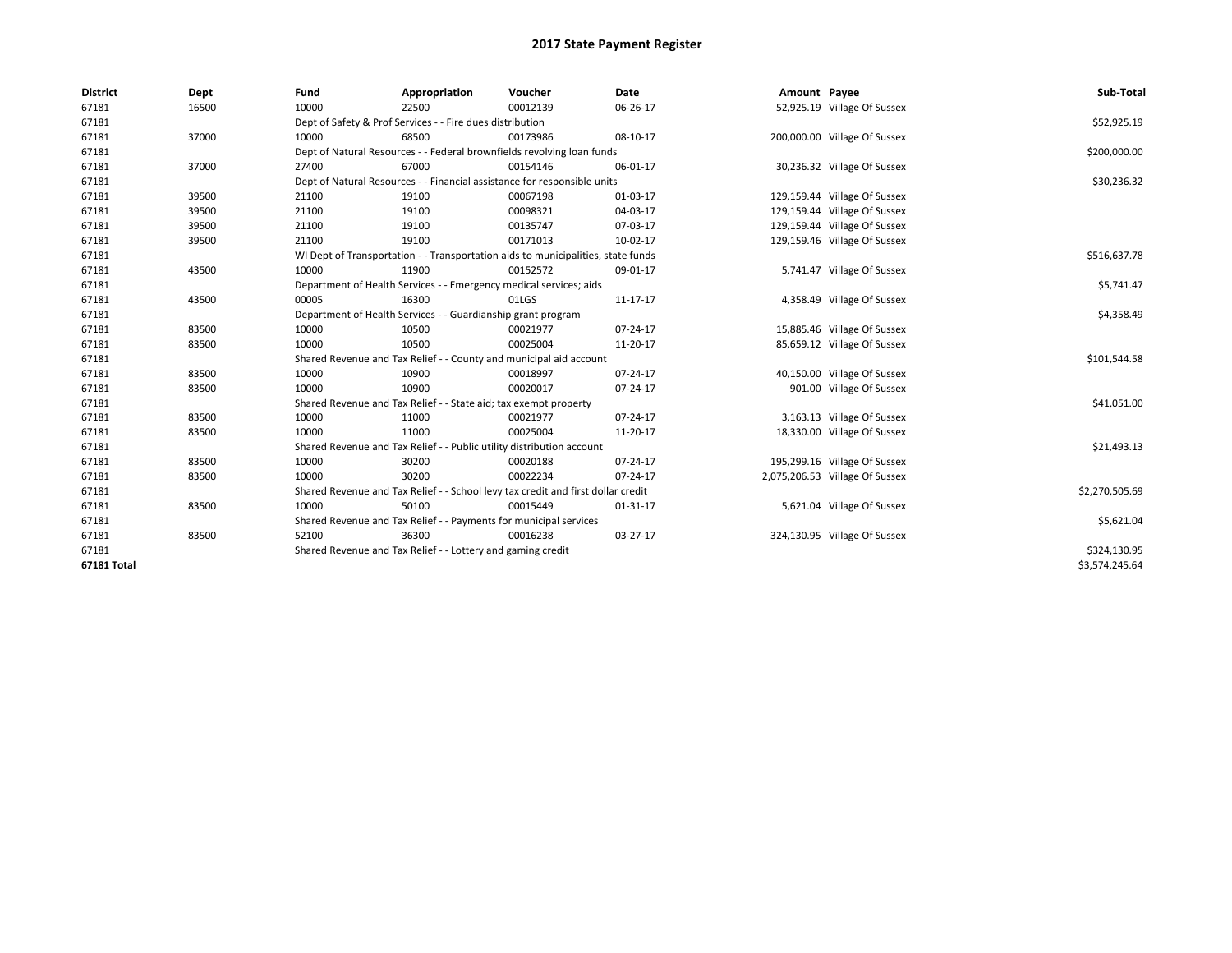| <b>District</b> | Dept  | Fund  | Appropriation                                                                    | Voucher                                                            | Date           | Amount Payee |                            | Sub-Total    |
|-----------------|-------|-------|----------------------------------------------------------------------------------|--------------------------------------------------------------------|----------------|--------------|----------------------------|--------------|
| 67191           | 16500 | 10000 | 22500                                                                            | 00012140                                                           | 06-26-17       |              | 15,139.38 Village Of Wales |              |
| 67191           |       |       | Dept of Safety & Prof Services - - Fire dues distribution                        |                                                                    |                |              |                            | \$15,139.38  |
| 67191           | 37000 | 10000 | 50300                                                                            | 00142663                                                           | 04-21-17       |              | 99.60 Village Of Wales     |              |
| 67191           |       |       | Dept of Natural Resources - - Aids in lieu of taxes - general fund               |                                                                    |                |              |                            | \$99.60      |
| 67191           | 39500 | 21100 | 19100                                                                            | 00067199                                                           | 01-03-17       |              | 17,487.93 Village Of Wales |              |
| 67191           | 39500 | 21100 | 19100                                                                            | 00098322                                                           | 04-03-17       |              | 17,487.93 Village Of Wales |              |
| 67191           | 39500 | 21100 | 19100                                                                            | 00135748                                                           | 07-03-17       |              | 17,487.93 Village Of Wales |              |
| 67191           | 39500 | 21100 | 19100                                                                            | 00171014                                                           | 10-02-17       |              | 17,487.95 Village Of Wales |              |
| 67191           |       |       | WI Dept of Transportation - - Transportation aids to municipalities, state funds |                                                                    | \$69,951.74    |              |                            |              |
| 67191           | 43500 | 00005 | 16300                                                                            | 01LGS                                                              | 11-17-17       |              | 2,000.00 Village Of Wales  |              |
| 67191           |       |       | Department of Health Services - - Guardianship grant program                     |                                                                    |                |              |                            | \$2,000.00   |
| 67191           | 83500 | 10000 | 10500                                                                            | 00021978                                                           | 07-24-17       |              | 5,226.23 Village Of Wales  |              |
| 67191           | 83500 | 10000 | 10500                                                                            | 00025005                                                           | 11-20-17       |              | 27,615.29 Village Of Wales |              |
| 67191           |       |       |                                                                                  | Shared Revenue and Tax Relief - - County and municipal aid account |                |              |                            | \$32,841.52  |
| 67191           | 83500 | 10000 | 10900                                                                            | 00018998                                                           | $07 - 24 - 17$ |              | 171.00 Village Of Wales    |              |
| 67191           | 83500 | 10000 | 10900                                                                            | 00020018                                                           | 07-24-17       |              | 2,531.00 Village Of Wales  |              |
| 67191           |       |       | Shared Revenue and Tax Relief - - State aid; tax exempt property                 |                                                                    |                |              |                            | \$2,702.00   |
| 67191           | 83500 | 10000 | 11000                                                                            | 00021978                                                           | 07-24-17       |              | 725.37 Village Of Wales    |              |
| 67191           | 83500 | 10000 | 11000                                                                            | 00025005                                                           | 11-20-17       |              | 5,523.09 Village Of Wales  |              |
| 67191           |       |       | Shared Revenue and Tax Relief - - Public utility distribution account            |                                                                    |                |              |                            | \$6,248.46   |
| 67191           | 83500 | 10000 | 50100                                                                            | 00015450                                                           | 01-31-17       |              | 111.43 Village Of Wales    |              |
| 67191           |       |       | Shared Revenue and Tax Relief - - Payments for municipal services                |                                                                    |                |              |                            | \$111.43     |
| 67191 Total     |       |       |                                                                                  |                                                                    |                |              |                            | \$129,094.13 |
|                 |       |       |                                                                                  |                                                                    |                |              |                            |              |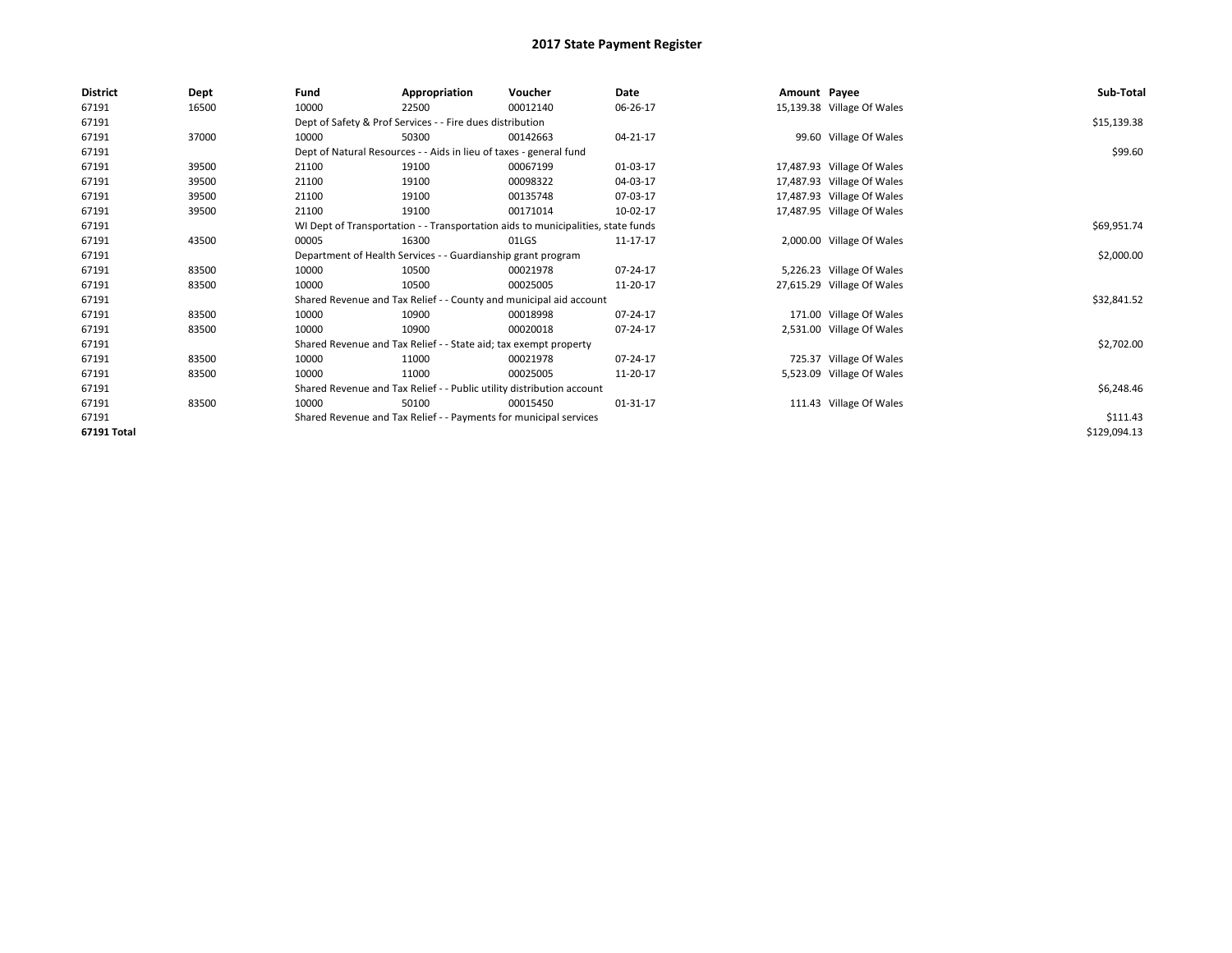| <b>District</b> | Dept  | Fund  | Appropriation                                                                       | Voucher  | Date           | Amount Payee |                                  | Sub-Total       |
|-----------------|-------|-------|-------------------------------------------------------------------------------------|----------|----------------|--------------|----------------------------------|-----------------|
| 67206           | 16500 | 10000 | 22500                                                                               | 00012141 | 06-26-17       |              | 246,239.99 City Of Brookfield    |                 |
| 67206           |       |       | Dept of Safety & Prof Services - - Fire dues distribution                           |          |                |              |                                  | \$246,239.99    |
| 67206           | 37000 | 21200 | 58000                                                                               | 00124133 | 02-02-17       |              | 2,500.00 City Of Brookfield      |                 |
| 67206           | 37000 | 21200 | 58000                                                                               | 00178604 | 09-11-17       |              | 2,500.00 City Of Brookfield      |                 |
| 67206           |       |       | Dept of Natural Resources - - Wildlife abatement and control grants                 |          |                |              |                                  | \$5,000.00      |
| 67206           | 37000 | 36300 | TA100                                                                               | 00132994 | 03-10-17       |              | 101,180.00 City Of Brookfield    |                 |
| 67206           |       |       | Dept of Natural Resources - - LAND ACQUISITION                                      |          |                |              |                                  | \$101,180.00    |
| 67206           | 39500 | 21100 | 16200                                                                               | 00067430 | 01-03-17       |              | 17,310.31 City Of Brookfield     |                 |
| 67206           | 39500 | 21100 | 16200                                                                               | 00098553 | 04-03-17       |              | 17,310.31 City Of Brookfield     |                 |
| 67206           | 39500 | 21100 | 16200                                                                               | 00135979 | 07-03-17       |              | 17,310.31 City Of Brookfield     |                 |
| 67206           | 39500 | 21100 | 16200                                                                               | 00171245 | 10-02-17       |              | 17,310.34 City Of Brookfield     |                 |
| 67206           |       |       | WI Dept of Transportation - - Connecting highways aids, state funds                 |          |                |              |                                  | \$69,241.27     |
| 67206           | 39500 | 21100 | 19100                                                                               | 00067200 | 01-03-17       |              | 410,797.57 City Of Brookfield    |                 |
| 67206           | 39500 | 21100 | 19100                                                                               | 00098323 | 04-03-17       |              | 410,797.57 City Of Brookfield    |                 |
| 67206           | 39500 | 21100 | 19100                                                                               | 00135749 | 07-03-17       |              | 410,797.57 City Of Brookfield    |                 |
| 67206           | 39500 | 21100 | 19100                                                                               | 00171015 | 10-02-17       |              | 410,797.58 City Of Brookfield    |                 |
| 67206           |       |       | WI Dept of Transportation - - Transportation aids to municipalities, state funds    |          |                |              |                                  | \$1,643,190.29  |
| 67206           | 39500 | 21100 | 36800                                                                               | 00192600 | 11-15-17       |              | 93.78 City Of Brookfield         |                 |
| 67206           |       |       | WI Dept of Transportation - - Routine maintenance activities, state funds           |          |                |              |                                  | \$93.78         |
| 67206           | 39500 | 21100 | 37400                                                                               | 00073147 | $01 - 12 - 17$ |              | 55.49 City Of Brookfield         |                 |
| 67206           |       |       | WI Dept of Transportation - - Southeast Wisconsin freeway megaprojects, state funds |          |                |              |                                  | \$55.49         |
| 67206           | 43500 | 10000 | 11900                                                                               | 00152378 | 09-01-17       |              | 7,973.50 City Of Brookfield      |                 |
| 67206           |       |       | Department of Health Services - - Emergency medical services; aids                  |          |                |              |                                  | \$7,973.50      |
| 67206           | 43500 | 00005 | 16300                                                                               | 01LGS    | 11-17-17       |              | 11,603.77 City Of Brookfield     |                 |
| 67206           |       |       | Department of Health Services - - Guardianship grant program                        |          |                |              |                                  | \$11,603.77     |
| 67206           | 45500 | 10000 | 23100                                                                               | 00033824 | 08-31-17       |              | 10,560.00 City Of Brookfield     |                 |
| 67206           |       |       | Department of Justice - - Law enforcement training fund, local assistance           |          |                |              |                                  | \$10,560.00     |
| 67206           | 83500 | 10000 | 10100                                                                               | 00021979 | 07-24-17       |              | 337,918.26 City Of Brookfield    |                 |
| 67206           | 83500 | 10000 | 10100                                                                               | 00025006 | 11-20-17       |              | 0.01 City Of Brookfield          |                 |
| 67206           |       |       | Shared Revenue and Tax Relief - - Expenditure restraint program account             |          |                |              |                                  | \$337,918.27    |
| 67206           | 83500 | 10000 | 10500                                                                               | 00021979 | 07-24-17       |              | 80,737.02 City Of Brookfield     |                 |
| 67206           | 83500 | 10000 | 10500                                                                               | 00025006 | 11-20-17       |              | 445,906.01 City Of Brookfield    |                 |
| 67206           |       |       | Shared Revenue and Tax Relief - - County and municipal aid account                  |          |                |              |                                  | \$526,643.03    |
| 67206           | 83500 | 10000 | 10900                                                                               | 00018999 | 07-24-17       |              | 575,302.00 City Of Brookfield    |                 |
| 67206           | 83500 | 10000 | 10900                                                                               | 00020019 | 07-24-17       |              | 85,890.00 City Of Brookfield     |                 |
| 67206           |       |       | Shared Revenue and Tax Relief - - State aid; tax exempt property                    |          |                |              |                                  | \$661,192.00    |
| 67206           | 83500 | 10000 | 11000                                                                               | 00021979 | 07-24-17       |              | 2,941.46 City Of Brookfield      |                 |
| 67206           | 83500 | 10000 | 11000                                                                               | 00025006 | 11-20-17       |              | 17,325.08 City Of Brookfield     |                 |
| 67206           |       |       | Shared Revenue and Tax Relief - - Public utility distribution account               |          |                |              |                                  | \$20,266.54     |
| 67206           | 83500 | 10000 | 30200                                                                               | 00020189 | 07-24-17       |              | 942,871.30 City Of Brookfield    |                 |
| 67206           | 83500 | 10000 | 30200                                                                               | 00022235 | 07-24-17       |              | 11,173,324.05 City Of Brookfield |                 |
| 67206           |       |       | Shared Revenue and Tax Relief - - School levy tax credit and first dollar credit    |          |                |              |                                  | \$12,116,195.35 |
| 67206           | 83500 | 52100 | 36300                                                                               | 00016239 | 03-27-17       |              | 1,572,494.31 City Of Brookfield  |                 |
| 67206           |       |       | Shared Revenue and Tax Relief - - Lottery and gaming credit                         |          |                |              |                                  | \$1,572,494.31  |
|                 |       |       |                                                                                     |          |                |              |                                  |                 |
| 67206 Total     |       |       |                                                                                     |          |                |              |                                  | \$17,329,847.59 |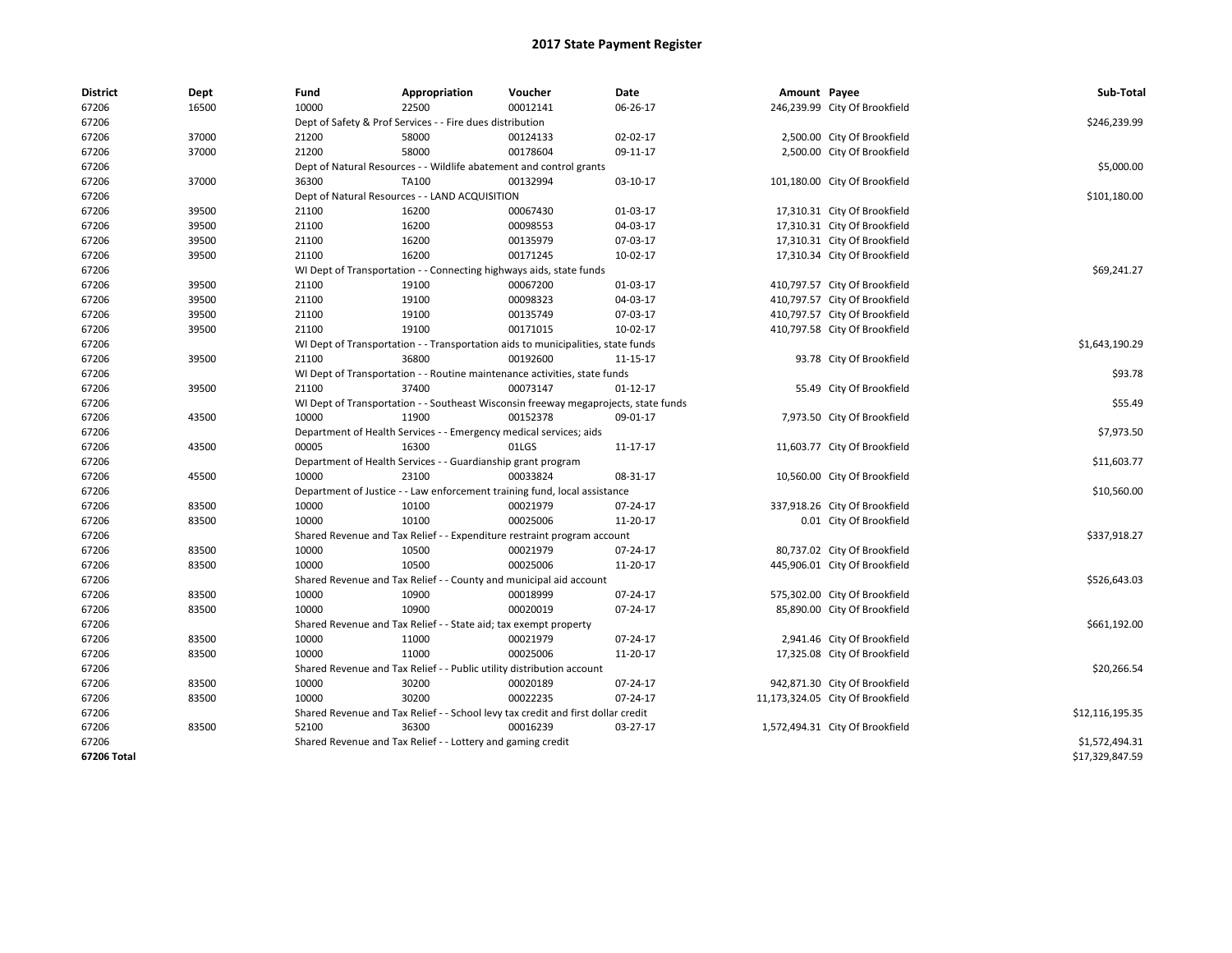| <b>District</b> | Dept  | Fund  | Appropriation                                                                    | Voucher  | Date           | Amount Payee |                               | Sub-Total    |  |  |
|-----------------|-------|-------|----------------------------------------------------------------------------------|----------|----------------|--------------|-------------------------------|--------------|--|--|
| 67216           | 16500 | 10000 | 22500                                                                            | 00012142 | 06-26-17       |              | 47,634.48 Delafield, City of  |              |  |  |
| 67216           |       |       | Dept of Safety & Prof Services - - Fire dues distribution                        |          |                |              |                               | \$47,634.48  |  |  |
| 67216           | 37000 | 10000 | 50300                                                                            | 00126632 | 02-07-17       |              | 33,487.17 Delafield, City of  |              |  |  |
| 67216           | 37000 | 10000 | 50300                                                                            | 00144024 | $04 - 21 - 17$ |              | 142.60 Delafield, City of     |              |  |  |
| 67216           |       |       | Dept of Natural Resources - - Aids in lieu of taxes - general fund               |          |                |              |                               | \$33,629.77  |  |  |
| 67216           | 37000 | 10000 | 94100                                                                            | 00161370 | 06-27-17       |              | 45,000.00 Delafield, City of  |              |  |  |
| 67216           | 37000 | 10000 | 94100                                                                            | 00161393 | 06-26-17       |              | 45,000.00 Delafield, City of  |              |  |  |
| 67216           |       |       | Dept of Natural Resources - - General program operations - federal funds         |          |                |              |                               | \$90,000.00  |  |  |
| 67216           | 37000 | 21200 | 38100                                                                            | 00134469 | 03-24-17       |              | 2,563.34 Delafield, City of   |              |  |  |
| 67216           |       |       | Dept of Natural Resources - - General program operations--federal funds          |          |                |              |                               | \$2,563.34   |  |  |
| 67216           | 37000 | 21200 | 55000                                                                            | 00134469 | 03-24-17       |              | 8,881.96 Delafield, City of   |              |  |  |
| 67216           |       |       | Dept of Natural Resources - - Enforcement aids -- boating enforcement            |          |                |              |                               | \$8,881.96   |  |  |
| 67216           | 37000 | 36300 | TA100                                                                            | 00161408 | 06-26-17       |              | 69,094.00 Delafield, City of  |              |  |  |
| 67216           | 37000 | 36300 | TA100                                                                            | 00192790 | 11-02-17       |              | 66,835.50 Delafield, City of  |              |  |  |
| 67216           | 37000 | 36300 | TA100                                                                            | 00201440 | 12-13-17       |              | 29,750.00 Delafield, City of  |              |  |  |
| 67216           |       |       | Dept of Natural Resources - - LAND ACQUISITION                                   |          |                |              |                               |              |  |  |
| 67216           | 39500 | 21100 | 19100                                                                            | 00067201 | 01-03-17       |              | 114,781.70 Delafield, City of |              |  |  |
| 67216           | 39500 | 21100 | 19100                                                                            | 00098324 | 04-03-17       |              | 114,781.70 Delafield, City of |              |  |  |
| 67216           | 39500 | 21100 | 19100                                                                            | 00135750 | 07-03-17       |              | 114,781.70 Delafield, City of |              |  |  |
| 67216           | 39500 | 21100 | 19100                                                                            | 00171016 | 10-02-17       |              | 114,781.70 Delafield, City of |              |  |  |
| 67216           |       |       | WI Dept of Transportation - - Transportation aids to municipalities, state funds |          |                |              |                               | \$459,126.80 |  |  |
| 67216           | 39500 | 21100 | 36900                                                                            | 00168209 | 09-22-17       |              | 250.00 Delafield, City of     |              |  |  |
| 67216           | 39500 | 21100 | 36900                                                                            | 00199858 | 12-11-17       |              | 270.00 Delafield, City of     |              |  |  |
| 67216           | 39500 | 21100 | 36900                                                                            | 00199859 | 12-11-17       |              | 607.50 Delafield, City of     |              |  |  |
| 67216           |       |       | WI Dept of Transportation - - Administration and planning, state funds           |          |                |              |                               | \$1,127.50   |  |  |
| 67216           | 45500 | 10000 | 23100                                                                            | 00038427 | 12-06-17       |              | 2,400.00 Delafield, City of   |              |  |  |
| 67216           |       |       | Department of Justice - - Law enforcement training fund, local assistance        |          |                |              |                               | \$2,400.00   |  |  |
| 67216           | 83500 | 10000 | 10500                                                                            | 00021980 | 07-24-17       |              | 13,799.68 Delafield, City of  |              |  |  |
| 67216           | 83500 | 10000 | 10500                                                                            | 00025007 | 11-20-17       |              | 78,198.19 Delafield, City of  |              |  |  |
| 67216           |       |       | Shared Revenue and Tax Relief - - County and municipal aid account               |          |                |              |                               | \$91,997.87  |  |  |
| 67216           | 83500 | 10000 | 10900                                                                            | 00019000 | 07-24-17       |              | 12,938.00 Delafield, City of  |              |  |  |
| 67216           |       |       | Shared Revenue and Tax Relief - - State aid; tax exempt property                 |          |                |              |                               | \$12,938.00  |  |  |
| 67216           | 83500 | 10000 | 11000                                                                            | 00021980 | 07-24-17       |              | 666.98 Delafield, City of     |              |  |  |
| 67216           | 83500 | 10000 | 11000                                                                            | 00025007 | 11-20-17       |              | 4,942.87 Delafield, City of   |              |  |  |
| 67216           |       |       | Shared Revenue and Tax Relief - - Public utility distribution account            |          |                |              |                               | \$5,609.85   |  |  |
| 67216 Total     |       |       |                                                                                  |          |                |              |                               | \$921,589.07 |  |  |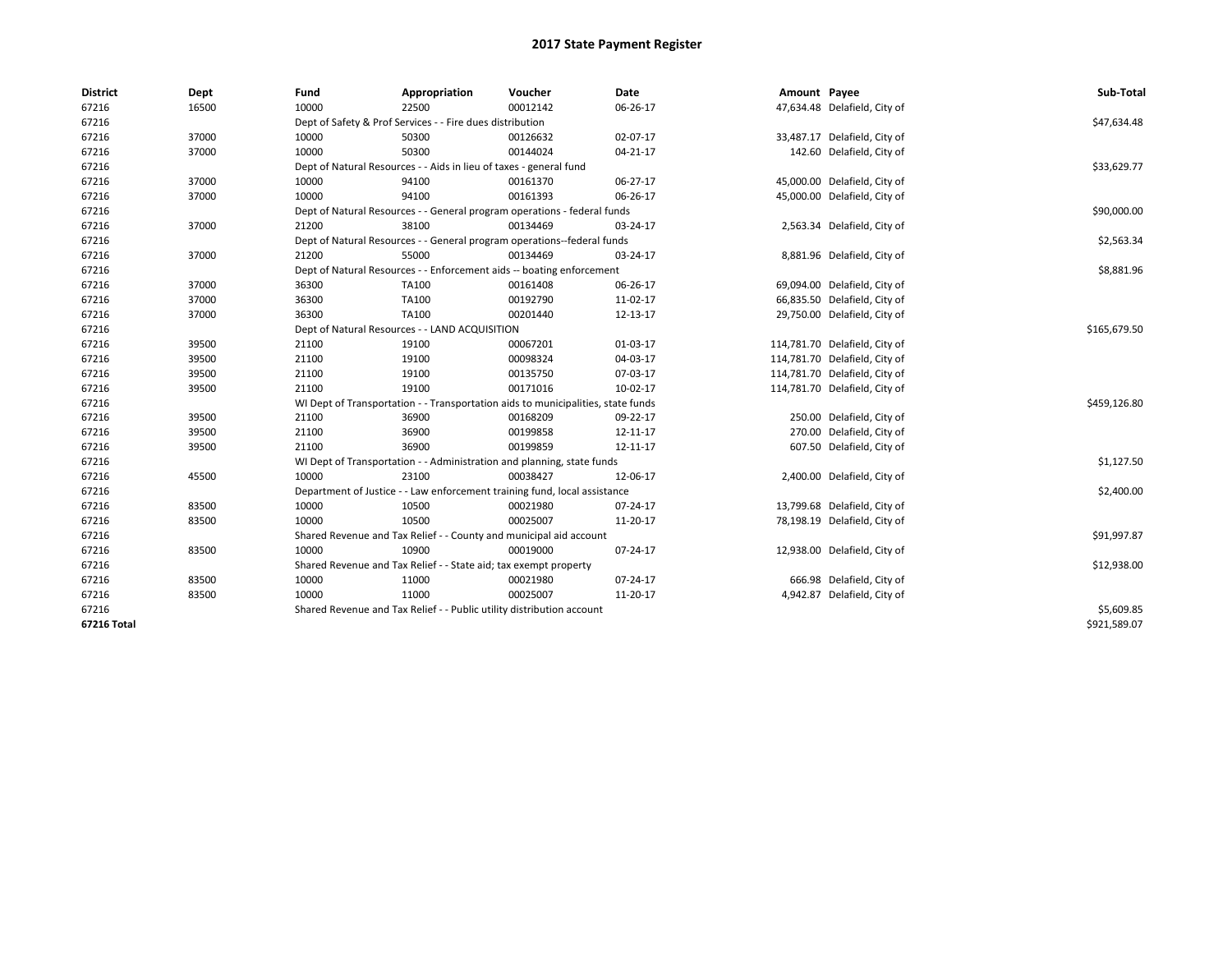| <b>District</b>                                                                           | Dept  | Fund  | Appropriation | Voucher  | Date     | Amount Pavee |                             | Sub-Total   |
|-------------------------------------------------------------------------------------------|-------|-------|---------------|----------|----------|--------------|-----------------------------|-------------|
| 67250                                                                                     | 83500 | 10000 | 30200         | 00020190 | 07-24-17 |              | 78.27 City Of Milwaukee     |             |
| 67250                                                                                     | 83500 | 10000 | 30200         | 00022236 | 07-24-17 |              | 27,512.16 City Of Milwaukee |             |
| Shared Revenue and Tax Relief - - School levy tax credit and first dollar credit<br>67250 |       |       |               |          |          |              |                             | \$27,590.43 |
| 67250 Total                                                                               |       |       |               |          |          |              |                             | \$27,590.43 |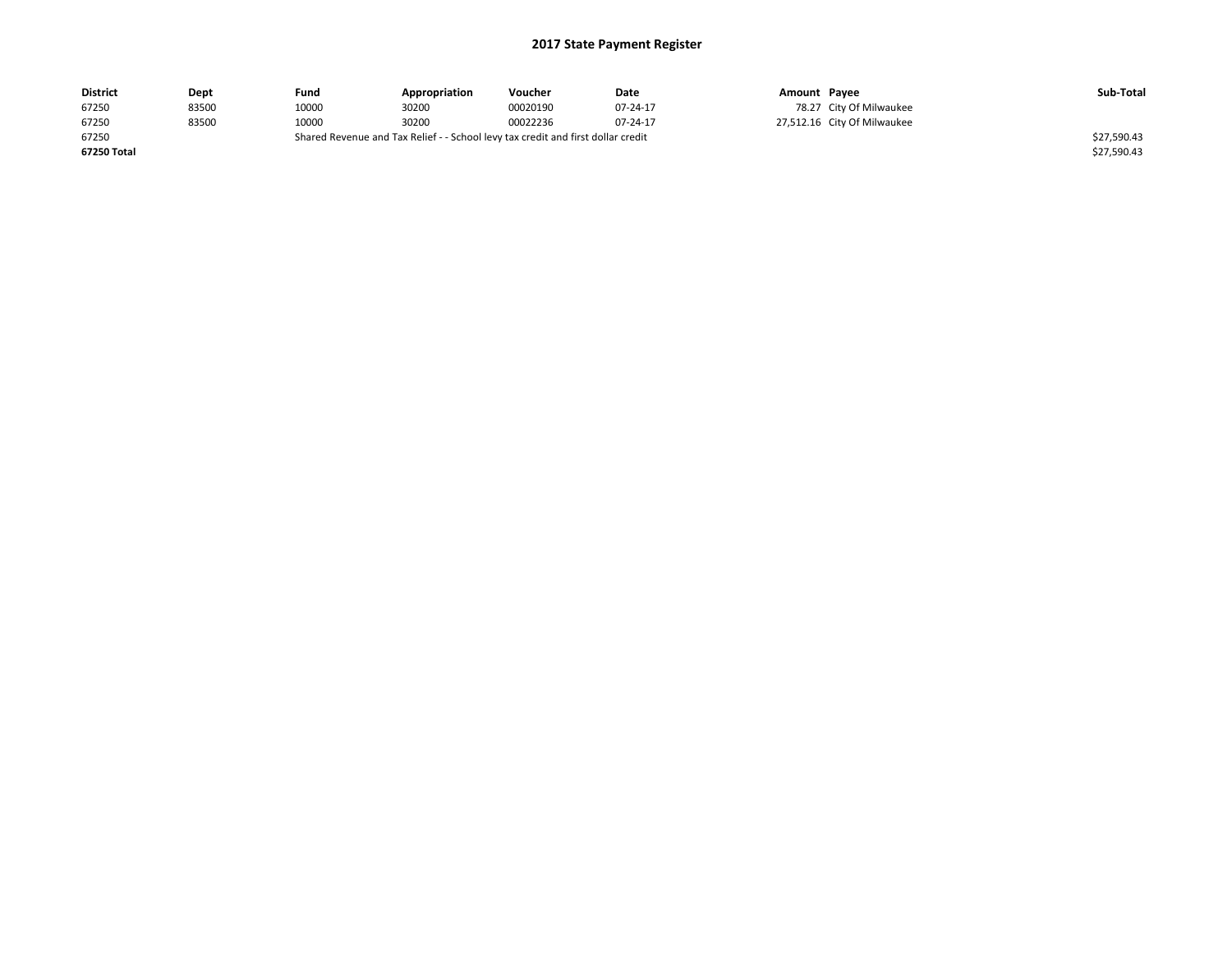| <b>District</b> | Dept  | Fund  | Appropriation                                                                                                | Voucher  | Date     | Amount Payee |                               | Sub-Total      |
|-----------------|-------|-------|--------------------------------------------------------------------------------------------------------------|----------|----------|--------------|-------------------------------|----------------|
| 67251           | 16500 | 10000 | 22500                                                                                                        | 00012143 | 06-27-17 |              | 107,773.47 Muskego, City of   |                |
| 67251           |       |       | Dept of Safety & Prof Services - - Fire dues distribution                                                    |          |          |              |                               | \$107,773.47   |
| 67251           | 37000 | 10000 | 50300                                                                                                        | 00126602 | 02-07-17 |              | 47,604.95 Muskego, City of    |                |
| 67251           |       |       | Dept of Natural Resources - - Aids in lieu of taxes - general fund                                           |          |          |              |                               | \$47,604.95    |
| 67251           | 37000 | 21200 | 16600                                                                                                        | 00158214 | 06-19-17 |              | 10.49 Muskego, City of        |                |
| 67251           |       |       | Dept of Natural Resources - - General program operations - state funds; forestry                             |          |          |              |                               | \$10.49        |
| 67251           | 37000 | 21200 | 57100                                                                                                        | 00158214 | 06-19-17 |              | 4.80 Muskego, City of         |                |
| 67251           |       |       | Dept of Natural Resources - - Resource aids -- county forests, forest croplands and managed forest land aids |          |          |              |                               | \$4.80         |
| 67251           | 37000 | 21200 | 58900                                                                                                        | 00158214 | 06-19-17 |              | 48.24 Muskego, City of        |                |
| 67251           |       |       | Dept of Natural Resources - - Resource aids - distribution of closed acreage fees.                           |          |          |              |                               | \$48.24        |
| 67251           | 39500 | 21100 | 19100                                                                                                        | 00067202 | 01-03-17 |              | 278,992.44 Muskego, City of   |                |
| 67251           | 39500 | 21100 | 19100                                                                                                        | 00098325 | 04-03-17 |              | 278,992.44 Muskego, City of   |                |
| 67251           | 39500 | 21100 | 19100                                                                                                        | 00135751 | 07-03-17 |              | 278,992.44 Muskego, City of   |                |
| 67251           | 39500 | 21100 | 19100                                                                                                        | 00171017 | 10-02-17 |              | 278,992.46 Muskego, City of   |                |
| 67251           |       |       | WI Dept of Transportation - - Transportation aids to municipalities, state funds                             |          |          |              |                               | \$1,115,969.78 |
| 67251           | 43500 | 00005 | 16300                                                                                                        | 01LGS    | 11-17-17 |              | 9,622.64 Muskego, City of     |                |
| 67251           |       |       | Department of Health Services - - Guardianship grant program                                                 |          |          |              |                               | \$9,622.64     |
| 67251           | 45500 | 10000 | 23100                                                                                                        | 00038853 | 12-12-17 |              | 5,120.00 Muskego, City of     |                |
| 67251           |       |       | Department of Justice - - Law enforcement training fund, local assistance                                    |          |          |              |                               | \$5,120.00     |
| 67251           | 83500 | 10000 | 10500                                                                                                        | 00021981 | 07-24-17 |              | 60,163.48 Muskego, City of    |                |
| 67251           | 83500 | 10000 | 10500                                                                                                        | 00025008 | 11-20-17 |              | 331,303.75 Muskego, City of   |                |
| 67251           |       |       | Shared Revenue and Tax Relief - - County and municipal aid account                                           |          |          |              |                               | \$391,467.23   |
| 67251           | 83500 | 10000 | 10900                                                                                                        | 00019001 | 07-24-17 |              | 10,884.00 Muskego, City of    |                |
| 67251           | 83500 | 10000 | 10900                                                                                                        | 00020020 | 07-24-17 |              | 9,800.00 Muskego, City of     |                |
| 67251           |       |       | Shared Revenue and Tax Relief - - State aid; tax exempt property                                             |          |          |              |                               | \$20,684.00    |
| 67251           | 83500 | 10000 | 11000                                                                                                        | 00021981 | 07-24-17 |              | 4,870.21 Muskego, City of     |                |
| 67251           | 83500 | 10000 | 11000                                                                                                        | 00025008 | 11-20-17 |              | 28,297.98 Muskego, City of    |                |
| 67251           |       |       | Shared Revenue and Tax Relief - - Public utility distribution account                                        |          |          |              |                               | \$33,168.19    |
| 67251           | 83500 | 10000 | 30200                                                                                                        | 00020191 | 07-24-17 |              | 590,874.67 Muskego, City of   |                |
| 67251           | 83500 | 10000 | 30200                                                                                                        | 00022237 | 07-24-17 |              | 4,878,335.94 Muskego, City of |                |
| 67251           |       |       | Shared Revenue and Tax Relief - - School levy tax credit and first dollar credit                             |          |          |              |                               | \$5,469,210.61 |
| 67251           | 83500 | 52100 | 36300                                                                                                        | 00016240 | 03-27-17 |              | 976,392.00 Muskego, City of   |                |
| 67251           |       |       | Shared Revenue and Tax Relief - - Lottery and gaming credit                                                  |          |          |              |                               | \$976,392.00   |
| 67251 Total     |       |       |                                                                                                              |          |          |              |                               | \$8,177,076.40 |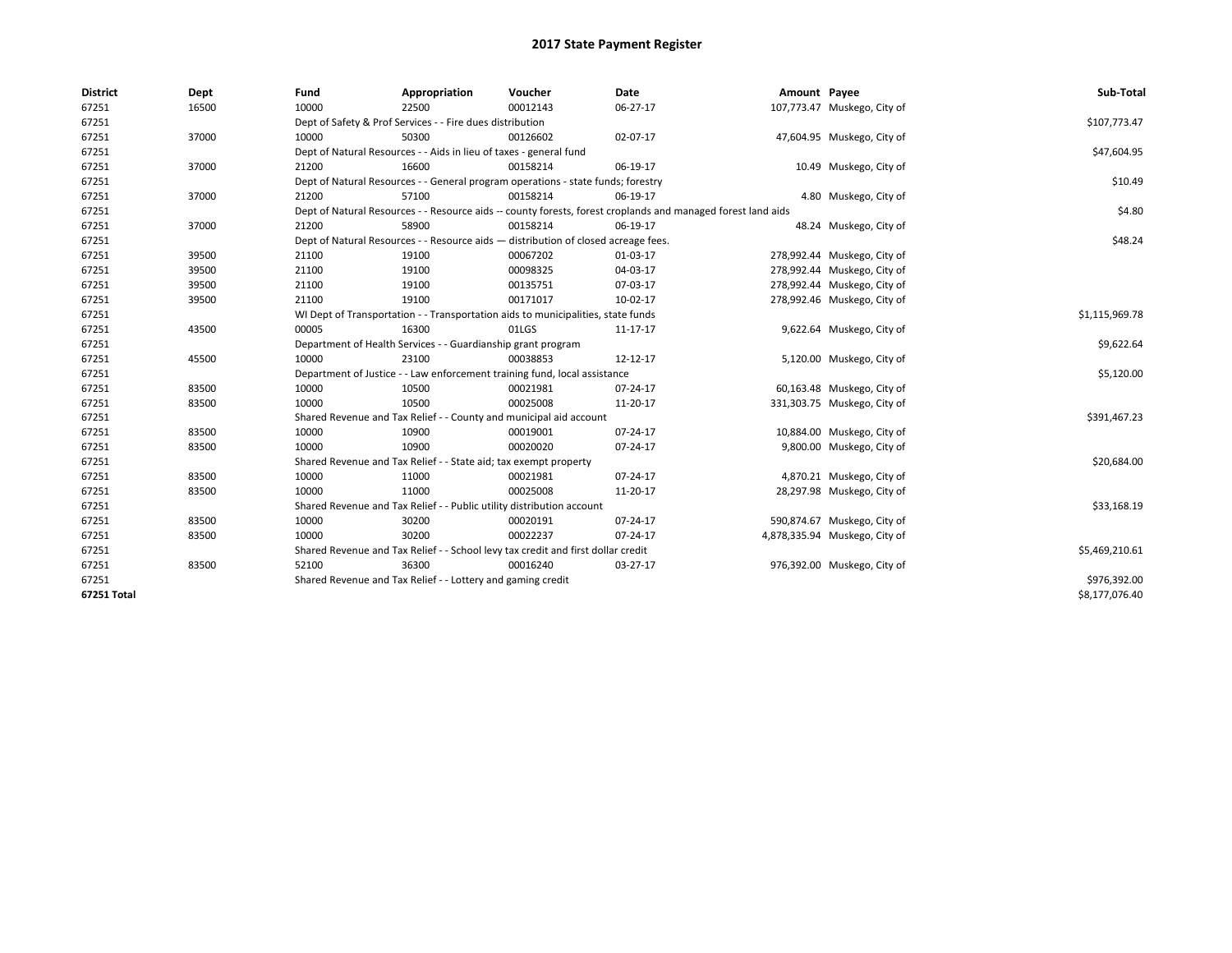| <b>District</b> | Dept  | Fund  | Appropriation                                                                    | Voucher  | Date           | Amount Payee |                                 | Sub-Total       |  |
|-----------------|-------|-------|----------------------------------------------------------------------------------|----------|----------------|--------------|---------------------------------|-----------------|--|
| 67261           | 16500 | 10000 | 22500                                                                            | 00012144 | 06-26-17       |              | 209,630.95 City Of New Berlin   |                 |  |
| 67261           |       |       | Dept of Safety & Prof Services - - Fire dues distribution                        |          |                |              |                                 | \$209,630.95    |  |
| 67261           | 39500 | 21100 | 16200                                                                            | 00067431 | 01-03-17       |              | 17,310.31 City Of New Berlin    |                 |  |
| 67261           | 39500 | 21100 | 16200                                                                            | 00098554 | 04-03-17       |              | 17,310.31 City Of New Berlin    |                 |  |
| 67261           | 39500 | 21100 | 16200                                                                            | 00135980 | 07-03-17       |              | 17,310.31 City Of New Berlin    |                 |  |
| 67261           | 39500 | 21100 | 16200                                                                            | 00171246 | 10-02-17       |              | 17,310.34 City Of New Berlin    |                 |  |
| 67261           |       |       | WI Dept of Transportation - - Connecting highways aids, state funds              |          |                |              |                                 | \$69,241.27     |  |
| 67261           | 39500 | 21100 | 19100                                                                            | 00067203 | 01-03-17       |              | 475,622.09 City Of New Berlin   |                 |  |
| 67261           | 39500 | 21100 | 19100                                                                            | 00098326 | 04-03-17       |              | 475,622.09 City Of New Berlin   |                 |  |
| 67261           | 39500 | 21100 | 19100                                                                            | 00135752 | 07-03-17       |              | 475,622.09 City Of New Berlin   |                 |  |
| 67261           | 39500 | 21100 | 19100                                                                            | 00171018 | 10-02-17       |              | 475,622.12 City Of New Berlin   |                 |  |
| 67261           |       |       | WI Dept of Transportation - - Transportation aids to municipalities, state funds |          |                |              |                                 | \$1,902,488.39  |  |
| 67261           | 43500 | 10000 | 11900                                                                            | 00152334 | 09-01-17       |              | 4,794.92 City Of New Berlin     |                 |  |
| 67261           |       |       | Department of Health Services - - Emergency medical services; aids               |          |                |              |                                 | \$4,794.92      |  |
| 67261           | 43500 | 00005 | 16300                                                                            | 01LGS    | $11 - 17 - 17$ |              | 15,566.04 City Of New Berlin    |                 |  |
| 67261           |       |       | Department of Health Services - - Guardianship grant program                     |          |                |              |                                 | \$15,566.04     |  |
| 67261           | 45500 | 10000 | 22100                                                                            | 00035937 | $10-13-17$     |              | 20.00 City Of New Berlin        |                 |  |
| 67261           |       |       | Department of Justice - - Crime laboratories; deoxyribonucleic acid analysis     |          |                |              |                                 |                 |  |
| 67261           | 45500 | 10000 | 23100                                                                            | 00033394 | 08-18-17       |              | 10,720.00 City Of New Berlin    |                 |  |
| 67261           |       |       | Department of Justice - - Law enforcement training fund, local assistance        |          |                |              |                                 | \$10,720.00     |  |
| 67261           | 51000 | 22000 | 18000                                                                            | 00000539 | 06-05-17       |              | 140.00 City Of New Berlin       |                 |  |
| 67261           | 51000 | 22000 | 18000                                                                            | 00000657 | 06-23-17       |              | 140.00 City Of New Berlin       |                 |  |
| 67261           |       |       | Elections Commission - - Fed aid, election admin fund                            |          |                |              |                                 | \$280.00        |  |
| 67261           | 83500 | 10000 | 10100                                                                            | 00021982 | 07-24-17       |              | 64,019.70 City Of New Berlin    |                 |  |
| 67261           |       |       | Shared Revenue and Tax Relief - - Expenditure restraint program account          |          |                |              |                                 | \$64,019.70     |  |
| 67261           | 83500 | 10000 | 10500                                                                            | 00021982 | 07-24-17       |              | 83,574.42 City Of New Berlin    |                 |  |
| 67261           | 83500 | 10000 | 10500                                                                            | 00025009 | 11-20-17       |              | 458,022.32 City Of New Berlin   |                 |  |
| 67261           |       |       | Shared Revenue and Tax Relief - - County and municipal aid account               |          |                |              |                                 | \$541,596.74    |  |
| 67261           | 83500 | 10000 | 10900                                                                            | 00019002 | 07-24-17       |              | 144,420.00 City Of New Berlin   |                 |  |
| 67261           |       |       | Shared Revenue and Tax Relief - - State aid; tax exempt property                 |          |                |              |                                 | \$144,420.00    |  |
| 67261           | 83500 | 10000 | 11000                                                                            | 00021982 | 07-24-17       |              | 16,711.81 City Of New Berlin    |                 |  |
| 67261           | 83500 | 10000 | 11000                                                                            | 00025009 | 11-20-17       |              | 109,219.01 City Of New Berlin   |                 |  |
| 67261           |       |       | Shared Revenue and Tax Relief - - Public utility distribution account            |          |                |              |                                 | \$125,930.82    |  |
| 67261           | 83500 | 10000 | 30200                                                                            | 00020192 | 07-24-17       |              | 1,071,596.94 City Of New Berlin |                 |  |
| 67261           | 83500 | 10000 | 30200                                                                            | 00022238 | 07-24-17       |              | 9,374,174.49 City Of New Berlin |                 |  |
| 67261           |       |       | Shared Revenue and Tax Relief - - School levy tax credit and first dollar credit |          |                |              |                                 | \$10,445,771.43 |  |
| 67261           | 83500 | 52100 | 36300                                                                            | 00016241 | 03-27-17       |              | 1,743,259.90 City Of New Berlin |                 |  |
| 67261           |       |       | Shared Revenue and Tax Relief - - Lottery and gaming credit                      |          |                |              |                                 | \$1,743,259.90  |  |
| 67261 Total     |       |       |                                                                                  |          |                |              |                                 | \$15,277,740.16 |  |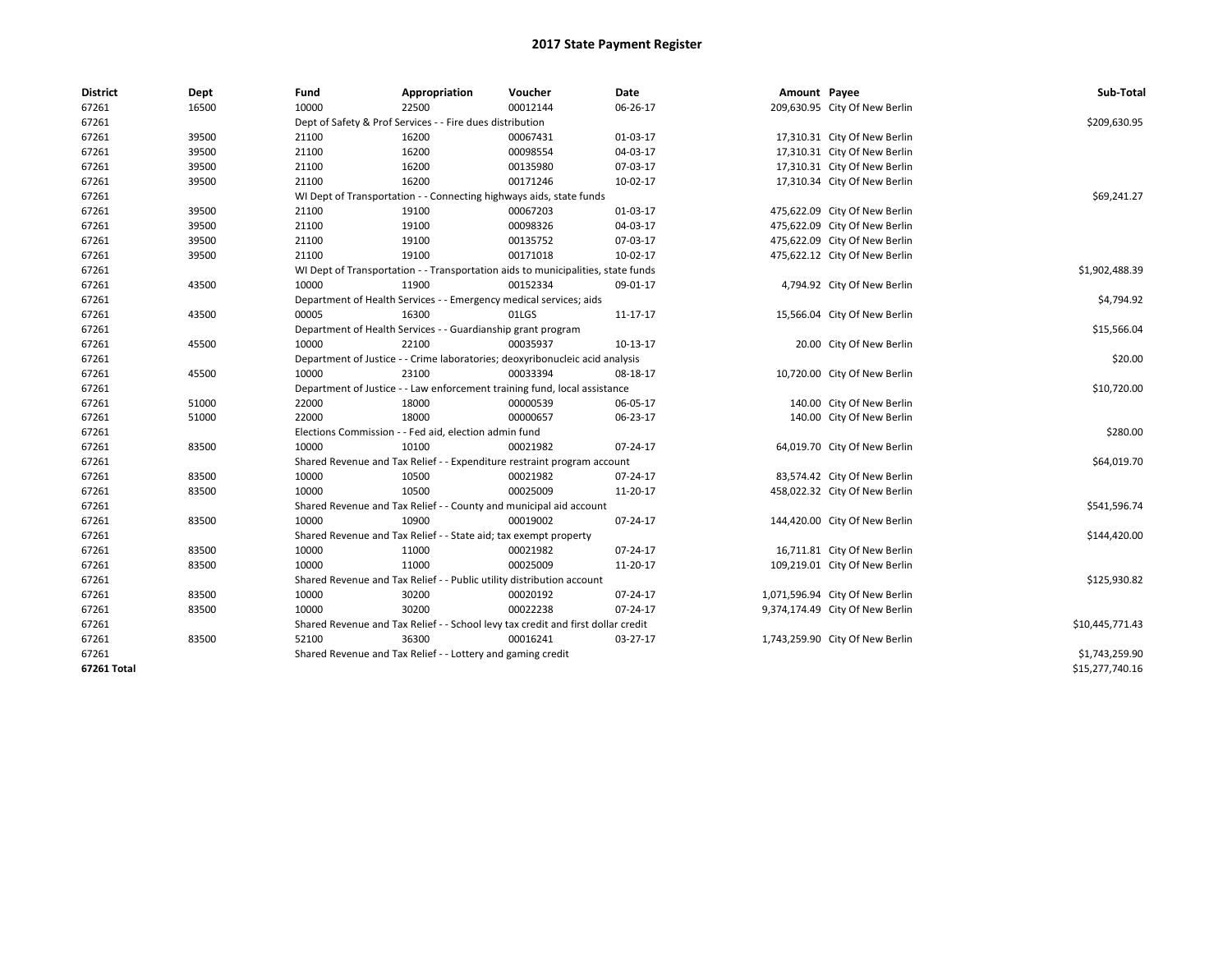| <b>District</b> | Dept  | Fund  | Appropriation                                                         | Voucher                                                                             | Date     | Amount Payee |                                 | Sub-Total      |
|-----------------|-------|-------|-----------------------------------------------------------------------|-------------------------------------------------------------------------------------|----------|--------------|---------------------------------|----------------|
| 67265           | 16500 | 10000 | 22500                                                                 | 00012145                                                                            | 06-26-17 |              | 78,372.44 City Of Oconomowoc    |                |
| 67265           |       |       | Dept of Safety & Prof Services - - Fire dues distribution             |                                                                                     |          |              |                                 | \$78,372.44    |
| 67265           | 37000 | 21200 | 38100                                                                 | 00134470                                                                            | 03-24-17 |              | 1,425.40 City Of Oconomowoc     |                |
| 67265           |       |       |                                                                       | Dept of Natural Resources - - General program operations--federal funds             |          |              |                                 | \$1,425.40     |
| 67265           | 37000 | 21200 | 55000                                                                 | 00134470                                                                            | 03-24-17 |              | 4,939.02 City Of Oconomowoc     |                |
| 67265           |       |       |                                                                       | Dept of Natural Resources - - Enforcement aids -- boating enforcement               |          |              |                                 | \$4,939.02     |
| 67265           | 39500 | 21100 | 19100                                                                 | 00067204                                                                            | 01-03-17 |              | 222,240.31 City Of Oconomowoc   |                |
| 67265           | 39500 | 21100 | 19100                                                                 | 00098327                                                                            | 04-03-17 |              | 222,240.31 City Of Oconomowoc   |                |
| 67265           | 39500 | 21100 | 19100                                                                 | 00135753                                                                            | 07-03-17 |              | 222,240.31 City Of Oconomowoc   |                |
| 67265           | 39500 | 21100 | 19100                                                                 | 00171019                                                                            | 10-02-17 |              | 222,240.32 City Of Oconomowoc   |                |
| 67265           |       |       |                                                                       | WI Dept of Transportation - - Transportation aids to municipalities, state funds    |          |              |                                 | \$888,961.25   |
| 67265           | 39500 | 21100 | 36500                                                                 | 00105858                                                                            | 04-13-17 |              | 29.62 City Of Oconomowoc        |                |
| 67265           | 39500 | 21100 | 36500                                                                 | 00124829                                                                            | 06-06-17 |              | 1,350.72 City Of Oconomowoc     |                |
| 67265           | 39500 | 21100 | 36500                                                                 | 00073217                                                                            | 01-12-17 |              | 2,110.35 City Of Oconomowoc     |                |
| 67265           | 39500 | 21100 | 36500                                                                 | 00084009                                                                            | 02-08-17 |              | 2,148.54 City Of Oconomowoc     |                |
| 67265           | 39500 | 21100 | 36500                                                                 | 00104877                                                                            | 04-11-17 |              | 3,259.66 City Of Oconomowoc     |                |
| 67265           | 39500 | 21100 | 36500                                                                 | 00113692                                                                            | 05-04-17 |              | 1,500.92 City Of Oconomowoc     |                |
| 67265           | 39500 | 21100 | 36500                                                                 | 00141311                                                                            | 06-30-17 |              | 1,323.24 City Of Oconomowoc     |                |
| 67265           | 39500 | 21100 | 36500                                                                 | 00155127                                                                            | 08-16-17 |              | 1,427.72 City Of Oconomowoc     |                |
| 67265           | 39500 | 21100 | 36500                                                                 | 00163038                                                                            | 09-11-17 |              | 1,555.70 City Of Oconomowoc     |                |
| 67265           | 39500 | 21100 | 36500                                                                 | 00175998                                                                            | 10-06-17 |              | 1,700.56 City Of Oconomowoc     |                |
| 67265           | 39500 | 21100 | 36500                                                                 | 00189096                                                                            | 11-07-17 |              | 1,727.11 City Of Oconomowoc     |                |
| 67265           | 39500 | 21100 | 36500                                                                 | 00198187                                                                            | 12-05-17 |              | 1,866.29 City Of Oconomowoc     |                |
| 67265           |       |       |                                                                       | WI Dept of Transportation - - Highway system management and operations, state funds |          |              |                                 | \$20,000.43    |
| 67265           | 43500 | 10000 | 11900                                                                 | 00152336                                                                            | 09-01-17 |              | 4,180.18 City Of Oconomowoc     |                |
| 67265           |       |       | Department of Health Services - - Emergency medical services; aids    |                                                                                     |          |              |                                 | \$4,180.18     |
| 67265           | 43500 | 00005 | 16300                                                                 | 01LGS                                                                               | 11-17-17 |              | 7,924.53 City Of Oconomowoc     |                |
| 67265           |       |       | Department of Health Services - - Guardianship grant program          |                                                                                     |          |              |                                 | \$7,924.53     |
| 67265           | 45500 | 10000 | 23100                                                                 | 00033835                                                                            | 08-31-17 |              | 4,000.00 City Of Oconomowoc     |                |
| 67265           |       |       |                                                                       | Department of Justice - - Law enforcement training fund, local assistance           |          |              |                                 | \$4,000.00     |
| 67265           | 45500 | 10000 | 28400                                                                 | 00032921                                                                            | 08-09-17 |              | 1,294.62 City Of Oconomowoc     |                |
| 67265           |       |       | Department of Justice - - Internet Crimes Against Childr              |                                                                                     |          |              |                                 | \$1,294.62     |
| 67265           | 83500 | 10000 | 10500                                                                 | 00021983                                                                            | 07-24-17 |              | 36,941.79 City Of Oconomowoc    |                |
| 67265           | 83500 | 10000 | 10500                                                                 | 00025010                                                                            | 11-20-17 |              | 201,412.26 City Of Oconomowoc   |                |
| 67265           |       |       |                                                                       | Shared Revenue and Tax Relief - - County and municipal aid account                  |          |              |                                 | \$238,354.05   |
| 67265           | 83500 | 10000 | 10900                                                                 | 00019003                                                                            | 07-24-17 |              | 34,229.00 City Of Oconomowoc    |                |
| 67265           | 83500 | 10000 | 10900                                                                 | 00020021                                                                            | 07-24-17 |              | 16,562.00 City Of Oconomowoc    |                |
| 67265           |       |       | Shared Revenue and Tax Relief - - State aid; tax exempt property      |                                                                                     |          |              |                                 | \$50,791.00    |
| 67265           | 83500 | 10000 | 11000                                                                 | 00021983                                                                            | 07-24-17 |              | 617.38 City Of Oconomowoc       |                |
| 67265           | 83500 | 10000 | 11000                                                                 | 00025010                                                                            | 11-20-17 |              | 4,034.06 City Of Oconomowoc     |                |
| 67265           |       |       | Shared Revenue and Tax Relief - - Public utility distribution account |                                                                                     |          |              |                                 | \$4,651.44     |
| 67265           | 83500 | 10000 | 30200                                                                 | 00020193                                                                            | 07-24-17 |              | 375,243.14 City Of Oconomowoc   |                |
| 67265           | 83500 | 10000 | 30200                                                                 | 00022239                                                                            | 07-24-17 |              | 3,260,336.20 City Of Oconomowoc |                |
| 67265           |       |       |                                                                       | Shared Revenue and Tax Relief - - School levy tax credit and first dollar credit    |          |              |                                 | \$3,635,579.34 |
| 67265           | 83500 | 10000 | 50100                                                                 | 00015451                                                                            | 01-31-17 |              | 2,920.59 City Of Oconomowoc     |                |
| 67265           |       |       | Shared Revenue and Tax Relief - - Payments for municipal services     |                                                                                     |          |              |                                 | \$2,920.59     |
| 67265           | 83500 | 52100 | 36300                                                                 | 00016242                                                                            | 03-27-17 |              | 551,676.65 City Of Oconomowoc   |                |
| 67265           |       |       | Shared Revenue and Tax Relief - - Lottery and gaming credit           |                                                                                     |          |              |                                 | \$551,676.65   |
| 67265 Total     |       |       |                                                                       |                                                                                     |          |              |                                 | \$5,495,070.94 |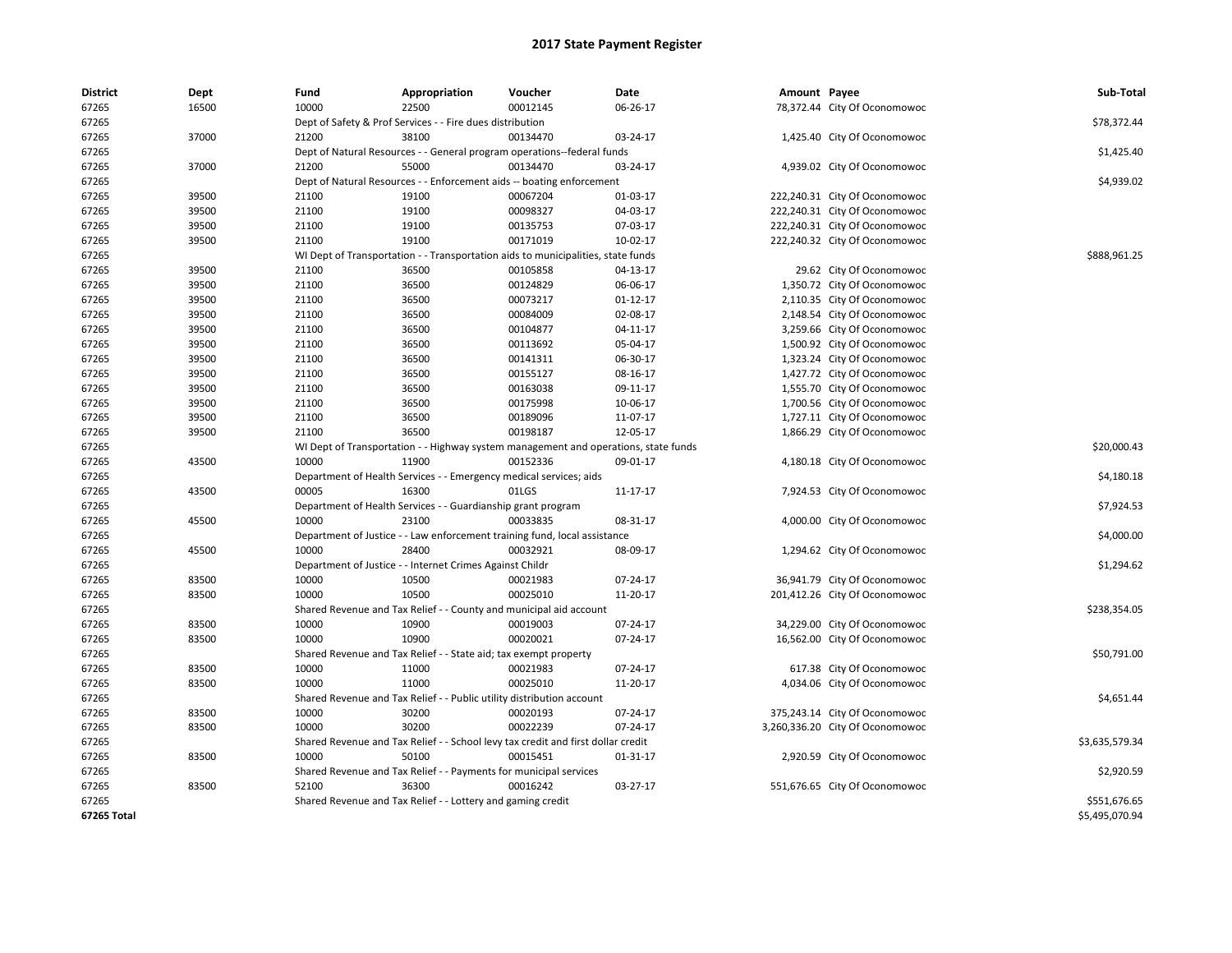| <b>District</b> | Dept  | Fund  | Appropriation                                                                      | Voucher  | Date                                                                                                         | Amount Payee |                             | Sub-Total      |  |  |
|-----------------|-------|-------|------------------------------------------------------------------------------------|----------|--------------------------------------------------------------------------------------------------------------|--------------|-----------------------------|----------------|--|--|
| 67270           | 16500 | 10000 | 22500                                                                              | 00012146 | 06-26-17                                                                                                     |              | 112,938.12 City Of Pewaukee |                |  |  |
| 67270           |       |       | Dept of Safety & Prof Services - - Fire dues distribution                          |          |                                                                                                              |              |                             | \$112,938.12   |  |  |
| 67270           | 37000 | 21200 | 16600                                                                              | 00158215 | 06-19-17                                                                                                     |              | 5.19 City Of Pewaukee       |                |  |  |
| 67270           |       |       | Dept of Natural Resources - - General program operations - state funds; forestry   |          |                                                                                                              |              |                             | \$5.19         |  |  |
| 67270           | 37000 | 21200 | 57100                                                                              | 00158215 | 06-19-17                                                                                                     |              | 2.38 City Of Pewaukee       |                |  |  |
| 67270           |       |       |                                                                                    |          | Dept of Natural Resources - - Resource aids -- county forests, forest croplands and managed forest land aids |              |                             | \$2.38         |  |  |
| 67270           | 37000 | 21200 | 57900                                                                              | 00143950 | 04-21-17                                                                                                     |              | 1.98 City Of Pewaukee       |                |  |  |
| 67270           |       |       | Dept of Natural Resources - - Aids in lieu of taxes - sum sufficient               |          |                                                                                                              |              |                             | \$1.98         |  |  |
| 67270           | 37000 | 21200 | 58900                                                                              | 00158215 | 06-19-17                                                                                                     |              | 23.88 City Of Pewaukee      |                |  |  |
| 67270           |       |       | Dept of Natural Resources - - Resource aids - distribution of closed acreage fees. |          |                                                                                                              |              |                             |                |  |  |
| 67270           | 39500 | 21100 | 19100                                                                              | 00067205 | 01-03-17                                                                                                     |              | 121,205.44 City Of Pewaukee |                |  |  |
| 67270           | 39500 | 21100 | 19100                                                                              | 00098328 | 04-03-17                                                                                                     |              | 121,205.44 City Of Pewaukee |                |  |  |
| 67270           | 39500 | 21100 | 19100                                                                              | 00135754 | 07-03-17                                                                                                     |              | 121,205.44 City Of Pewaukee |                |  |  |
| 67270           | 39500 | 21100 | 19100                                                                              | 00171020 | 10-02-17                                                                                                     |              | 121,205.46 City Of Pewaukee |                |  |  |
| 67270           |       |       | WI Dept of Transportation - - Transportation aids to municipalities, state funds   |          |                                                                                                              |              |                             | \$484,821.78   |  |  |
| 67270           | 39500 | 21100 | 27800                                                                              | 00124289 | 06-05-17                                                                                                     |              | 21,953.04 City Of Pewaukee  |                |  |  |
| 67270           |       |       | WI Dept of Transportation - - Local roads improvement program, state funds         |          |                                                                                                              |              |                             | \$21,953.04    |  |  |
| 67270           | 43500 | 10000 | 11900                                                                              | 00152338 | 09-01-17                                                                                                     |              | 4,255.72 City Of Pewaukee   |                |  |  |
| 67270           |       |       | Department of Health Services - - Emergency medical services; aids                 |          |                                                                                                              |              |                             | \$4,255.72     |  |  |
| 67270           | 43500 | 00005 | 16300                                                                              | 01LGS    | 11-17-17                                                                                                     |              | 10,754.72 City Of Pewaukee  |                |  |  |
| 67270           |       |       | Department of Health Services - - Guardianship grant program                       |          |                                                                                                              |              |                             | \$10,754.72    |  |  |
| 67270           | 83500 | 10000 | 10500                                                                              | 00021984 | 07-24-17                                                                                                     |              | 24,985.12 City Of Pewaukee  |                |  |  |
| 67270           | 83500 | 10000 | 10500                                                                              | 00025011 | 11-20-17                                                                                                     |              | 130,827.62 City Of Pewaukee |                |  |  |
| 67270           |       |       | Shared Revenue and Tax Relief - - County and municipal aid account                 |          |                                                                                                              |              |                             | \$155,812.74   |  |  |
| 67270           | 83500 | 10000 | 10900                                                                              | 00019004 | 07-24-17                                                                                                     |              | 61,967.00 City Of Pewaukee  |                |  |  |
| 67270           |       |       | Shared Revenue and Tax Relief - - State aid; tax exempt property                   |          |                                                                                                              |              |                             | \$61,967.00    |  |  |
| 67270           | 83500 | 10000 | 11000                                                                              | 00021984 | 07-24-17                                                                                                     |              | 66,522.37 City Of Pewaukee  |                |  |  |
| 67270           | 83500 | 10000 | 11000                                                                              | 00025011 | 11-20-17                                                                                                     |              | 395,876.23 City Of Pewaukee |                |  |  |
| 67270           |       |       | Shared Revenue and Tax Relief - - Public utility distribution account              |          |                                                                                                              |              |                             | \$462,398.60   |  |  |
| 67270 Total     |       |       |                                                                                    |          |                                                                                                              |              |                             | \$1,314,935.15 |  |  |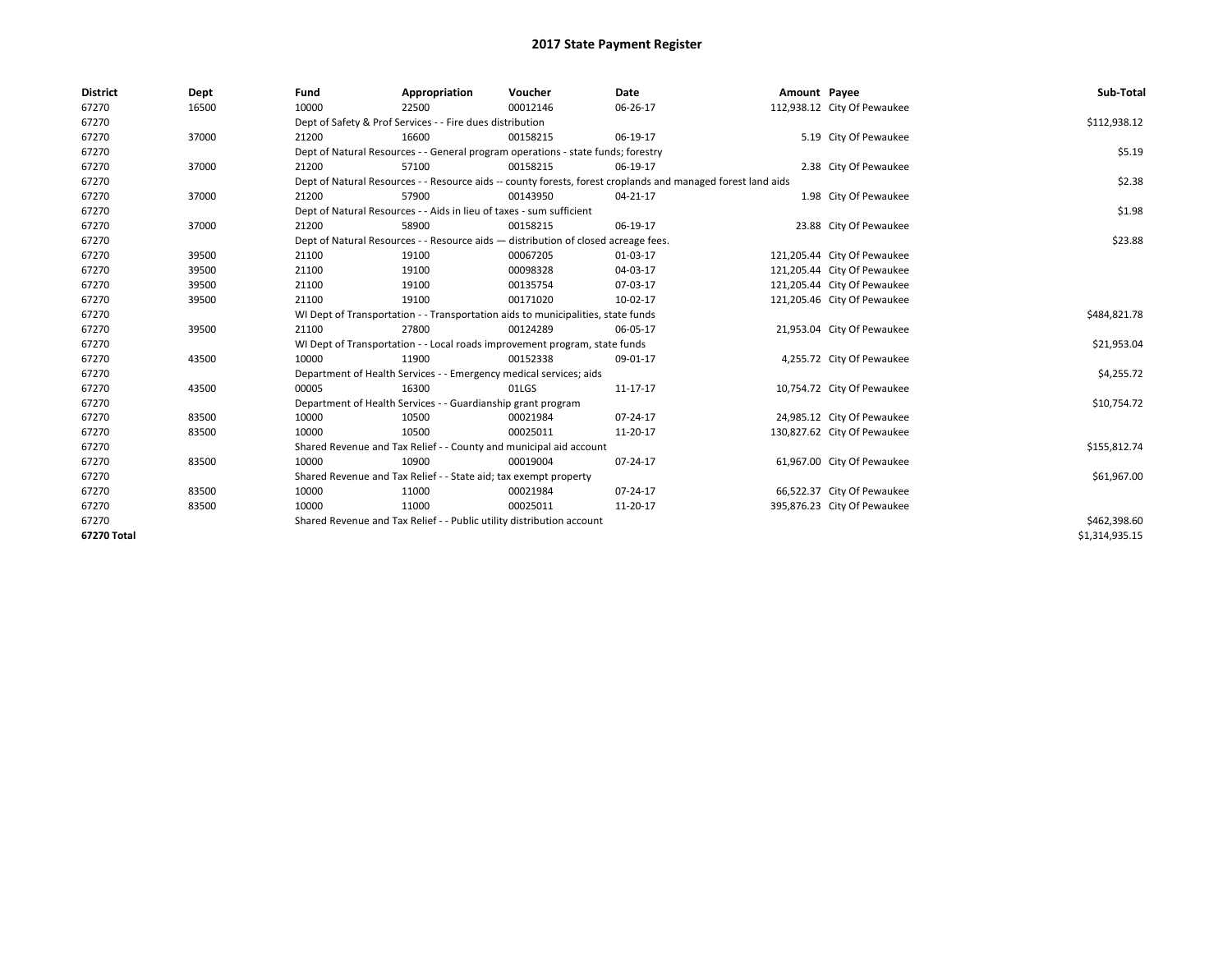| <b>District</b> | Dept  | Fund  | Appropriation                                                                       | Voucher  | Date                                                                                                         | Amount Payee |                               | Sub-Total      |
|-----------------|-------|-------|-------------------------------------------------------------------------------------|----------|--------------------------------------------------------------------------------------------------------------|--------------|-------------------------------|----------------|
| 67291           | 16500 | 10000 | 22500                                                                               | 00012147 | 06-26-17                                                                                                     |              | 225,781.58 City Of Waukesha   |                |
| 67291           |       |       | Dept of Safety & Prof Services - - Fire dues distribution                           |          |                                                                                                              |              |                               | \$225,781.58   |
| 67291           | 25500 | 10000 | 24100                                                                               | 00095941 | 10-02-17                                                                                                     |              | 100,000.00 City Of Waukesha   |                |
| 67291           | 25500 | 10000 | 24100                                                                               | 00095942 | 10-02-17                                                                                                     |              | 100,000.00 City Of Waukesha   |                |
| 67291           |       |       | Dept of Public Instruction - - Federal aids, local aid                              |          |                                                                                                              |              |                               | \$200,000.00   |
| 67291           | 37000 | 10000 | 50300                                                                               | 00143349 | 04-21-17                                                                                                     |              | 59.69 City Of Waukesha        |                |
| 67291           |       |       | Dept of Natural Resources - - Aids in lieu of taxes - general fund                  |          |                                                                                                              |              |                               | \$59.69        |
| 67291           | 37000 | 21200 | 16600                                                                               | 00158216 | 06-19-17                                                                                                     |              | 17.04 City Of Waukesha        |                |
| 67291           |       |       | Dept of Natural Resources - - General program operations - state funds; forestry    |          |                                                                                                              |              |                               | \$17.04        |
| 67291           | 37000 | 21200 | 57100                                                                               | 00158216 | 06-19-17                                                                                                     |              | 7.80 City Of Waukesha         |                |
| 67291           |       |       |                                                                                     |          | Dept of Natural Resources - - Resource aids -- county forests, forest croplands and managed forest land aids |              |                               | \$7.80         |
| 67291           | 37000 | 21200 | 58900                                                                               | 00158216 | 06-19-17                                                                                                     |              | 78.40 City Of Waukesha        |                |
| 67291           |       |       | Dept of Natural Resources - - Resource aids - distribution of closed acreage fees.  |          |                                                                                                              |              |                               | \$78.40        |
| 67291           | 37000 | 36300 | TH100                                                                               | 00156788 | 06-12-17                                                                                                     |              | 138,080.45 City Of Waukesha   |                |
| 67291           |       |       | Dept of Natural Resources - - URBAN NONPOINT SOURCE COST-SHA                        |          |                                                                                                              |              |                               | \$138,080.45   |
| 67291           | 39500 | 21100 | 17500                                                                               | 00117062 | 05-17-17                                                                                                     |              | 84,349.00 City Of Waukesha    |                |
| 67291           |       |       | WI Dept of Transportation - - Paratransit aids                                      |          |                                                                                                              |              |                               | \$84,349.00    |
| 67291           | 39500 | 21100 | 17600                                                                               | 00125373 | 06-12-17                                                                                                     |              | 1,002,693.00 City Of Waukesha |                |
| 67291           | 39500 | 21100 | 17600                                                                               | 00154642 | 08-16-17                                                                                                     |              | 2,585,786.00 City Of Waukesha |                |
| 67291           | 39500 | 21100 | 17600                                                                               | 00180728 | 10-19-17                                                                                                     |              | 337,441.00 City Of Waukesha   |                |
| 67291           |       |       | WI Dept of Transportation - - Tier B transit operating aids, state funds            |          |                                                                                                              |              |                               | \$3,925,920.00 |
| 67291           | 39500 | 21100 | 19100                                                                               | 00067206 | 01-03-17                                                                                                     |              | 787,298.15 City Of Waukesha   |                |
| 67291           | 39500 | 21100 | 19100                                                                               | 00098329 | 04-03-17                                                                                                     |              | 787,298.15 City Of Waukesha   |                |
| 67291           | 39500 | 21100 | 19100                                                                               | 00135755 | 07-03-17                                                                                                     |              | 787,298.15 City Of Waukesha   |                |
| 67291           | 39500 | 21100 | 19100                                                                               | 00171021 | 10-02-17                                                                                                     |              | 787,298.17 City Of Waukesha   |                |
| 67291           |       |       | WI Dept of Transportation - - Transportation aids to municipalities, state funds    |          |                                                                                                              |              |                               | \$3,149,192.62 |
| 67291           | 39500 | 21100 | 37400                                                                               | 00073189 | $01 - 12 - 17$                                                                                               |              | 35,811.92 City Of Waukesha    |                |
| 67291           | 39500 | 21100 | 37400                                                                               | 00073190 | 01-12-17                                                                                                     |              | 22,243.70 City Of Waukesha    |                |
| 67291           | 39500 | 21100 | 37400                                                                               | 00073191 | $01 - 12 - 17$                                                                                               |              | 22,045.12 City Of Waukesha    |                |
| 67291           | 39500 | 21100 | 37400                                                                               | 00123293 | 06-01-17                                                                                                     |              | 21,933.46 City Of Waukesha    |                |
| 67291           | 39500 | 21100 | 37400                                                                               | 00123294 | 06-01-17                                                                                                     |              | 22,068.95 City Of Waukesha    |                |
| 67291           | 39500 | 21100 | 37400                                                                               | 00192959 | 11-16-17                                                                                                     |              | 18,980.31 City Of Waukesha    |                |
| 67291           | 39500 | 21100 | 37400                                                                               | 00192960 | 11-16-17                                                                                                     |              | 21,163.10 City Of Waukesha    |                |
| 67291           | 39500 | 21100 | 37400                                                                               | 00192963 | 11-16-17                                                                                                     |              | 23,139.29 City Of Waukesha    |                |
| 67291           | 39500 | 21100 | 37400                                                                               | 00192964 | 11-16-17                                                                                                     |              | 21,372.89 City Of Waukesha    |                |
| 67291           | 39500 | 21100 | 37400                                                                               | 00192966 | 11-16-17                                                                                                     |              | 21,102.71 City Of Waukesha    |                |
| 67291           | 39500 | 21100 | 37400                                                                               | 00192967 | 11-16-17                                                                                                     |              | 16,910.46 City Of Waukesha    |                |
| 67291           | 39500 | 21100 | 37400                                                                               | 00192971 | 11-16-17                                                                                                     |              | 15,491.29 City Of Waukesha    |                |
| 67291           | 39500 | 21100 | 37400                                                                               | 00192973 | 11-16-17                                                                                                     |              | 17,558.10 City Of Waukesha    |                |
| 67291           |       |       | WI Dept of Transportation - - Southeast Wisconsin freeway megaprojects, state funds |          |                                                                                                              |              |                               | \$279,821.30   |
| 67291           | 43500 | 10000 | 11900                                                                               | 00152592 | 09-01-17                                                                                                     |              | 10,590.54 City Of Waukesha    |                |
| 67291           |       |       | Department of Health Services - - Emergency medical services; aids                  |          |                                                                                                              |              |                               | \$10,590.54    |
| 67291           | 43500 | 00005 | 16300                                                                               | 01LGS    | 11-17-17                                                                                                     |              | 84,679.25 City Of Waukesha    |                |
| 67291           |       |       | Department of Health Services - - Guardianship grant program                        |          |                                                                                                              |              |                               | \$84,679.25    |
| 67291           | 45500 | 10000 | 22100                                                                               | 00035974 | 10-13-17                                                                                                     |              |                               |                |
| 67291           |       |       |                                                                                     |          |                                                                                                              |              | 130.00 City Of Waukesha       | \$130.00       |
|                 | 45500 |       | Department of Justice - - Crime laboratories; deoxyribonucleic acid analysis        | 00037722 |                                                                                                              |              |                               |                |
| 67291           |       | 10000 | 23100                                                                               |          | 11-20-17                                                                                                     |              | 17,920.00 City Of Waukesha    |                |
| 67291           |       |       | Department of Justice - - Law enforcement training fund, local assistance           | 00028866 |                                                                                                              |              |                               | \$17,920.00    |
| 67291           | 45500 | 10000 | 28400                                                                               |          | 06-02-17                                                                                                     |              | 193.80 City Of Waukesha       | \$193.80       |
| 67291           | 46500 | 10000 | Department of Justice - - Internet Crimes Against Childr<br>30500                   |          | $01 - 26 - 17$                                                                                               |              |                               |                |
| 67291           |       |       |                                                                                     | 00021310 |                                                                                                              |              | 251.73 City Of Waukesha       |                |
| 67291           |       |       |                                                                                     |          | Department of Military Affairs - - Disaster recovery aid; public health emergency quarantine costs           |              |                               | \$251.73       |